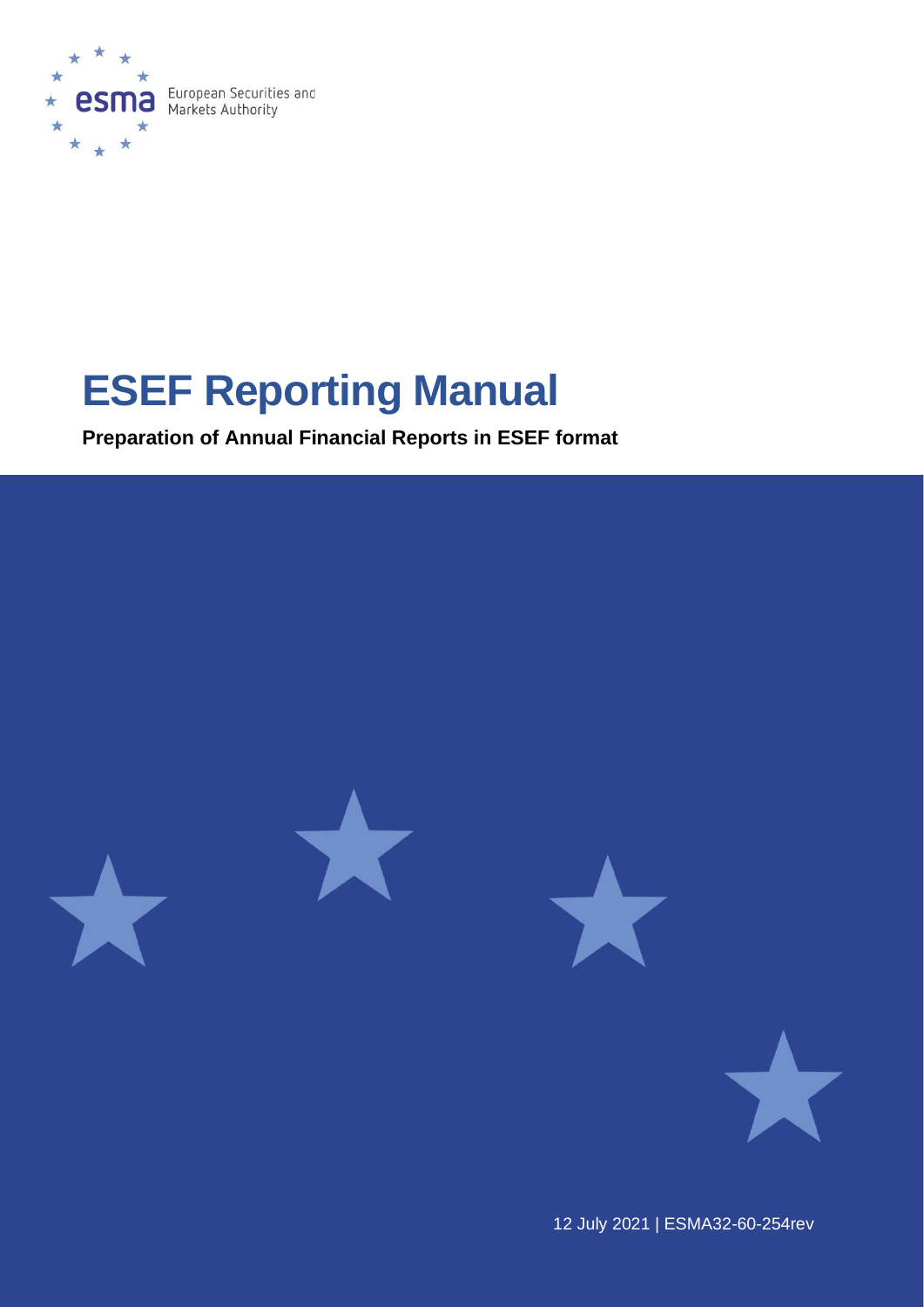

## 1 Table of Contents

| $\mathbf{I}$ . |     |                                                                                     |    |  |
|----------------|-----|-------------------------------------------------------------------------------------|----|--|
| Ш.             |     |                                                                                     |    |  |
| III.           |     |                                                                                     |    |  |
| IV.            |     |                                                                                     |    |  |
| $\overline{2}$ |     |                                                                                     |    |  |
|                | 2.1 |                                                                                     |    |  |
|                | 2.2 | Use of elements that are available in the IFRS Taxonomy but are not included in the |    |  |
|                | 2.3 |                                                                                     |    |  |
|                | 2.4 |                                                                                     |    |  |
|                | 2.5 |                                                                                     |    |  |
|                | 2.6 |                                                                                     |    |  |
|                | 2.7 |                                                                                     |    |  |
|                | 2.8 |                                                                                     |    |  |
| 3              |     |                                                                                     |    |  |
|                | 3.1 |                                                                                     |    |  |
|                | 3.2 |                                                                                     |    |  |
|                | 3.3 |                                                                                     |    |  |
|                | 3.4 |                                                                                     |    |  |
|                | 3.5 |                                                                                     |    |  |
|                | 3.6 |                                                                                     |    |  |
|                | 3.7 |                                                                                     |    |  |
| 4<br>topics    |     | Technical guidance for issuers and software firms on extension taxonomies and other | 32 |  |
|                | 4.1 |                                                                                     |    |  |
|                | 4.2 |                                                                                     |    |  |
|                | 4.3 |                                                                                     |    |  |
|                | 4.4 |                                                                                     |    |  |
|                | 4.5 |                                                                                     |    |  |
| 5              |     | Guidance for preparers of ESEF reports not subject to tagging obligations  45       |    |  |
|                |     |                                                                                     |    |  |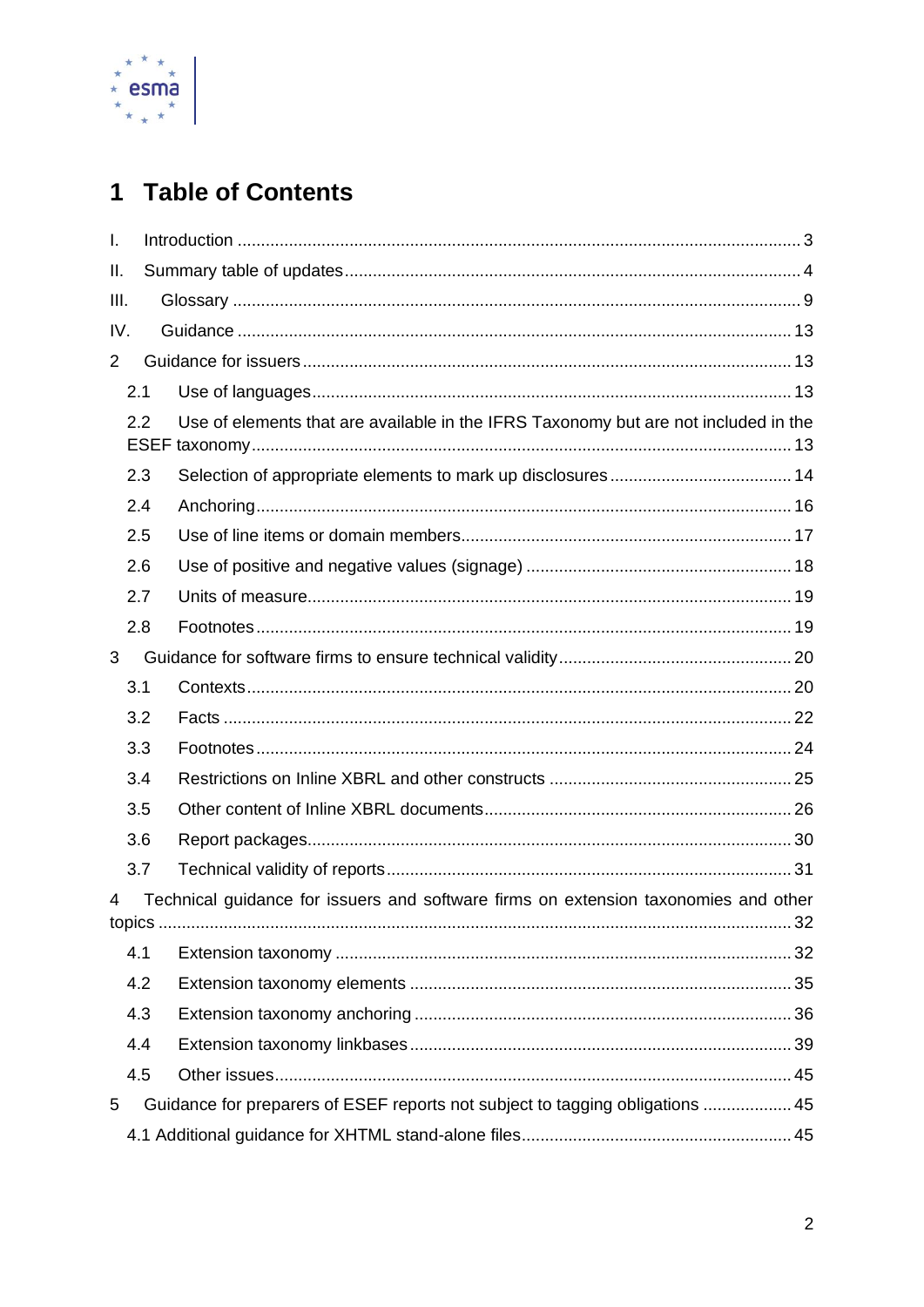

## <span id="page-2-0"></span>**I. Introduction**

[Last updated: July 2021]

#### **Background**

1. The RTS on ESEF<sup>1</sup> specifies that all issuers subject to the requirements contained in the Transparency Directive to make public Annual Financial Reports shall prepare annual financial reports in the Extensible Hypertext Markup Language (XHTML) format. Where the issuer prepares IFRS consolidated financial statements, it shall mark up these IFRS consolidated financial statements using the XBRL markup language. The markups shall be embedded in the XHTML document version of the annual financial report using the Inline XBRL format.

#### **Purpose**

- 2. This document has been produced by ESMA to assist issuers and software vendors in creating ESEF documents that are compliant with the RTS on ESEF. It provides guidance on common issues that may be encountered when creating ESEF documents and explains how to resolve them. The purpose of this document is to promote a harmonised and consistent approach for the preparation of annual financial reports in the format specified in the RTS on ESEF.
- 3. The content of this document is aimed at issuers who are required to prepare annual financial reports in ESEF format in accordance with Article 4(7) of the Transparency Directive (TD)<sup>2</sup> and the RTS on ESEF, and at software firms developing software used for the preparation of annual financial reports in Inline XBRL. The aim of the guidelines defined in this document is to facilitate the analysis and comparison of the XBRL data contained in Inline XBRL documents by investors and other users. In particular, this document provides guidance on the expected syntax and structure of Inline XBRL documents and issuers' XBRL extension taxonomies. This document contains parts that are of a highly technical nature, especially sections IV.2 and IV.3. These sections are intended for a technical audience and assume that the reader has a working knowledge of the XBRL 2.1, XBRL Dimensions 1.0, Inline XBRL 1.1 and other XBRL specifications<sup>3</sup>, is familiar with the IFRS Taxonomy and has a basic understanding of XML, Namespaces and XML Schema.
- 4. This document is fully aligned with the technical rules and constraints defined in the referenced XBRL technical specifications. Some guidelines may however be more

**<sup>1</sup>** Commission Delegated Regulation (EU) 2019/815 of 17 December 2018 supplementing Directive 2004/109/EC of the European Parliament and of the Council with regard to regulatory technical standards on the specification of a single electronic reporting format

<sup>2</sup> Directive 2004/109/EC of the European Parliament and of the Council of 15 December 2004 on the harmonisation of transparency requirements in relation to information about issuers whose securities are admitted to trading on a regulated market and amending Directive 2001/34/EC, as amended by Directive 2013/50/EU <sup>3</sup> <https://specifications.xbrl.org/>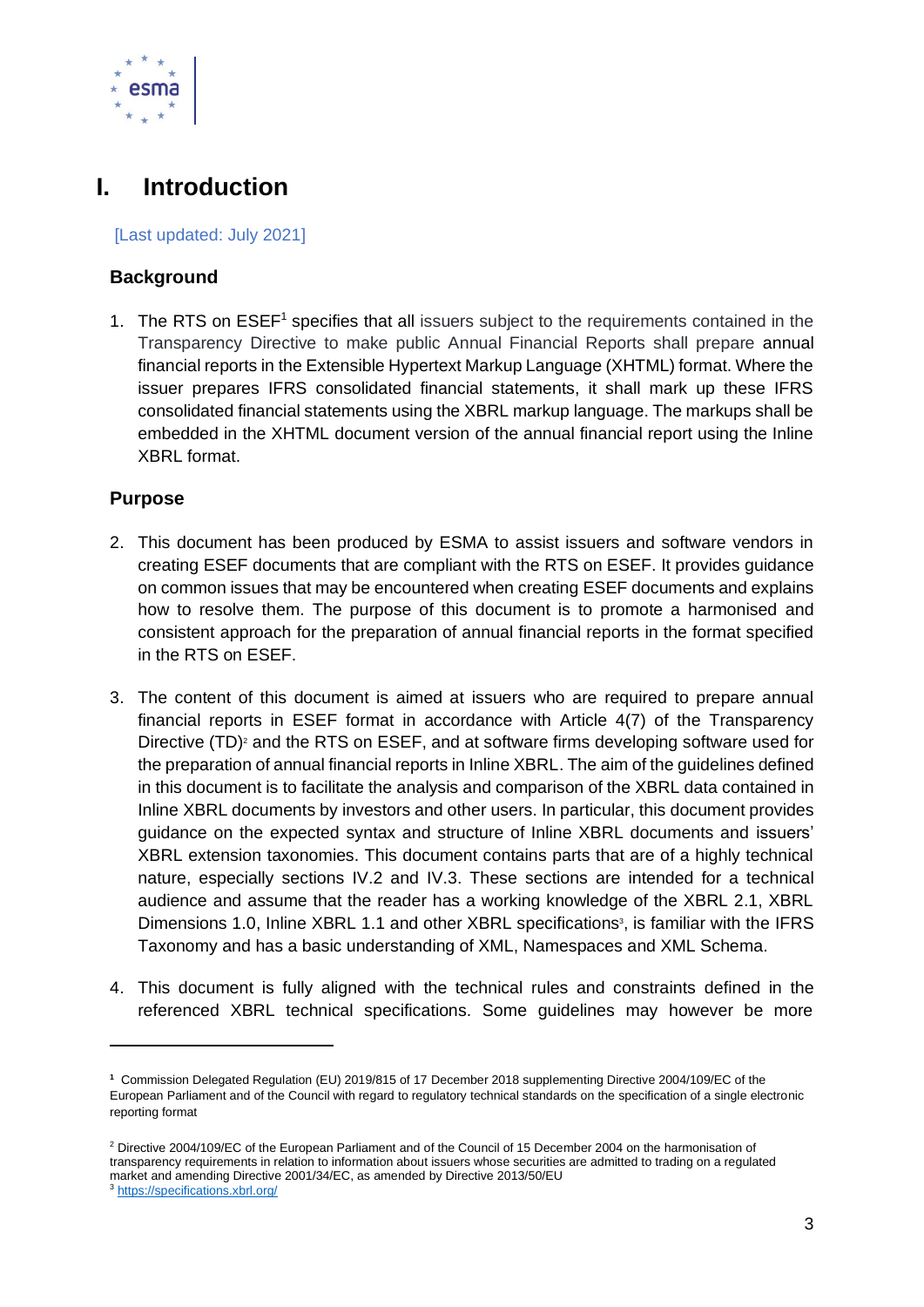

restrictive and precise to address the specifics of the ESEF format. Therefore, this Manual contains some additional validation rules that ESMA recommends for software vendors to implement within their solutions used to produce ESEF inline XBRL reports. In case no specific guidance is provided in this Manual, XBRL specifications must be followed. Furthermore, if any aspect or mechanism covered by the XBRL specifications is not specifically mentioned in this Manual, it does not mean that such aspect or mechanism cannot be used in the ESEF inline XBRL report.

- 5. Each guidance item presented in this document is provided with an indication of criticality. ESMA considers that all items marked as 'MUST' or 'SHALL' are critical to facilitate the consumption and comparability of an ESEF inline XBRL document. Items marked as 'SHOULD' do not generally impact the overall usability of an ESEF file, although this may need to be assessed on a case-by-case basis.
- 6. The content of this document is not exhaustive and it does not constitute new policy. This document is intended to be continually edited and updated as and when the need to do so arises.

#### **Providing feedback on the Reporting Manual**

7. Stakeholders wishing to provide feedback or raise questions / concerns with regards to the content of the ESEF Reporting Manual or any of the materials published by ESMA on ESEF are invited to direct such queries to the ESEF support mailbox: [esef@esma.europa.eu.](mailto:esef@esma.europa.eu) Depending on the nature of such queries, ESMA will assess whether it is relevant and/or necessary to provide further clarity or guidance to the public and whether a further revision of the Reporting Manual and/or to other ESEF-related material is deemed appropriate.

## <span id="page-3-0"></span>**II. Summary table of updates**

[Last updated: July 2021]

| <b>Guidance</b><br>number / section | <b>Topic of the Question</b>                                                                                                  | <b>Last update</b>     |
|-------------------------------------|-------------------------------------------------------------------------------------------------------------------------------|------------------------|
| <b>Glossary</b>                     |                                                                                                                               | <b>July 2020</b>       |
| Guidance 1.1.1                      | Language of labels                                                                                                            | December 2017          |
| Guidance 1.1.2                      | Multi-language reports                                                                                                        | <b>July 2021 [new]</b> |
| Guidance 1.2.1                      | Issuers incorporated in third countries that apply<br>IFRS standards or interpretations that are not yet<br>adopted in the EU | <b>July 2019</b>       |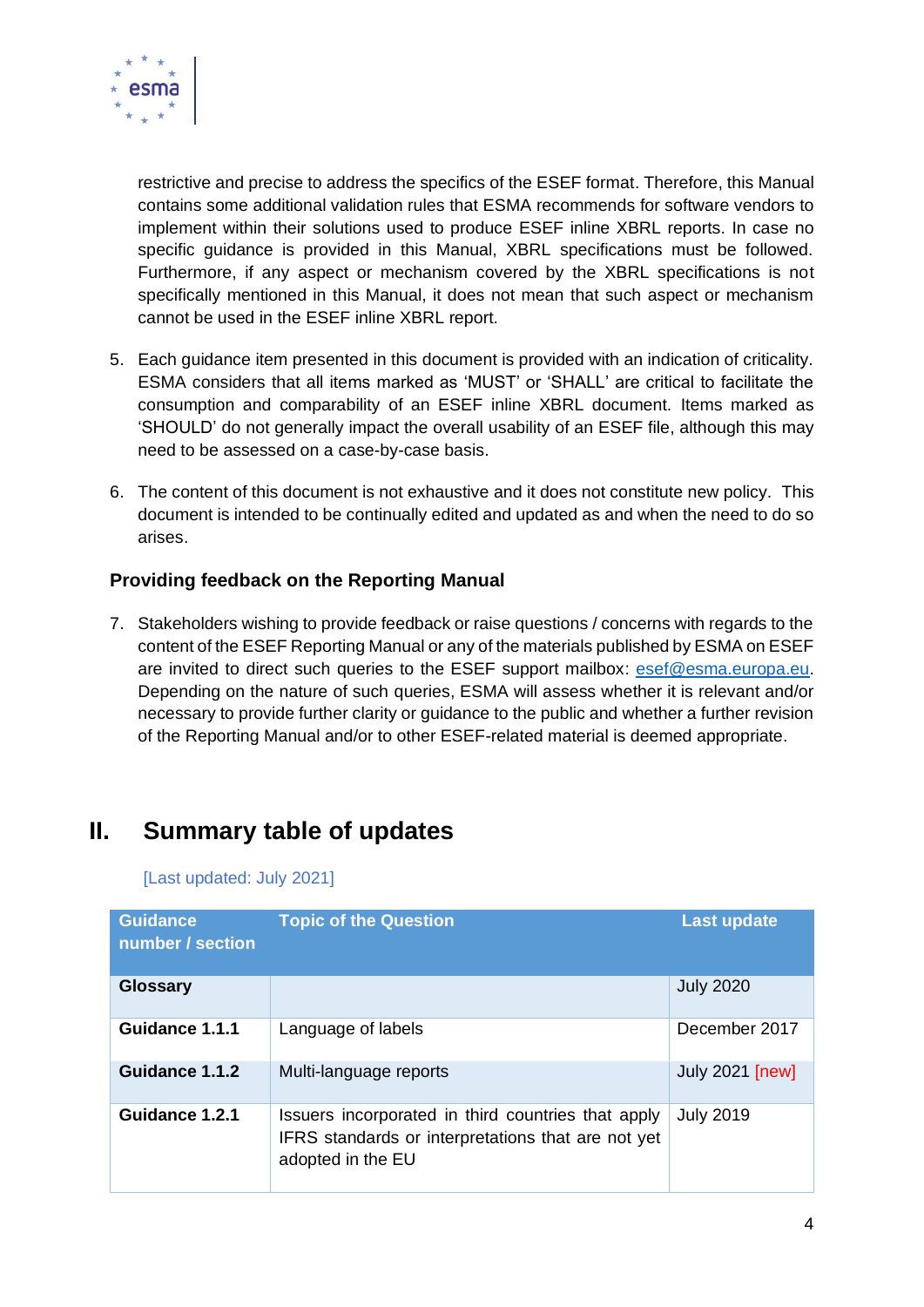

| <b>Guidance 1.2.2</b>                                                                                        | Use of elements available in the IFRS Taxonomy<br>that were not yet included in the ESEF taxonomy      | <b>July 2020</b> |
|--------------------------------------------------------------------------------------------------------------|--------------------------------------------------------------------------------------------------------|------------------|
| Guidance 1.3.1                                                                                               | <b>July 2021</b>                                                                                       |                  |
| Guidance 1.3.2                                                                                               | December 2017                                                                                          |                  |
| Guidance 1.3.3                                                                                               | <b>July 2021</b>                                                                                       |                  |
| Guidance 1.4.1                                                                                               | Anchoring of extension elements to elements in the<br>ESEF taxonomy that are wider in scope or meaning | <b>July 2019</b> |
| Guidance 1.4.2                                                                                               | Anchoring<br>of extension<br>elements<br>that<br>are<br>combinations                                   | <b>July 2021</b> |
| Guidance 1.5.1                                                                                               | Determination of whether a disclosure should be<br>marked up with a line item or a domain member       | <b>July 2021</b> |
| Guidance 1.6.1<br>Use of positive and negative values                                                        |                                                                                                        | <b>July 2021</b> |
| Guidance 1.7.1                                                                                               | Use of standard units of measure                                                                       | <b>July 2019</b> |
| Guidance 1.8.1                                                                                               | Marking up footnotes                                                                                   | <b>July 2019</b> |
| Guidance 2.1.1                                                                                               | Use of the LEI to identify the issuer                                                                  | <b>July 2021</b> |
| Guidance 2.1.2<br>Formatting of the period element in the context of<br>the Inline XBRL document             |                                                                                                        | <b>July 2019</b> |
| Guidance 2.1.3<br>Use of segment and scenario containers in the<br>context elements of Inline XBRL documents |                                                                                                        | <b>July 2021</b> |
| Guidance 2.1.4<br>The Inline XBRL document shall only contain data<br>of the issuer                          |                                                                                                        | <b>July 2021</b> |
| Guidance 2.2.1                                                                                               | Attributes to define the accuracy of numeric facts                                                     | <b>July 2021</b> |
| Guidance 2.2.2                                                                                               | Representation of rates, percentages and ratios                                                        | <b>July 2019</b> |
| Guidance 2.2.3                                                                                               | <b>Transformation of facts</b>                                                                         | <b>July 2021</b> |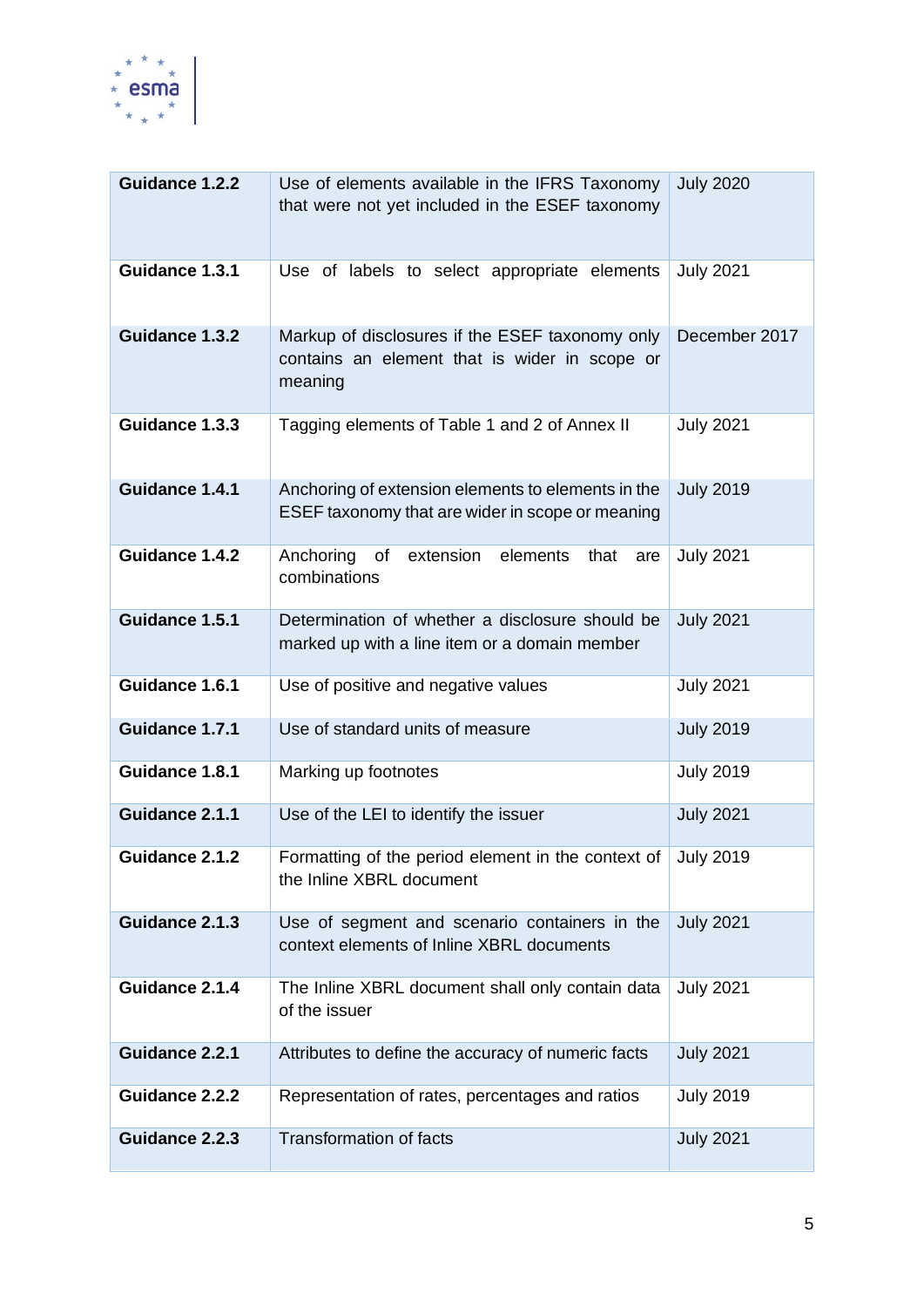

| Guidance 2.2.4                                                                                                                 | <b>Facts duplication</b>                                                            | <b>July 2019</b> |
|--------------------------------------------------------------------------------------------------------------------------------|-------------------------------------------------------------------------------------|------------------|
| Guidance 2.3.1                                                                                                                 | Appropriate use of XBRL footnotes in the reports                                    | <b>July 2021</b> |
| Guidance 2.4.1                                                                                                                 | Inline XBRL constructs that shall be avoided                                        | <b>July 2021</b> |
| <b>Guidance 2.4.2</b>                                                                                                          | Other constructs that shall be avoided                                              | <b>July 2021</b> |
| Guidance 2.5.1<br>Inclusion of content other than XHTML and XBRL<br>in the Inline XBRL document                                |                                                                                     | <b>July 2021</b> |
| Guidance 2.5.2<br>Indication of the language used in textual mark ups                                                          |                                                                                     | <b>July 2019</b> |
| Guidance 2.5.3                                                                                                                 | Use of more than one target XBRL document for<br>an Inline XBRL Document Set (IXDS) | <b>July 2020</b> |
| Guidance 2.5.4<br>Use of the Cascading Style Sheet (CSS) language<br>to style Inline XBRL documents                            |                                                                                     | <b>July 2021</b> |
| Guidance 2.5.5                                                                                                                 | Application<br>of ix:continuation<br>ix:exclude<br>and<br>elements                  | <b>July 2019</b> |
| Guidance 2.6.1<br>Including<br>Inline XBRL document in taxonomy<br>packages                                                    |                                                                                     | <b>July 2021</b> |
| Guidance 2.6.2<br>Including multi-html Inline XBRL documents and<br>multiple Inline XBRL document sets in taxonomy<br>packages |                                                                                     | <b>July 2021</b> |
| Guidance 2.6.3<br>Naming convention for report packages                                                                        |                                                                                     | <b>July 2021</b> |
| Guidance 2.7.1                                                                                                                 | validity<br>Ensuring<br>against<br><b>XBRL</b><br>report<br>specifications          | <b>July 2020</b> |
| Guidance 3.1.1                                                                                                                 | Required components of extension taxonomies                                         | <b>July 2021</b> |
| Guidance 3.1.2                                                                                                                 | Taxonomy files published by ESMA                                                    | <b>July 2021</b> |
| Guidance 3.1.3                                                                                                                 | Taxonomy packages                                                                   | <b>July 2019</b> |
| Guidance 3.1.4                                                                                                                 | Ensuring<br>validity<br>against<br><b>XBRL</b><br>taxonomy<br>specifications        | <b>July 2020</b> |
| Guidance 3.1.5                                                                                                                 | Naming conventions for extension taxonomy files                                     | <b>July 2021</b> |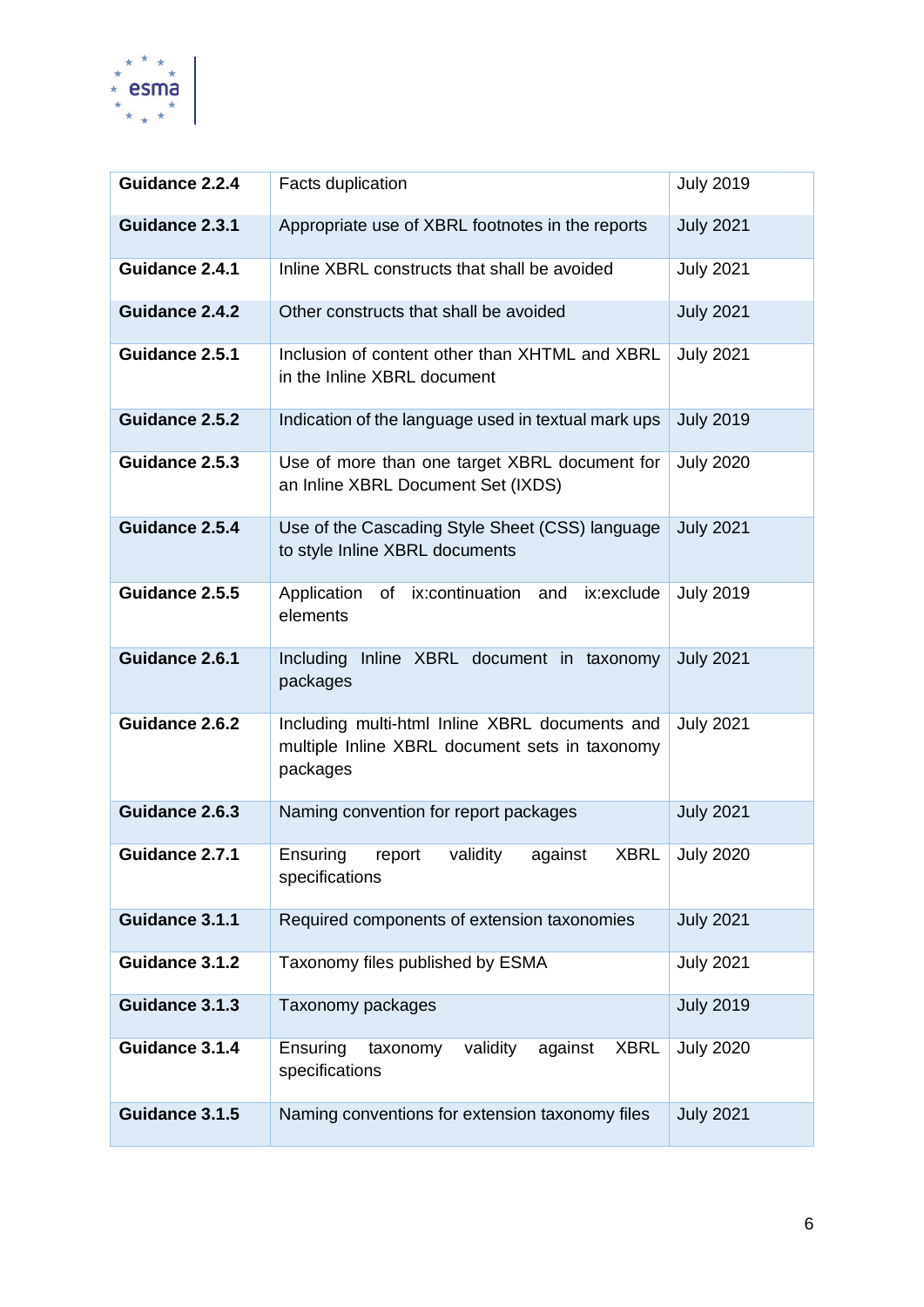

| Guidance 3.2.1                                                                                         | Naming conventions for extension<br>taxonomy<br>elements                                | <b>July 2019</b> |
|--------------------------------------------------------------------------------------------------------|-----------------------------------------------------------------------------------------|------------------|
| Guidance 3.2.2                                                                                         | Data types to be used on extension concepts                                             | <b>July 2021</b> |
| Guidance 3.2.3                                                                                         | Use of typed dimensions in issuers' extension<br>taxonomies                             | <b>July 2021</b> |
| Guidance 3.2.4                                                                                         | Identification of extension taxonomy element                                            | <b>July 2020</b> |
| Guidance 3.2.5                                                                                         | Definition of abstract concepts in extension<br>taxonomies                              | December 2017    |
| Guidance 3.3.1                                                                                         | Relationships to anchor extension taxonomy<br>elements to elements in the ESEF taxonomy | <b>July 2020</b> |
| Guidance 3.3.2                                                                                         | Where to define the anchoring relationship                                              | <b>July 2020</b> |
| Guidance 3.4.1                                                                                         | Modelling of the issuers' extension taxonomies'<br>linkbases                            | December 2017    |
| Guidance 3.4.2                                                                                         | Defining the dimensional validity of line items in the<br>definition linkbase           | <b>July 2021</b> |
| Guidance 3.4.3<br><b>Definition</b><br>of default<br>members<br>of<br>extension<br>taxonomy dimensions |                                                                                         | <b>July 2020</b> |
| Guidance 3.4.4                                                                                         | Use of preferred labels on presentation links in<br>extension taxonomies                | <b>July 2019</b> |
| Guidance 3.4.5                                                                                         | Use of labels on elements in extension taxonomies                                       | <b>July 2021</b> |
| Guidance 3.4.6                                                                                         | Restrictions on taxonomy relationships                                                  | <b>July 2021</b> |
| Guidance 3.4.7                                                                                         | Definition of extended link roles in extension<br>taxonomies                            | <b>July 2020</b> |
| Guidance 3.5.1                                                                                         | References pointing to resources outside the<br>reporting package                       | <b>July 2021</b> |
| Guidance 4.1.1                                                                                         | Reporting of stand-alone of xHTML files                                                 | July 2021 [new]  |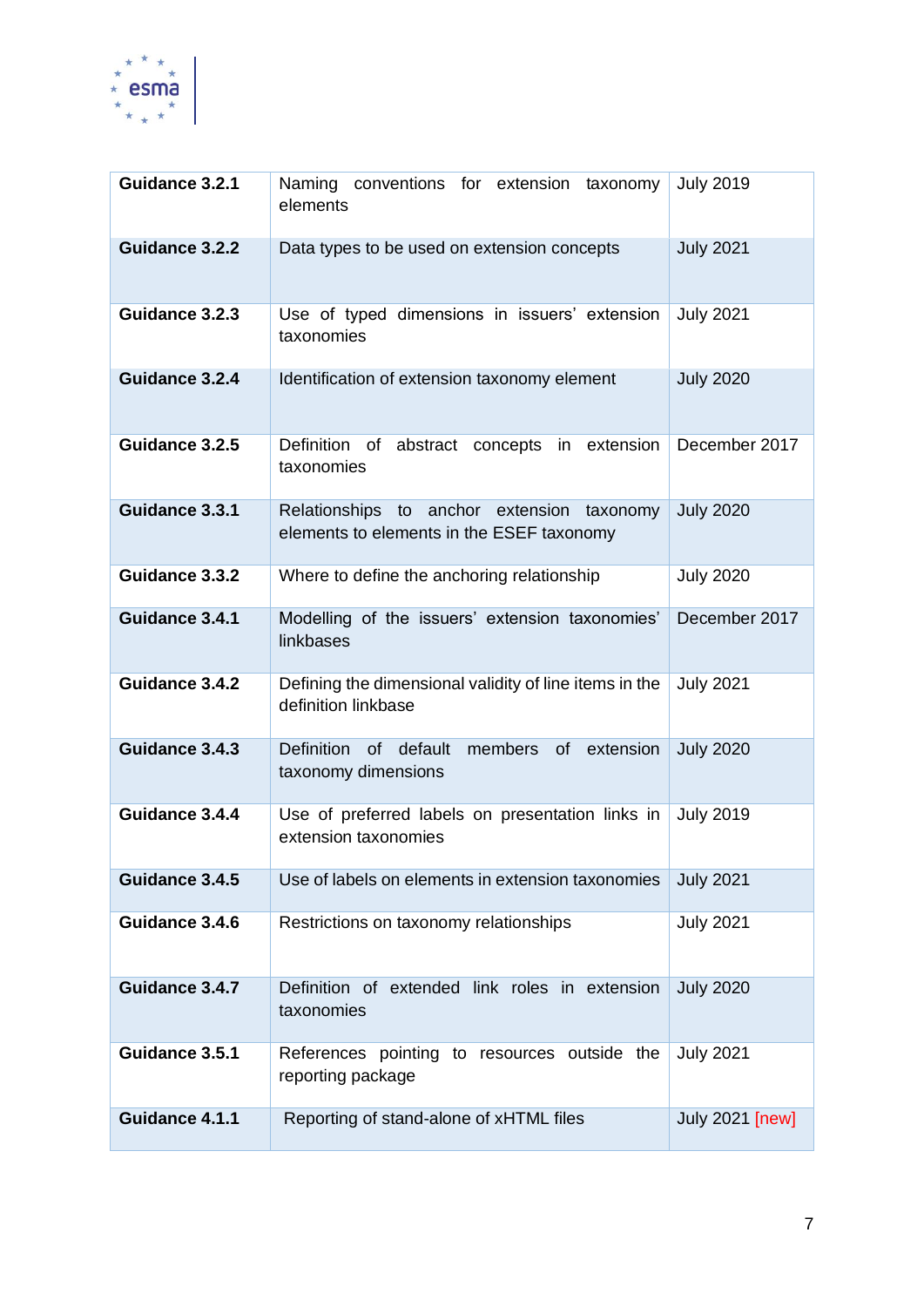

<span id="page-7-0"></span>

| Guidance 4.1.2 | obligations for Investment Entities<br>Tagging<br>exempted from consolidation                                     | <b>July 2021 [new]</b> |  |
|----------------|-------------------------------------------------------------------------------------------------------------------|------------------------|--|
| Guidance 4.1.3 | <b>July 2021 [new]</b><br>Inclusion of content other than XHTML in a stand-<br>alone XHTML file                   |                        |  |
| Guidance 4.1.4 | <b>July 2021 [new]</b><br>Use of the Cascading Style Sheet (CSS) language<br>to style XHTML stand-alone documents |                        |  |
| Guidance 4.1.5 | Naming<br>convention for stand-alone<br>XHTML<br>documents                                                        | <b>July 2021 [new]</b> |  |
| Guidance 4.1.6 | References pointing to resources outside the<br><b>XHTML</b> document                                             | <b>July 2021 [new]</b> |  |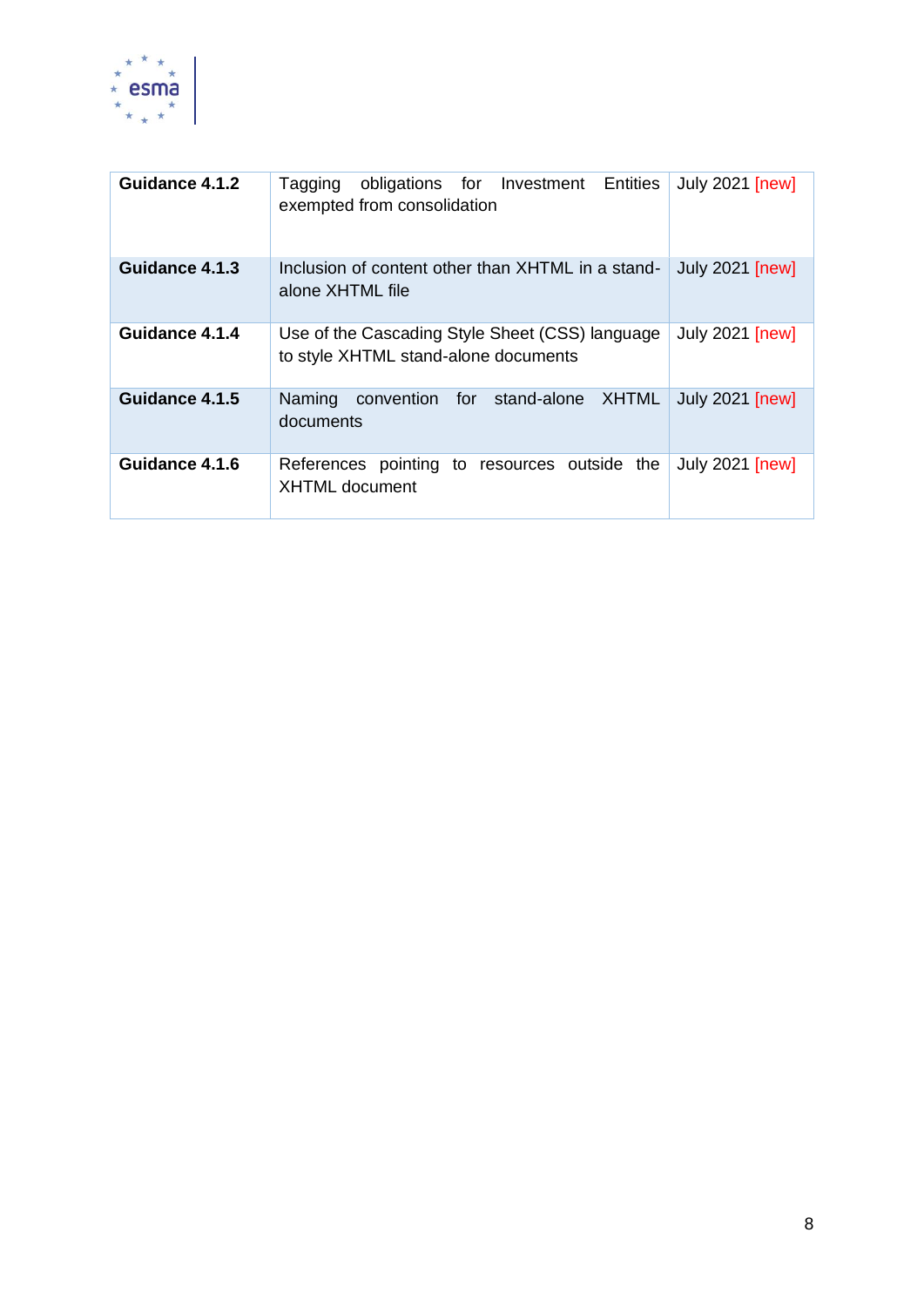

## **III. Glossary**

## [Last updated: July 2021]

| abstract                     | An attribute of an element to indicate that the element is only used in a<br>hierarchy to group related elements together. An abstract element<br>cannot be used to tag data in an instance document.                                                                                                                                        |
|------------------------------|----------------------------------------------------------------------------------------------------------------------------------------------------------------------------------------------------------------------------------------------------------------------------------------------------------------------------------------------|
| abstract<br>concept          | A taxonomy element that has an abstract attribute set to "true" and that<br>is not used to defined hypercubes, dimensions and members. It can<br>also be referred to as header.                                                                                                                                                              |
| <b>AFR</b>                   | Annual financial report. Regulated information defined in Article 4 of the<br>Transparency Directive.                                                                                                                                                                                                                                        |
| arcrole                      | Technical construct used in XBRL linkbases to identify the type of<br>relationship between elements.                                                                                                                                                                                                                                         |
| attribute                    | A property of an element such as its name, balance, data type, period<br>type and whether the element is abstract.                                                                                                                                                                                                                           |
| axis (pl. axes)              | An instance document contains facts; an axis differentiates facts and<br>each axis represents a way that the facts may be classified. For<br>example, revenue for a period might be reported along with a business<br>unit axis, a country axis, a product axis, and so forth.                                                               |
| balance                      | An attribute of a monetary item type element designated as debit, credit,<br>or neither; a designation, if any, should be the natural or most expected<br>balance of the element - credit or debit - and thus indicates how<br>calculation relationships involving the element may be assigned a<br>weight attribute $(-1 \text{ or } +1)$ . |
| calculation<br>relationships | Additive relationships between numeric items expressed using as<br>summation-item arcrole and weight attribute.                                                                                                                                                                                                                              |
| concept                      | A taxonomy element that provides the meaning for a fact. Concept in<br>this context excludes abstract concepts, and elements that are used to<br>define hypercubes, dimensions and members.                                                                                                                                                  |
| context                      | Entity and fact-specific information (reporting period, segment/scenario<br>information, and so forth) required by XBRL that allows tagged data to<br>be understood in relation to other information.                                                                                                                                        |
| dimension                    | XBRL technical term for axis.                                                                                                                                                                                                                                                                                                                |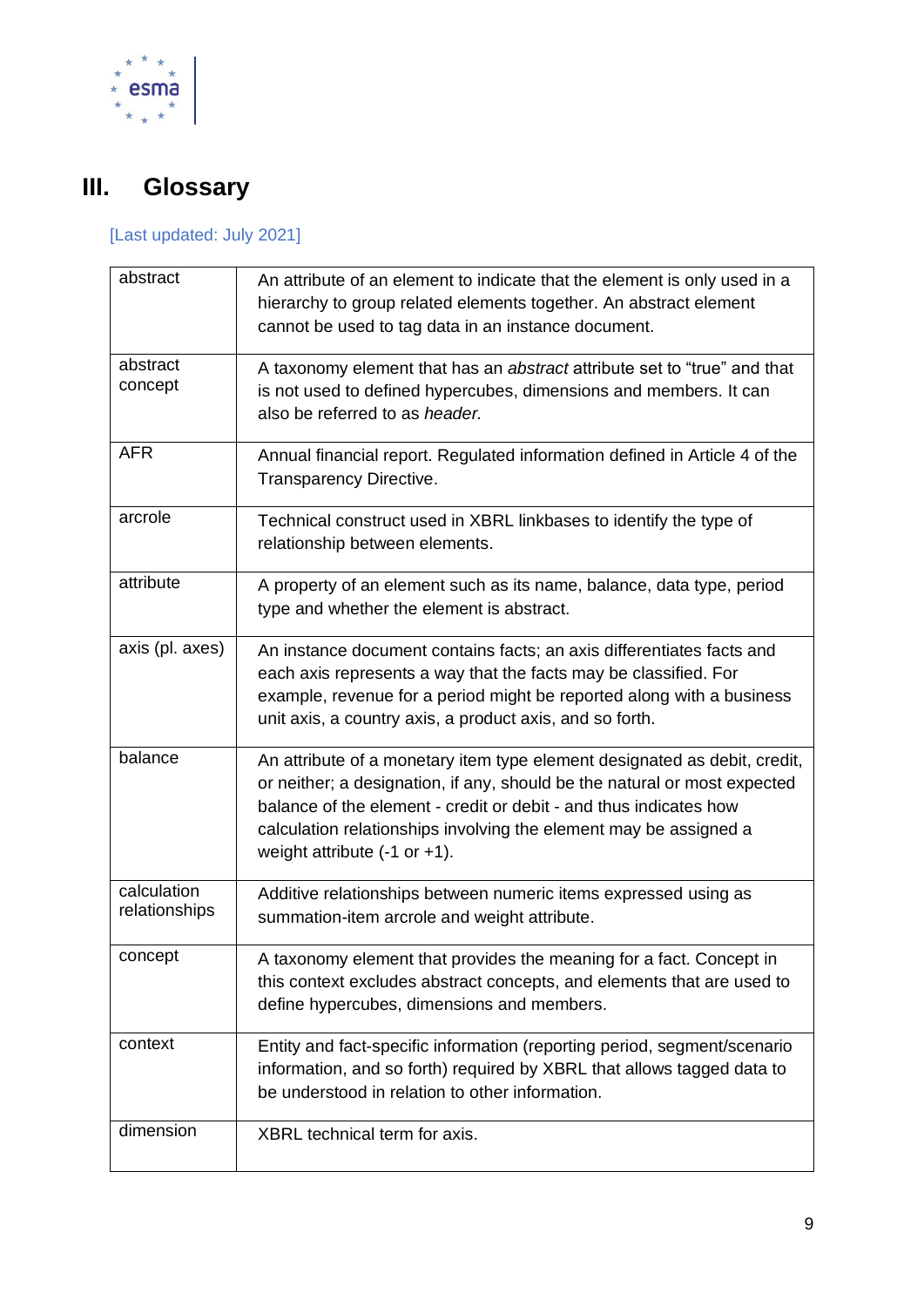

| domain                                | An element that represents a set of members sharing a specified<br>semantic nature; the domain and its members are used to classify facts<br>along the axis of a table. For example, "Lithuania" is a domain member<br>in the domain "Member States," and would be used to classify elements<br>such as revenues and assets in Lithuania as distinct from other Member<br>States. When a fact does not have any domain member specified, that<br>means it applies to the entire domain or to a default member of a<br>domain set in the taxonomy. |
|---------------------------------------|---------------------------------------------------------------------------------------------------------------------------------------------------------------------------------------------------------------------------------------------------------------------------------------------------------------------------------------------------------------------------------------------------------------------------------------------------------------------------------------------------------------------------------------------------|
| domain<br>member                      | An element representing one of the possibilities within a domain.                                                                                                                                                                                                                                                                                                                                                                                                                                                                                 |
| element                               | XBRL components (items, domain members, dimensions, and so forth).<br>The representation of a financial reporting concept, including: line items<br>in the face of the financial statements, important narrative disclosures,<br>and rows and columns in tables.                                                                                                                                                                                                                                                                                  |
| <b>ELR</b>                            | Extended Link Role, a set of relations representing a particular piece of<br>a report indicated by a role. Extended link roles are used in taxonomies<br>to separate linkbases into smaller logical chunks.                                                                                                                                                                                                                                                                                                                                       |
| extension<br>taxonomy or<br>extension | A taxonomy that allows users to add to a published taxonomy in order to<br>define new elements or change element relationships and attributes<br>(presentation, calculation, labels, and so forth) without altering the<br>original.                                                                                                                                                                                                                                                                                                              |
| <b>ESEF</b><br>taxonomy               | The taxonomy to be used for the ESEF. It includes the ESEF core<br>taxonomy, which is defined by the RTS on ESEF.                                                                                                                                                                                                                                                                                                                                                                                                                                 |
| fact                                  | The occurrence in an instance document of a value or other information<br>tagged by a taxonomy element.                                                                                                                                                                                                                                                                                                                                                                                                                                           |
| Footnote                              | Explanatory and supplementary information for various portions of<br>financial statement, often presented at the bottom of a given statement.                                                                                                                                                                                                                                                                                                                                                                                                     |
| hypercube                             | XBRL technical term for a table.                                                                                                                                                                                                                                                                                                                                                                                                                                                                                                                  |
| <b>Inline XBRL</b>                    | Technology that provides a mechanism for embedding XBRL tags in<br>HTML documents. This allows the XBRL benefits of tagged data to be<br>combined with a human-readable presentation of a report.                                                                                                                                                                                                                                                                                                                                                 |
| <b>Inline XBRL</b><br>document        | A single document that combines structured, computer-readable data<br>with the issuer's human-readable presentation of a business report<br>using the Inline XBRL standard.                                                                                                                                                                                                                                                                                                                                                                       |
| <b>Inline XBRL</b><br>document set    | A group of one or more Inline XBRL documents which when comprising<br>sufficient metadata results in one or more target XBRL document when                                                                                                                                                                                                                                                                                                                                                                                                        |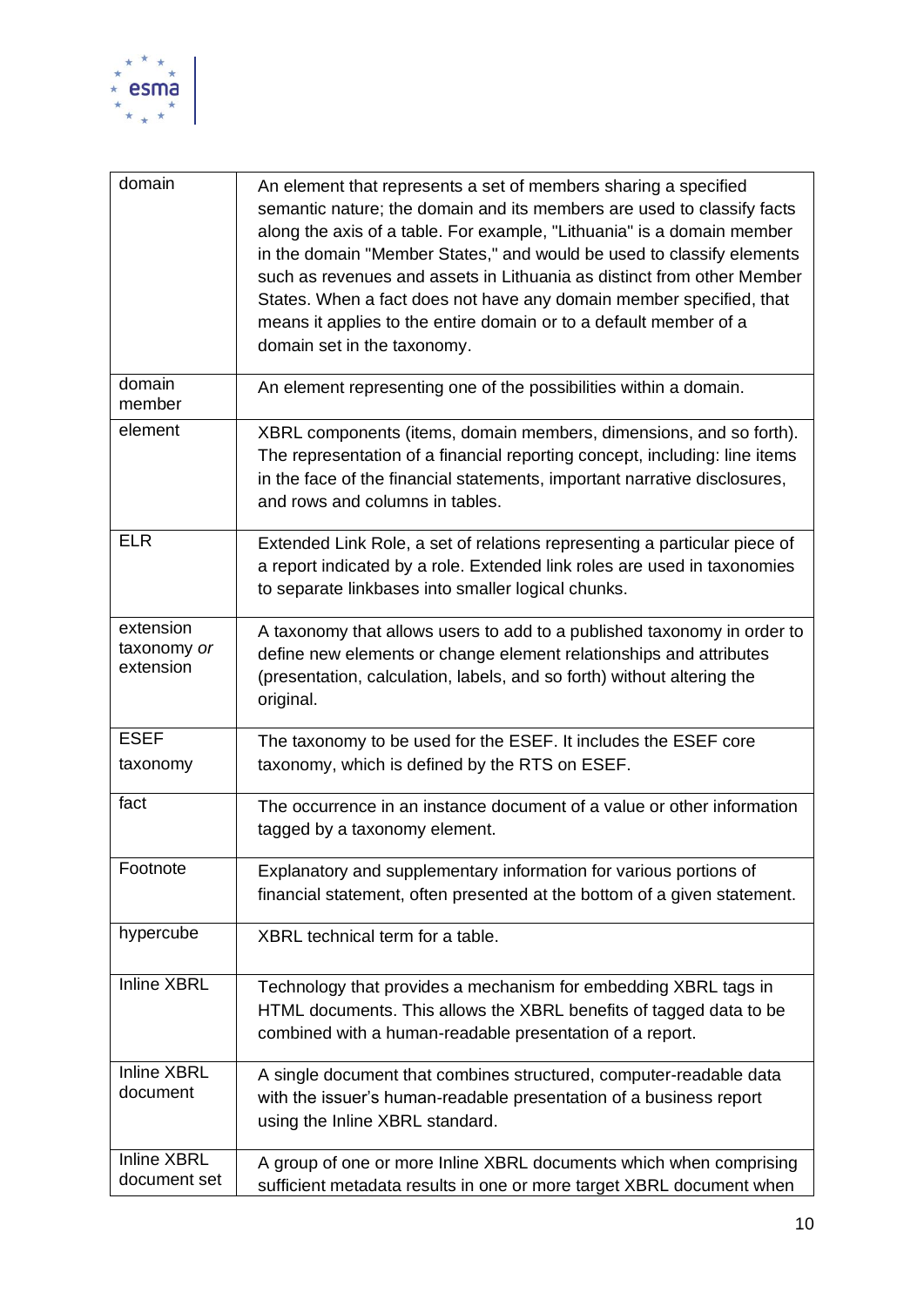

|                                           | transformed according to the mapping rules prescribed in the technical<br>specification.                                                                                                                                                                                                                                                                                                                         |
|-------------------------------------------|------------------------------------------------------------------------------------------------------------------------------------------------------------------------------------------------------------------------------------------------------------------------------------------------------------------------------------------------------------------------------------------------------------------|
| label                                     | Human-readable description for an element. Each element has a<br>standard label that normally corresponds to the element name, and is<br>unique across the taxonomy. Elements may have also other labels, in<br>particular documentation labels containing more elaborate descriptions<br>of the element's definition, meaning, scope and application.                                                           |
| line item                                 | Line items normally represent the accounting concepts being reported.<br>They are used to mark up numeric accounting information as well as<br>qualitative (non-numeric) disclosures. Line items can be used either<br>individually or in a table (in combination with axis and axis members).                                                                                                                   |
| linkbase                                  | XBRL technical term for a relationships file.                                                                                                                                                                                                                                                                                                                                                                    |
| namespace                                 | A namespace is the "surname" of an element represented as a<br>Universal Resource Identifier (URI) identifying the organization that<br>maintains the element definition and its version. For example<br>http://xbrl.ifrs.org/taxonomy/2017-03-09/ifrs-full is a namespace of the<br>2017 version of the FULL IFRS taxonomy defined by the IFRS<br>Foundation.                                                   |
| parent-child<br>relationship              | Relationship between elements that indicates subordination of one to<br>the other as represented in a print listing or financial statement<br>presentation. Relationships files use parent-child hierarchies to model<br>several different relationships, including presentation, particular cases of<br>summation of a set of facts, and membership of concepts within a<br>domain used as the axis of a table. |
| period type                               | An attribute of an element that reflects whether it represents a stock<br>('instant' in XBRL terminology) that is reported at a particular date or a<br>flow ('duration') reported in a time period.                                                                                                                                                                                                             |
| Primary<br>Financial<br><b>Statements</b> | The statement of financial position, the statement(s) of profit or loss and<br>other comprehensive income, the statement of changes in equity and<br>the statement of cash flows.                                                                                                                                                                                                                                |
| segment/<br>scenario                      | Components of contexts containing additional information to be<br>associated with facts in an instance document; this information<br>encompasses in particular the dimensional classifications or<br>breakdowns defined by axes and domain members in taxonomies.                                                                                                                                                |
| standard label                            | The default label for an element defined in a taxonomy.                                                                                                                                                                                                                                                                                                                                                          |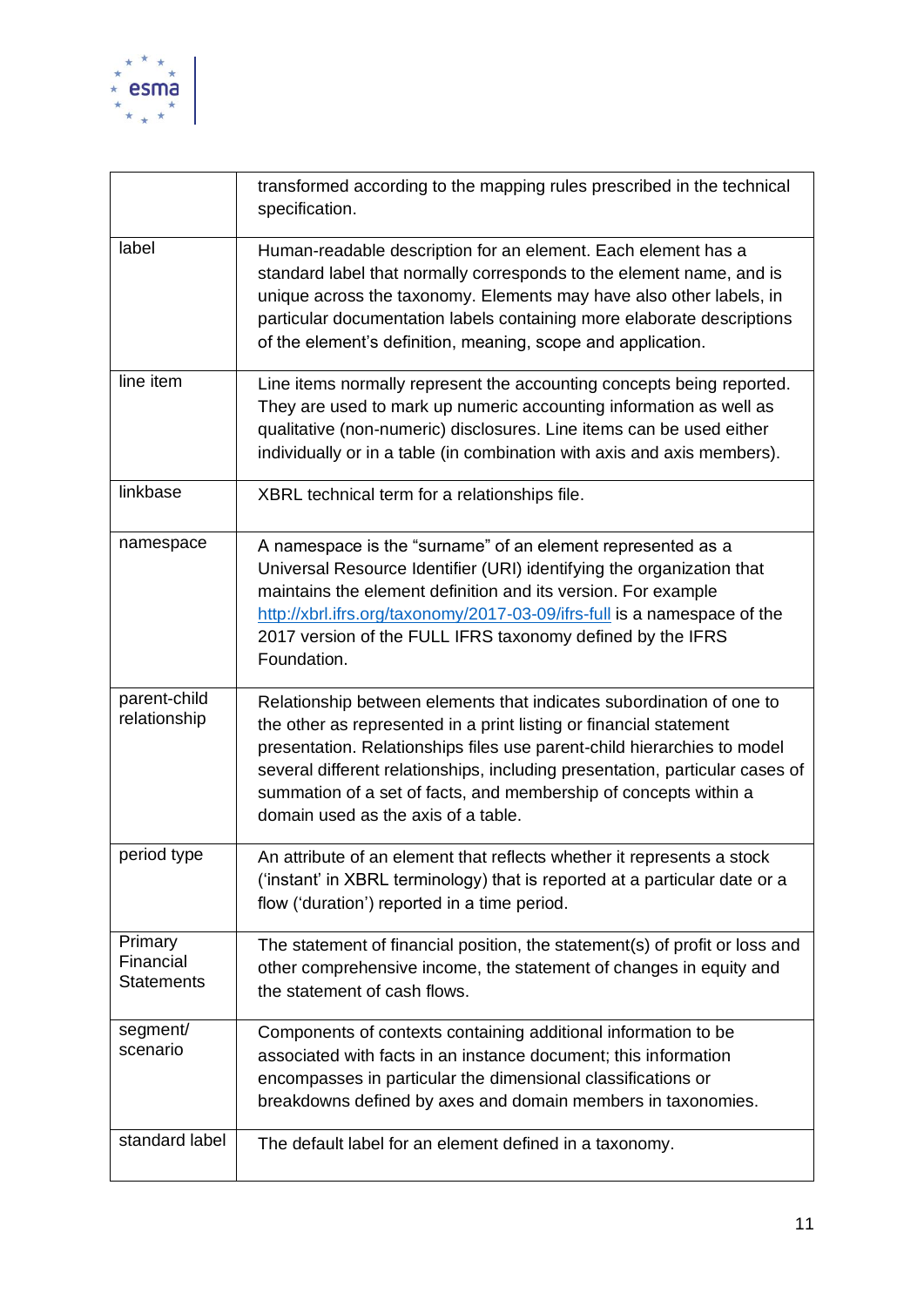

| table                               | An element that organizes a set of axes and a set of line items to<br>indicate that each fact of one of the line items could be further<br>characterized along one or more of its axes. For example, if a line item<br>is 'Revenues' and an axis is 'Segments' and this axis has the following<br>two domain members 'Reportable segments' and 'All other segments',<br>the XBRL instance document and Inline XBRL document could include<br>facts representing revenues with break-downs for 'Reportable<br>segments' and 'All other segments'. |
|-------------------------------------|--------------------------------------------------------------------------------------------------------------------------------------------------------------------------------------------------------------------------------------------------------------------------------------------------------------------------------------------------------------------------------------------------------------------------------------------------------------------------------------------------------------------------------------------------|
| tag or mark<br>up (verb)            | To use taxonomy elements to identify disclosures reported in an annual<br>financial report.                                                                                                                                                                                                                                                                                                                                                                                                                                                      |
| target XBRL<br>document             | The XBRL-valid XBRL instance document represented by metadata in<br>the Inline XBRL document set.                                                                                                                                                                                                                                                                                                                                                                                                                                                |
| taxonomy,<br>taxonomies             | Electronic dictionary of business reporting elements used to report<br>business data. A taxonomy is composed of a schema file or files (with<br>extension .xsd) and relationships linkbase files (with extension .xml)<br>directly referenced by that schema. The taxonomy schema files together<br>with the relationships files define the concepts (elements) and<br>relationships that form the basis of the taxonomy. The set of related<br>schemas and relationships files altogether constitute a taxonomy.                                |
| transformation<br>rule              | Set of instructions which when applied to a string used in the issuer's<br>report outputs a value in an XBRL-valid format and in a predefined data<br>type.                                                                                                                                                                                                                                                                                                                                                                                      |
| type or data<br>type                | Data types (monetary, string, share, decimal, and so forth) define the<br>kind of data to be tagged with the element name.                                                                                                                                                                                                                                                                                                                                                                                                                       |
| <b>URI</b>                          | Uniform Resource Identifier, is a string of characters used to identify a<br>resource.                                                                                                                                                                                                                                                                                                                                                                                                                                                           |
| validation                          | Process of checking that instance documents and taxonomies correctly<br>meet the rules of the XBRL specification.                                                                                                                                                                                                                                                                                                                                                                                                                                |
| <b>XBRL</b><br>instance<br>document | A business report prepared using the XBRL standard. It refers to a<br>specific taxonomy entry point and it is the combination of the XBRL<br>instance document and the taxonomy that enables the contents of an<br>XBRL instance document to be fully understood.                                                                                                                                                                                                                                                                                |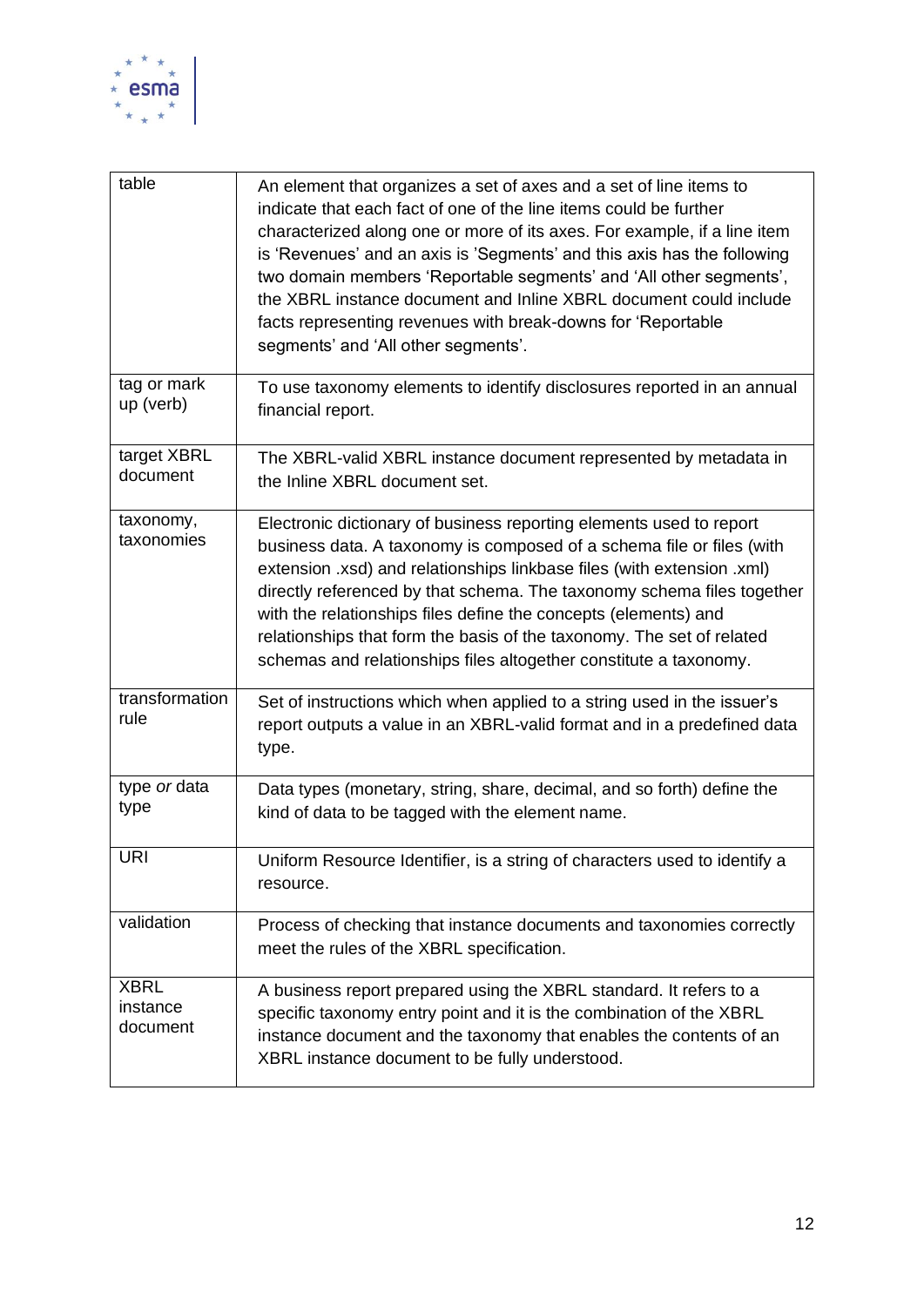

## <span id="page-12-0"></span>**IV. Guidance**

## <span id="page-12-1"></span>1 Guidance for issuers

#### <span id="page-12-2"></span>1.1 Use of languages

#### *Guidance 1.1.1 Language of labels* [last updated: December 2017]

The RTS on ESEF does not alter the language regime set out in Article 20 of the TD. Therefore, the labels of the elements used for marking up the annual financial report including the issuers' extension taxonomy elements should be in the same language in which the annual financial report is prepared. Issuers are not required to provide labels in other languages. However, ESMA encourages issuers to provide, for the extension taxonomy elements, labels in a language customary in the sphere of international finance, as it would be highly beneficial for users.

#### *Guidance 1.1.2 Multi-language reports* [last updated: July 2021] [new]

When an issuer prepares its annual financial report in two or more languages, those two or more reports should be submitted as two or more separate zip files. Please refer to Guidance 2.6.1 for indications about the file structure of each report package.

ESMA expects that the extension elements defined in a report are consistent with the extension elements defined in other language versions of the same report, i.e. those extension elements must be defined with the same element name and underlying XBRL characteristics (e.g. type, balance, period, etc.)

### <span id="page-12-3"></span>1.2 Use of elements that are available in the IFRS Taxonomy but are not included in the ESEF taxonomy

*Guidance 1.2.1 Use of* taxonomy *elements corresponding to IFRS standards or interpretations<sup>4</sup> that are not yet adopted in the EU* [last updated: July 2019]

The ESEF taxonomy contains all elements of the IFRS taxonomy regardless of the endorsement status of the IFRSs in the European Union.

Taxonomy elements corresponding to IFRS not endorsed by the EU, but considered equivalent to IFRS on the basis of Commission Decision 2008/961/EC are exclusively provided for facilitating compliance with the ESEF Regulation by third country issuers listed in the EU which may prepare their consolidated financial statements in accordance with IFRS as issued by the International Accounting Standards Board

<sup>4</sup> Correspondence is established on the basis of the reference provided in the Schema of the core taxonomy (Annex VI of the RTS on ESEF)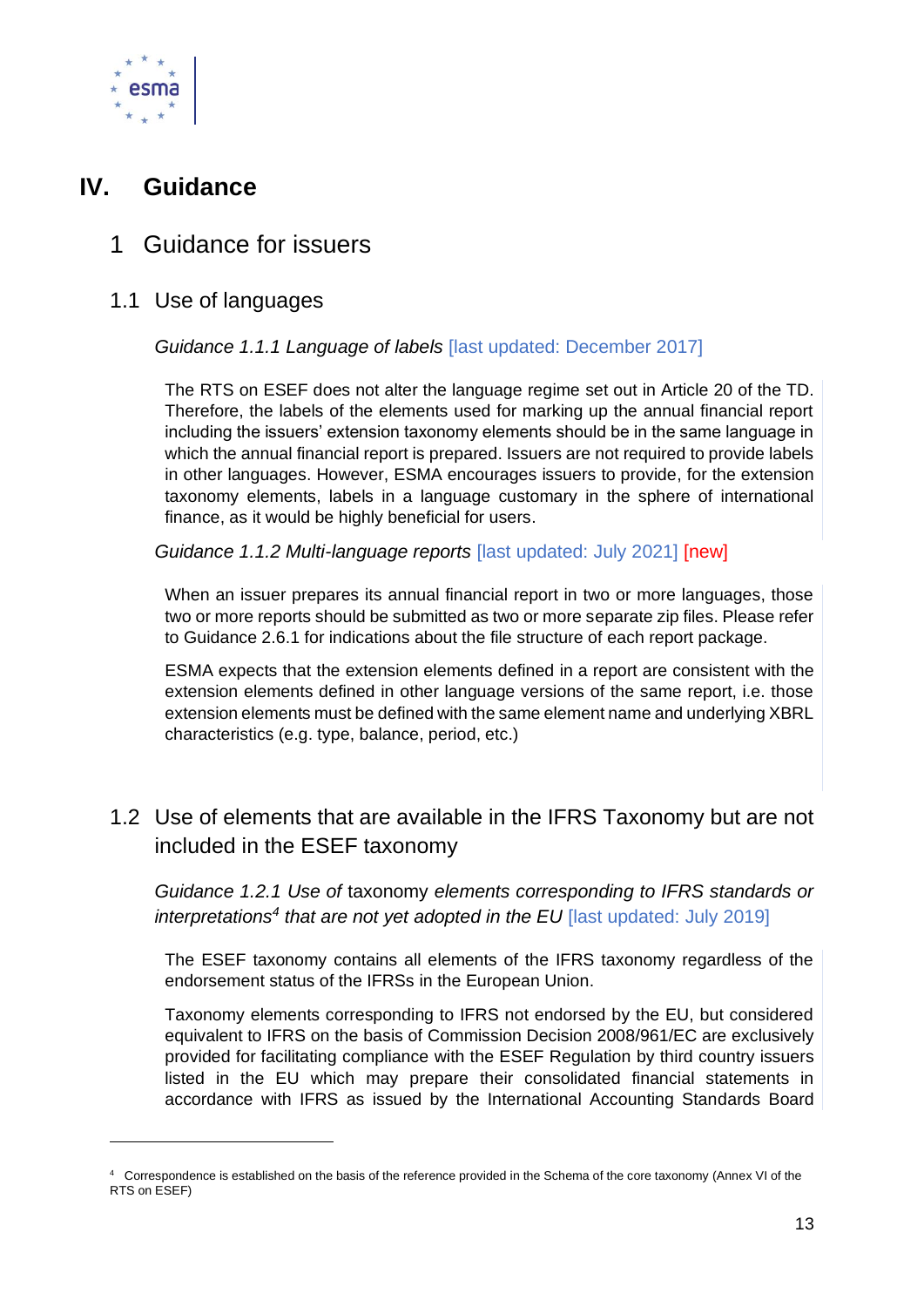

('IASB'), whereby such issuers could apply standards or interpretations that are not yet endorsed for use in the Union.

European issuers are reminded that under no circumstances they should use taxonomy elements corresponding to IFRS not endorsed by the EU for tagging their consolidated financial statements because doing so would, by definition, breach the requirements contained in Annex IV.3 of the RTS on ESEF.

*Guidance 1.2.2 Use of elements available in the IFRS Taxonomy that were not yet included in the ESEF taxonomy* [last updated: July 2020]

The IFRS Foundation regularly updates the IFRS Taxonomy. If an issuer determines that the IFRS Taxonomy includes an element that corresponds to a disclosure of the issuer in its IFRS financial statements and that this element is not yet included in the ESEF taxonomy, then the issuers should define an extension taxonomy element whose name and label corresponds to name and label of the element in the IFRS Taxonomy.

As soon as a new element that can substitute an entity-specific disclosure is included in the ESEF core taxonomy (i.e. in the RTS on ESEF as published in the EU Official Journal), issuers should adopt that new ESEF taxonomy element. ESMA highlights that such new ESEF taxonomy elements should be used also to tag comparative figures from previous reporting periods in the current report. In this regard, issuers are reminded that Annex III.1 of the RTS on ESEF requires to mark-up *all* numbers in a declared currency presented in the Primary Financial Statements, which means that all comparative figures included therein need to be marked-up.

#### <span id="page-13-0"></span>1.3 Selection of appropriate elements to mark up disclosures

*Guidance 1.3.1 Use of labels to select appropriate elements* [last updated: July 2021]

Element labels provide human-readable descriptions of the accounting meaning of a taxonomy element. Each element in the taxonomy has a standard label. Standard labels normally match the wording of the Standards. For common practice content, the standard label of an element normally reflects the wording that is most commonly used in practice or alternatively describes the accounting meaning of an element more precisely.

The standard label of an element is often longer and more detailed or may be phrased differently to the label being reported in practice within IFRS financial statements. This by itself is not a sufficient reason for an issuer to decide against using a particular taxonomy element. A preparer has to consider the accounting meaning of a taxonomy element when making this judgement. For example, a disclosure described by an entity as 'issue of share capital' and presented in the Statement of cash flows as a cash inflow could be marked up using the taxonomy line item with the standard label 'Proceeds from issuing shares'. It should also be highlighted that as part of the accounting meaning of an element, consideration should be given to the period attribute (instant or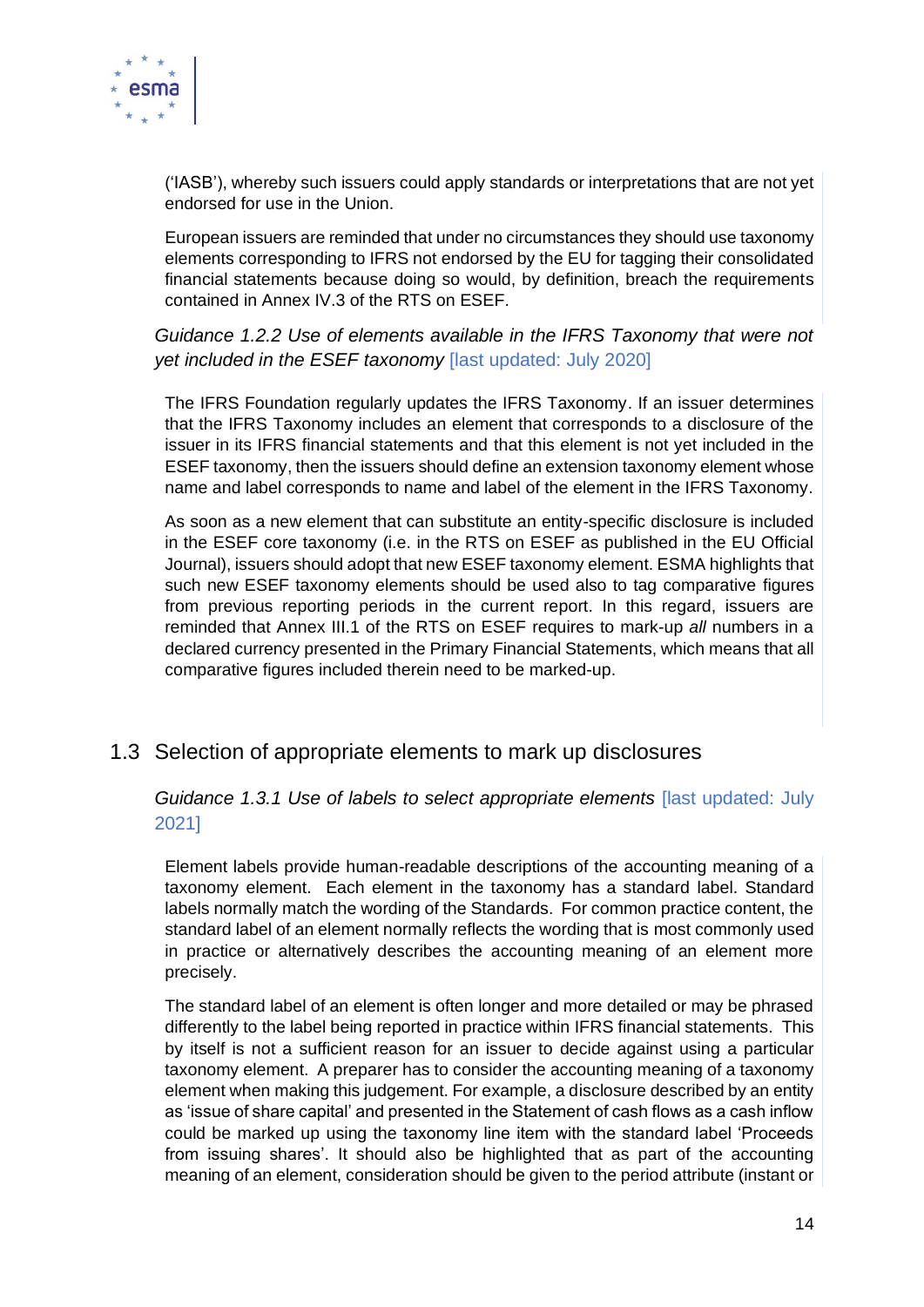

duration) of the concept being selected, i.e. all line items of the Statement of Financial Position should be tagged using concepts that use the "instant" attribute.

Furthermore, the line items, axes and members of the taxonomy files made available on ESMA's website have a documentation label, which provides a definition of the element. Moreover, they contain at least one cross-reference to the relevant Standard(s). The documentation label and the reference to the relevant Standard(s) should be considered to determine whether the accounting meaning of an element corresponds to a specific disclosure.

*Guidance 1.3.2 Markup of disclosures if the ESEF taxonomy only contains an element that is wider in scope or meaning* [last updated: December 2017]

It is possible and recommended to use an element in the ESEF taxonomy that is wider in scope or meaning than the marked up information if the marked up report does not contain another disclosure that fully or partially corresponds to the respective taxonomy element. For example, an issuer which discloses in its statement of cash flows an item that represents cash outflows relating to the purchase of property, plant and equipment and intangibles other than goodwill can use the taxonomy element 'purchase of property, plant and equipment, intangible assets other than goodwill, investment property and other non-current assets' to mark up the disclosure, even though the cash outflows do not relate to investment property or other non-current assets. This however is only appropriate if the issuer does not disclose in a separate item in the statement of cash flows cash outflows relating to the purchase of investment property or other noncurrent assets.

#### *Guidance 1.3.3 Tagging elements of Table 1 and 2 of Annex II*[last updated: July 2021]

The RTS on ESEF requires that issuers shall mark up all disclosures that correspond to the elements in Table 1 and Table 2 of Annex II if those disclosures are present in the issuer's financial statement. If those disclosures are not present in the issuer's financial statement, they should not be tagged.

Consequently, there is also no obligation to create an extension to tag the notes to the Financial Statements if an issuer's disclosure does not correspond to any of the elements in Table 2 of Annex II. Nevertheless, ESMA encourages issuers to create extension block tags since this information is useful to end users. As noted in Guidance 1.4.1, there is no obligation to anchor extensions in the Notes to the financial statements.

However, if multiple pieces of text corresponding to one block tag are disclosed in different sections of the Notes, issuers should tag such disclosures with one block tag by using the Inline XBRL constructs which allow the concatenation of text content within a document (see Guidance 2.5.5).

As highlighted by recital 10 of the RTS on ESEF, "the requirement for block tagging should not limit the discretion of issuers to mark up notes to IFRS consolidated financial statements with a higher level of granularity" . ESMA highlights in this regard that when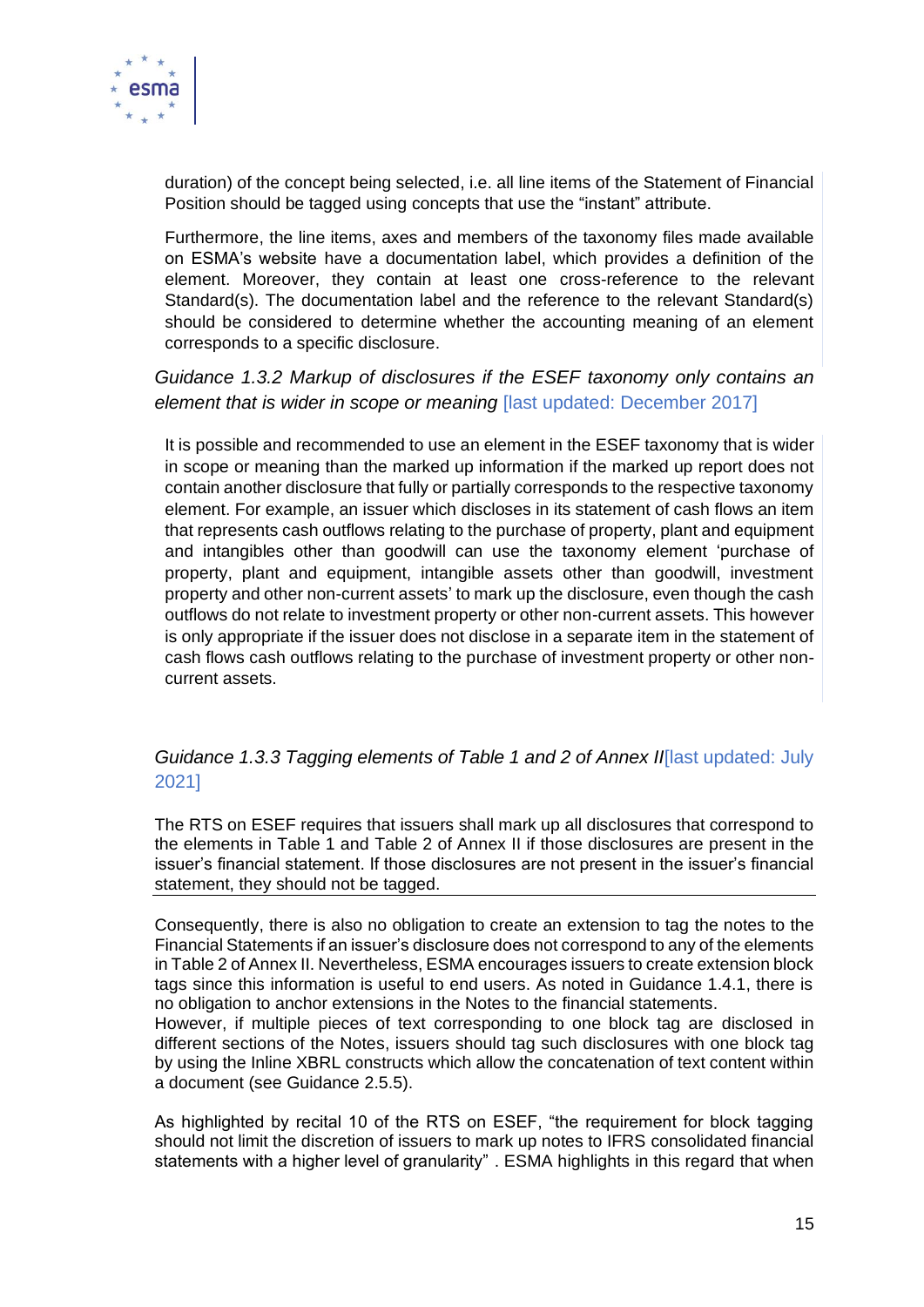

tagging additional information, using either detail or block tags, issuers need to ensure consistency across reporting periods to the maximum possible extent.

#### <span id="page-15-0"></span>1.4 Anchoring

*Guidance 1.4.1 Anchoring of extension elements to elements in the ESEF taxonomy that are wider in scope or meaning* [last updated: July 2019]

Annex IV of the RTS on ESEF sets out that extension taxonomy elements marking-up the IFRS consolidated financial statements' statement of financial position, statement of profit or loss and other comprehensive income, statement of changes in equity and statement of cash flows have to be anchored to elements of the ESEF taxonomy, except for elements corresponding to subtotals. This principle can be illustrated with an example. An issuer issued equity and it received one part of the capital increase in kind and another part in cash. It disclosed in its statement of changes of equity the two components separately. The ESEF taxonomy includes an element 'issue of equity' but it does not include separate elements for capital increases in kind and capital increases in cash. Therefore, the issuer creates extension taxonomy elements 'capital increases in kind' and 'capital increases in cash'. Capital increases in kind and in cash are narrower in scope than the element 'issue of equity' and represent disaggregations of it. Therefore, the two extension elements are anchored to the wider base taxonomy element 'issue of equity'. It is not necessary to anchor the two extension taxonomy elements to narrower elements in the ESEF taxonomy except for the case outlined in Guidance 1.4.2.

Please note that the RTS on ESEF does not set an anchoring requirement for the Notes to the financial statements. Therefore, if issuers decide on a voluntary basis to create detailed tag extension elements to mark-up their Notes, there is no obligation to anchor such extension elements.

*Guidance 1.4.2 Anchoring of extension elements that are combinations* [last updated: July 2021]

Annex IV of the RTS on ESEF sets out that where an extension taxonomy element combines a number of elements of the ESEF taxonomy, issuers shall anchor that extension taxonomy element to each of the elements in the ESEF taxonomy it combines, except where these elements are reasonably deemed insignificant.

This principle is best illustrated with an example. An issuer discloses in its IFRS statement of financial position an item 'issued capital and share premium'. The ESEF taxonomy does not include such an item. Therefore, it is necessary to create an extension taxonomy element. However, the taxonomy includes the elements 'issued capital' and 'share premium'. The extension taxonomy element represents a combination of the two elements that are available in the ESEF taxonomy. The extension taxonomy element 'issued capital and share premium' shall be anchored to these two elements, indicating that it is wider in scope than these two elements.

The obligation to anchor to "narrower" elements exists not only where the extension is *exclusively* a combination of core taxonomy, but rather *whenever* there is a combination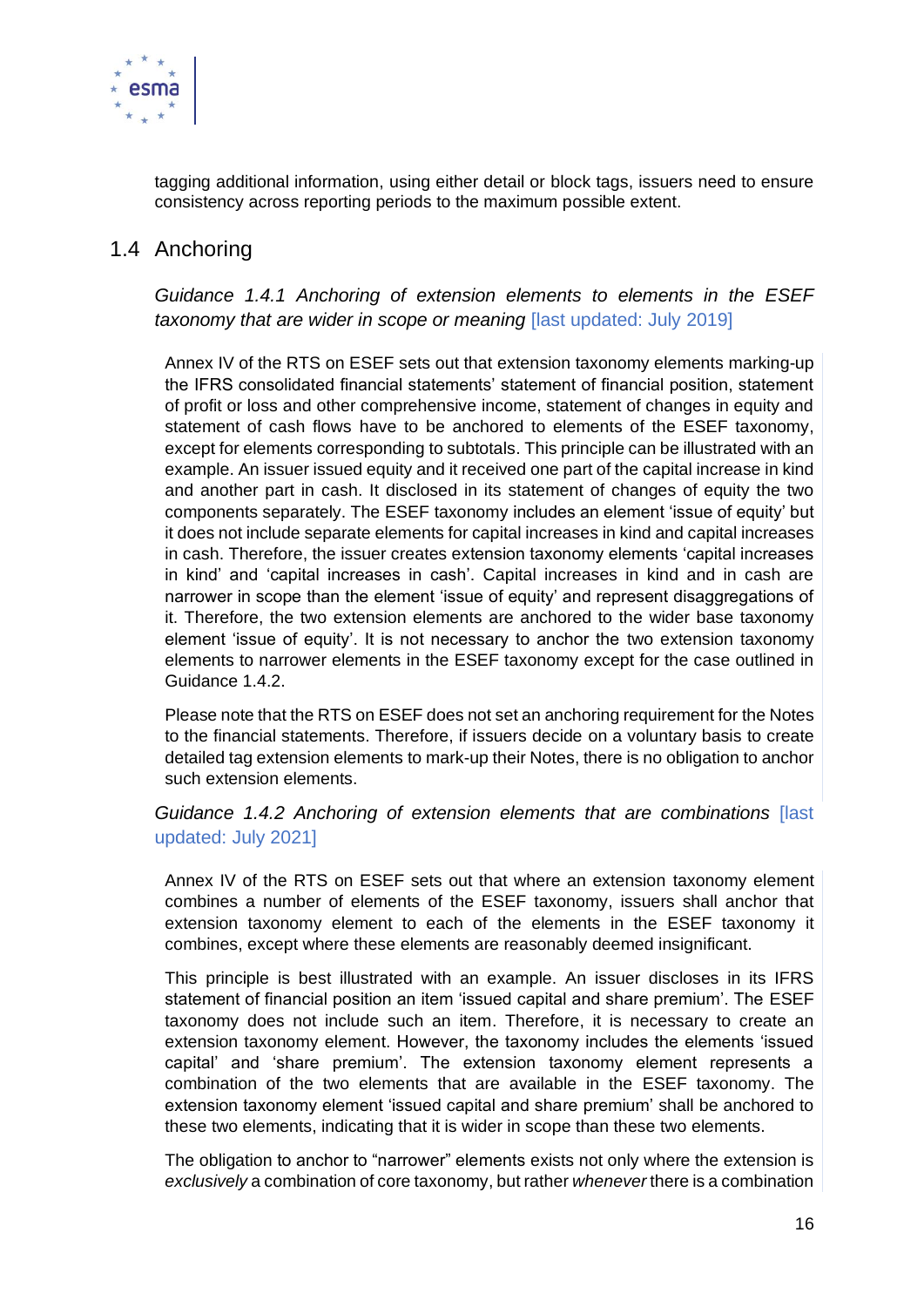

of two or more taxonomy elements. For instance, if the issuer needs to create an extension for 'Share capital, Share Premium and [other entity specific reserve for which there is no tag available in the core taxonomy]', it is mandatory to anchor that extension to 'Issued capital' and 'Share premium'.

#### <span id="page-16-0"></span>1.5 Use of line items or domain members

*Guidance 1.5.1 Determination of whether a disclosure should be marked up with a line item or a domain member* [last updated: July 2021]

XBRL taxonomies contain line items and domain members which are both elements used to mark up disclosures. Line items normally represent the accounting concepts being reported. They are used to mark up numeric accounting information as well as qualitative (non-numeric) disclosures. Line items are stand alone, but can be used either individually or in a table (in combination with axis and axis members).

Axes and domain members (also sometimes referred to as 'axis members' or 'members') are elements that are mainly used to disclose information for line items from different aspects, such as the disaggregation of the information for line items into different product types, categories, classes and maturities. The axis is the specific aspect being considered. An axis includes one or more components (called members) which share the common accounting or economic meaning defined by that axis.

For example, 'revenue' as a line item can be used to tag numbers that refer to various operating segments. In this case the 'segments [axis]' dimension can be applied to differentiate between revenues of the cars segment, using the element 'cars [member]' and of the motorcycles segment using the element 'motorcycles [member]'. It is important to note that members and axes cannot be used on their own, but are used together with line items to mark up disclosures. Moreover, the same piece of information can be tagged using a line item only or a line item together with a dimension member. For example, the item 'land and buildings' in the statement of financial position can be marked up using the line item 'land and buildings' or using the line item 'property, plant and equipment' in conjunction with the domain members 'land and buildings [member]' of the axis 'classes of property, plant and equipment [axis]'.

In order to facilitate consistent use of line items and domain members despite the flexibility offered by the XBRL standard, extension elements should be defined as line items unless the applicable taxonomy envisages in a particular statement or disclosure the use of domain members.

For example, the ESEF taxonomy contains two elements with the name 'issued capital', one is a line item and one is a domain member. The applicable taxonomy envisages that in the statement of financial position the line item is used, while in the statement of changes in equity the domain member should be applied.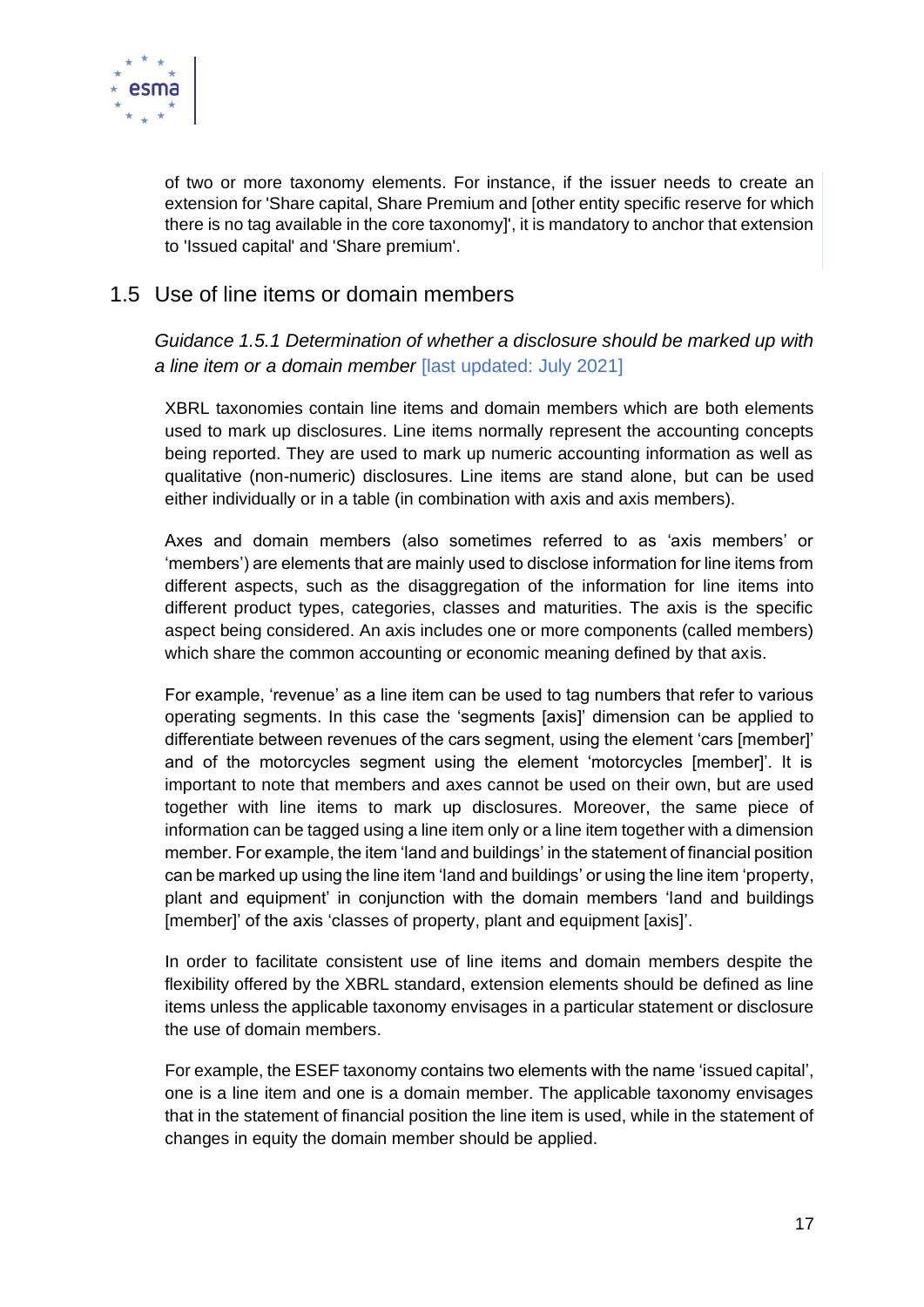

The intention of the above provision is not to strictly disallow the use of dimensions and domain members in certain financial statements where application of such constructs is not envisaged by the ESEF taxonomy. Issuers are allowed to define and use dimensions and domain members where there is a specific need to introduce them to better communicate the information in the report to users. However, when making this judgement preparers should consider XBRL calculations.<sup>5</sup>

One scenario where the use of an existing ESEF axis or of an extension axis is appropriate is when the axis is applicable to all (or most) of the line items. For example, when a preparer's report contains the income statement broken down by three columns (for example, 'profit before fair value adjustment', 'fair value adjustment' and 'profit after fair value adjustment'), the IFRS taxonomy does not prescribe the use of dimensions and domain members nor does it provide relevant elements to cover the columns. In such case the issuer may define extension dimension and domain members and apply them in its income statement if this better reflects the information presented in the report. Notwithstanding this flexibility in tagging, ESMA reminds issuers of the obligation to tag every number in a declared currency (Annex II paragraph 1 of the RTS on ESEF): such obligation exists also for disclosures in tabular or column format.

#### <span id="page-17-0"></span>1.6 Use of positive and negative values (signage)

#### *Guidance 1.6.1 Use of positive and negative values* [last updated: July 2021]

Line items should be assigned with an appropriate signage and balance attribute in order to correctly convey the meaning of the particular element. Most XBRL numeric elements are designed to be 'normally' reported with a positive value. A negative value is only used when the opposite meaning is required, e.g. loss rather than profit. By appropriately submitting XBRL numeric disclosures as positive values, issuers can ensure the accuracy of their calculation relationships.

In particular, elements representing assets should be assigned with the debit balance attribute value and reported as a positive figure. Similarly, the credit balance attribute value should be used for elements that represent equity and liabilities.

Revenue and other income should be defined using the credit balance attribute value and reported as a positive number. Elements representing costs and expenses should be assigned with the debit balance attribute value and reported as positive figures. In the calculation linkbase, costs and expenses should be subtracted from revenues and other income.

Cash inflows reported in the cash flow statement should be defined as debit items and cash outflows as credit items and in both cases reported as positive figures. ESMA would like to draw attention in this regard to section 5 of the Preparer's Guide published

<sup>&</sup>lt;sup>5</sup> XBRL calculations tell a user of tagged data how line items roll up to (sub)totals presented in the Primary Financial Statements.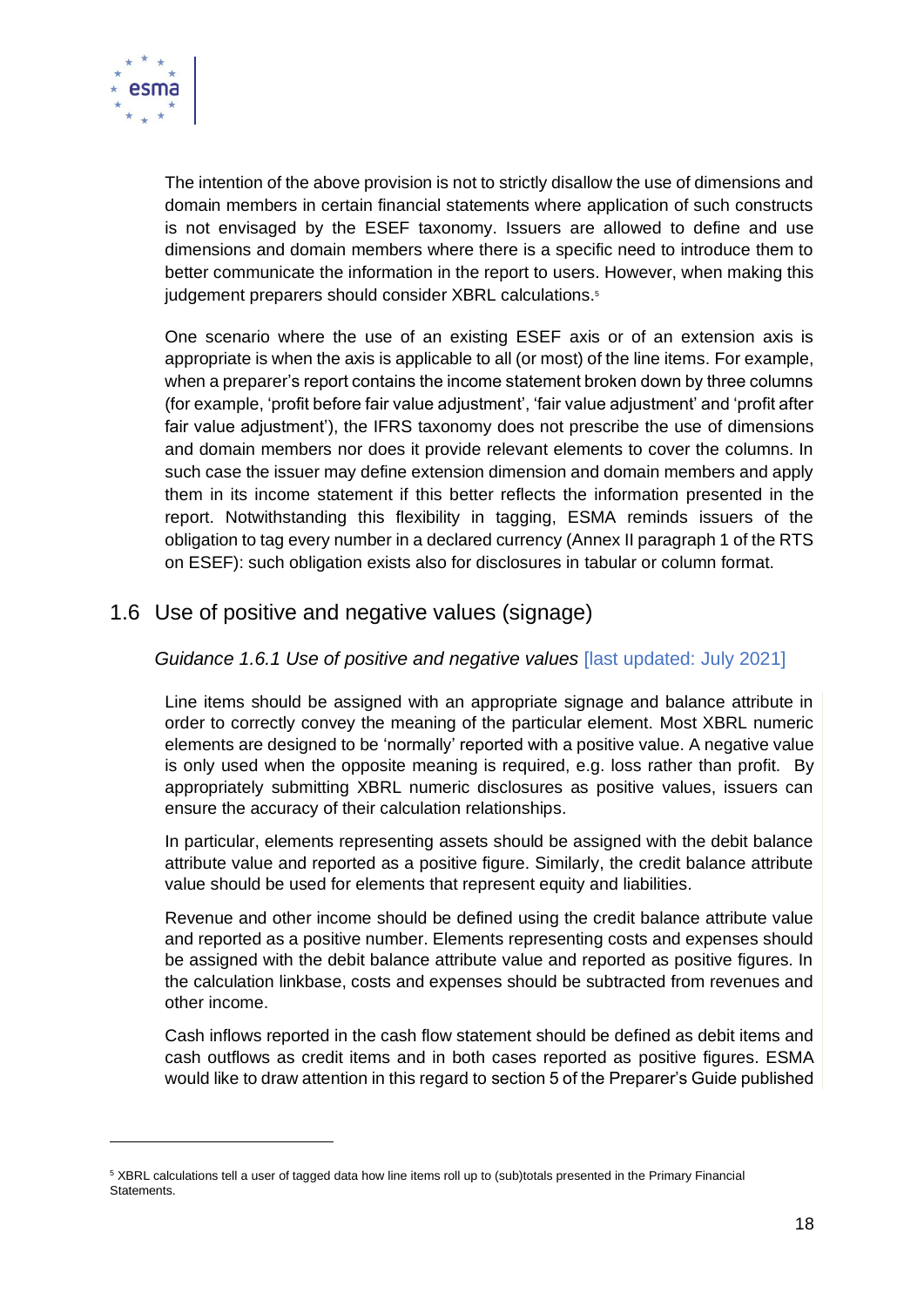

by the IFRS Foundation<sup>®</sup> regarding the expression of tagged values as positive or negative in XBRL filings.

It should be noted that there are some limited scenarios where numeric elements need to be defined without a balance attribute, such as for example the tags for basic or diluted Earnings Per Share<sup>7</sup>. ESMA deems that these should be assessed on a caseby-case basis and, provided that the no balance attribute is appropriate, they should be deemed acceptable.

#### <span id="page-18-0"></span>1.7 Units of measure

#### *Guidance 1.7.1 Use of standard units of measure* [last updated: July 2019]

As per the XBRL 2.1<sup>8</sup> and Inline XBRL 1.1<sup>8</sup> specifications, each numeric tag must be associated with a unit of measure. To achieve consistency in the use of units of measure (e.g. EUR for Euro, GW for Gigawatt, km for Kilometre, etc.) in Inline XBRL documents, issuers should check in the XBRL specifications and unit registry<sup>10</sup> whether a required unit exists before defining a custom unit. Custom unit measures should not be created if a standard unit defined in the XBRL Specification or XBRL unit registry can be used. Preparers are discouraged to define and use units that imply a scale factor on a given measure (e.g. millions of EUR) because the Inline XBRL specifications already provides a *scale* attribute which indicate the required scaling value.

#### <span id="page-18-1"></span>1.8 Footnotes

#### *Guidance 1.8.1 Marking up footnotes* [last updated: July 2019]

If an issuer discloses numbers in a declared currency in a footnote to the Primary Financial Statements, on the basis of the requirements set out by Annex II.1 of the RTS on ESEF, those numbers shall be marked-up with the appropriate tag available in the ESEF taxonomy, or with an extension taxonomy element, since they effectively belong to the Primary Financial Statements. If an extension element is created, then such extension shall be anchored as per the requirements set out by Annex IV.8 of the RTS on ESEF.

Please note that the term "footnote" is not understood in this context to be a synonym of the term "Notes", which is used to indicate exclusively the Notes to the Primary Financial Statements. The figure below illustrates the numbers, including numbers disclosed in the footnotes, that must be tagged in a consolidated statement of cash flows (highlighted in yellow):

<sup>6</sup> [https://www.ifrs.org/-/media/feature/resources-for/preparers/xbrl-using-the-ifrs-taxonomy-a-preparers-guide-january-](https://www.ifrs.org/-/media/feature/resources-for/preparers/xbrl-using-the-ifrs-taxonomy-a-preparers-guide-january-2019.pdf?la=en)[2019.pdf?la=en](https://www.ifrs.org/-/media/feature/resources-for/preparers/xbrl-using-the-ifrs-taxonomy-a-preparers-guide-january-2019.pdf?la=en)

 $7$  Please refer to the Preparers' Guide, paragraph 184, for further explanations and examples

https://www.ifrs.org/content/dam/ifrs/resources-for/preparers/xbrl-using-the-ifrs-taxonomy-a-preparers-guide-january-2019.pdf <sup>8</sup> [http://www.xbrl.org/Specification/XBRL-2.1/REC-2003-12-31/XBRL-2.1-REC-2003-12-31+corrected-errata-2013-02-](http://www.xbrl.org/Specification/XBRL-2.1/REC-2003-12-31/XBRL-2.1-REC-2003-12-31+corrected-errata-2013-02-20.html#_4.6.2)  $\frac{20.$ html#  $\frac{4.6.2}{ }$ 

<sup>9</sup> <http://www.xbrl.org/specification/inlinexbrl-part1/rec-2013-11-18/inlinexbrl-part1-rec-2013-11-18.html#sec-nonFractions>

<sup>10</sup> <https://www.xbrl.org/utr/utr.xml>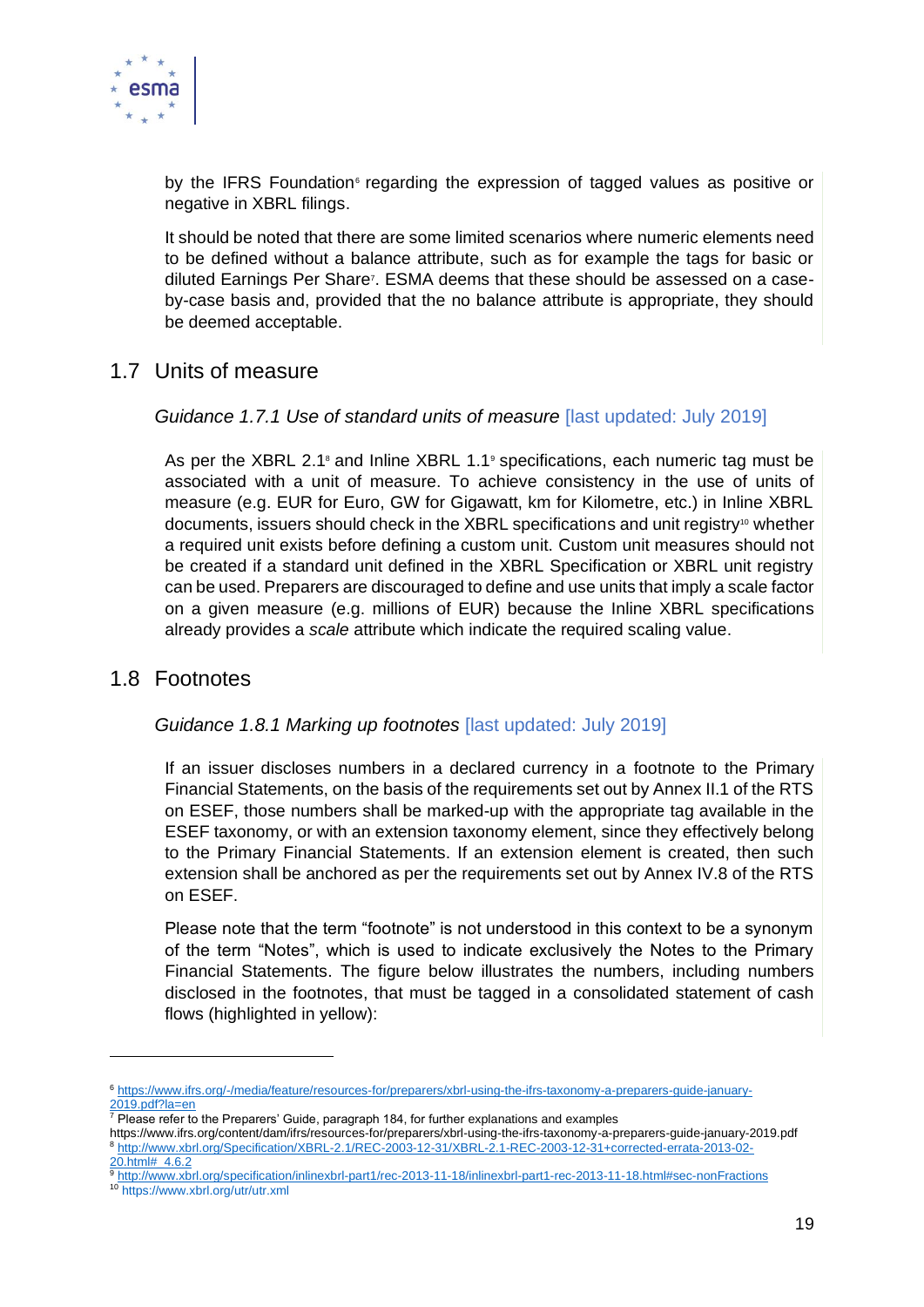

#### **FIGURE 1: EXAMPLE OF NUMBERS TAGGED IN A CONSOLIDATED STATEMENT OF CASH FLOW, INCLUDING NUMBERS DISCLOSED IN FOOTNOTES**

In addition, issuers may apply on a voluntary basis XBRL footnotes to mark up the entire text of a footnote related to any portion of their financial statements or of the annual financial report (see rules defined in Guidance 2.3.1.).

## <span id="page-19-0"></span>2 Guidance for software firms to ensure technical validity

In the following section, ESMA provides software firms with recommendations on technical aspects and rules that should be supported by their tools to facilitate harmonised reporting by issuers. Furthermore, ESMA provides software firms with recommendations on which messages could be used to warn that a recommended rule is violated. To arrange the content of this document clearer, the recommended rules and messages were identified in grey boxes and with red font.

#### <span id="page-19-1"></span>2.1 Contexts

esma

*Guidance 2.1.1 Use of the LEI to identify the issuer* [last updated: July 2021]

According to Annex IV of the RTS on ESEF, issuers shall identify themselves in the Inline XBRL document using ISO 17442 legal entity identifiers.

This shall be implemented in such way that an xbrli:identifier element has a valid Legal Entity Identifier (LEI) as its content. The taxonomy files prepared by ESMA include validity checks of pattern and check sum digit of the LEI.

The scheme attribute of the xbrli:identifier element shall have "http://standards.iso.org/iso/17442" as its content.

Example (from [http://codes.eurofiling.info/\)](http://codes.eurofiling.info/):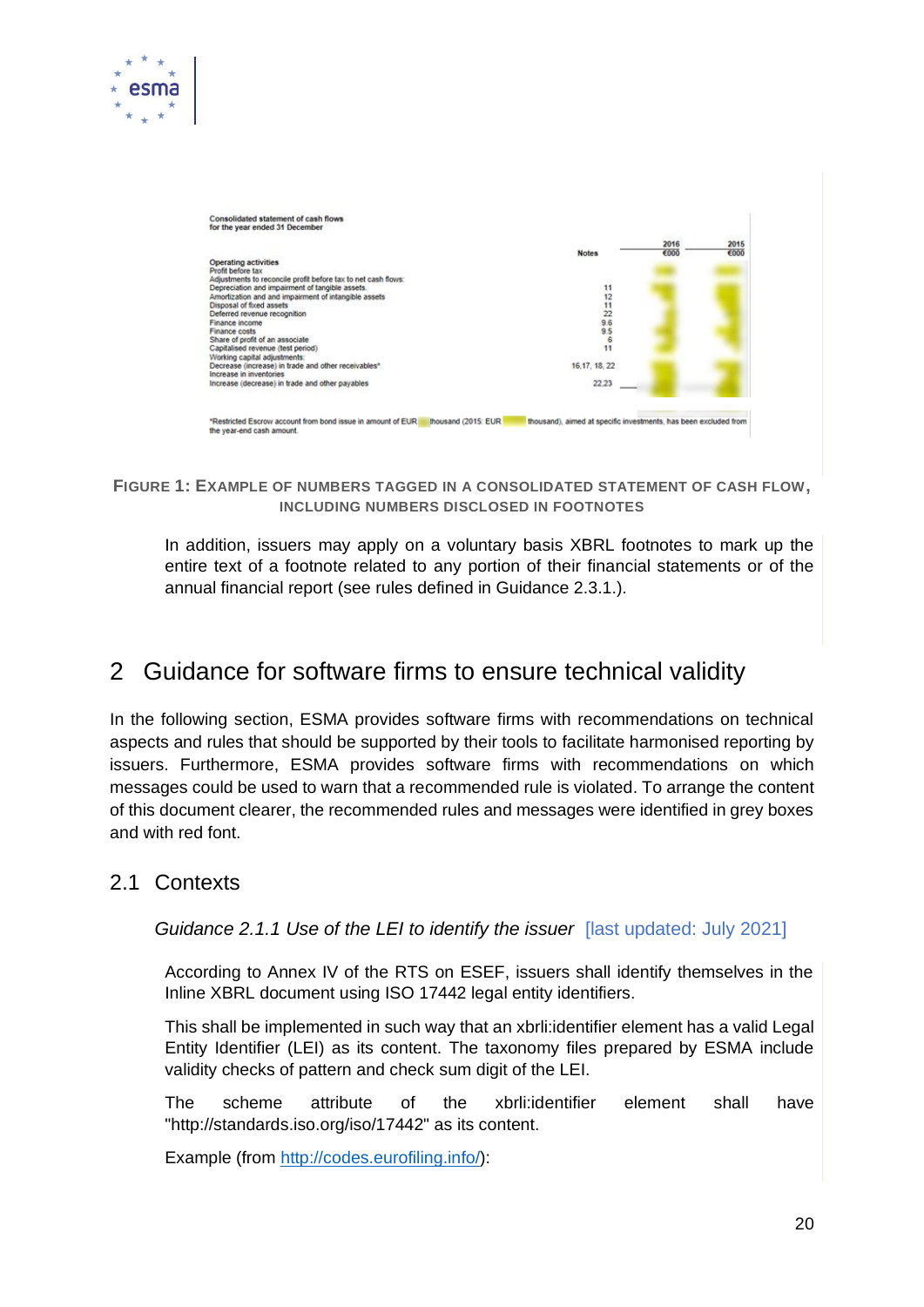

*<xbrli:entity> <xbrli:identifier scheme="http://standards.iso.org/iso/17442″> KGCEPHLVVKVRZYO1T647 </xbrli:identifier> <xbrli:entity>* 

ESMA recommends that software firms include appropriate validations in their tools. The following messages are recommended to be used:

Messages: "invalidIdentifierFormat" and "invalidIdentifier"

*Guidance 2.1.2 Formatting of the period element in the context of the Inline XBRL document* [last updated: July 2019]

ESMA recommends presenting the period element in the yyyy-mm-dd format, i.e. without the time component (an example of a period element including a time component would be: 2017-01-01T00:00:00:00). A time component is not expected to be necessary to tag annual reports. Moreover, it may result in inappropriate application and invalidity of defined calculation checks.

ESMA recommends that software firms include appropriate validations in their tools ensuring that:

The xbrli:startDate, xbrli:endDate and xbrli:instant elements MUST identify periods using whole days (i.e. specified without a time content and time zone).

In case of violation, the following messages are recommended to be used:

Violantion: "periodWithTimeContent", "periodWithTimeZone"

#### *Guidance 2.1.3 Use of segment and scenario containers in the context elements of Inline XBRL documents* [last updated: July 2021]

The XBRL 2.1 specification defines two open containers in context elements of XBRL instance documents. These are xbrli:segment and xbrli:scenario. According to the XBRL Dimensions 1.0 specification, a taxonomy prescribes which of the two shall be applied in XBRL instance documents to contain dimension members.

ESMA recommends to use xbrli:scenario for this purpose, therefore ESMA encourages software firms to include in their tools appropriate validations ensuring:

Extension taxonomy MUST set xbrli:scenario as context element on definition arcs with *http://xbrl.org/int/dim/arcrole/all* and *http://xbrl.org/int/dim/arcrole/notAll* arcroles.

xbrli:segment container MUST NOT be used in contexts.

In case of violation, the following message is recommended to be used:

Violation: "segmentUsed"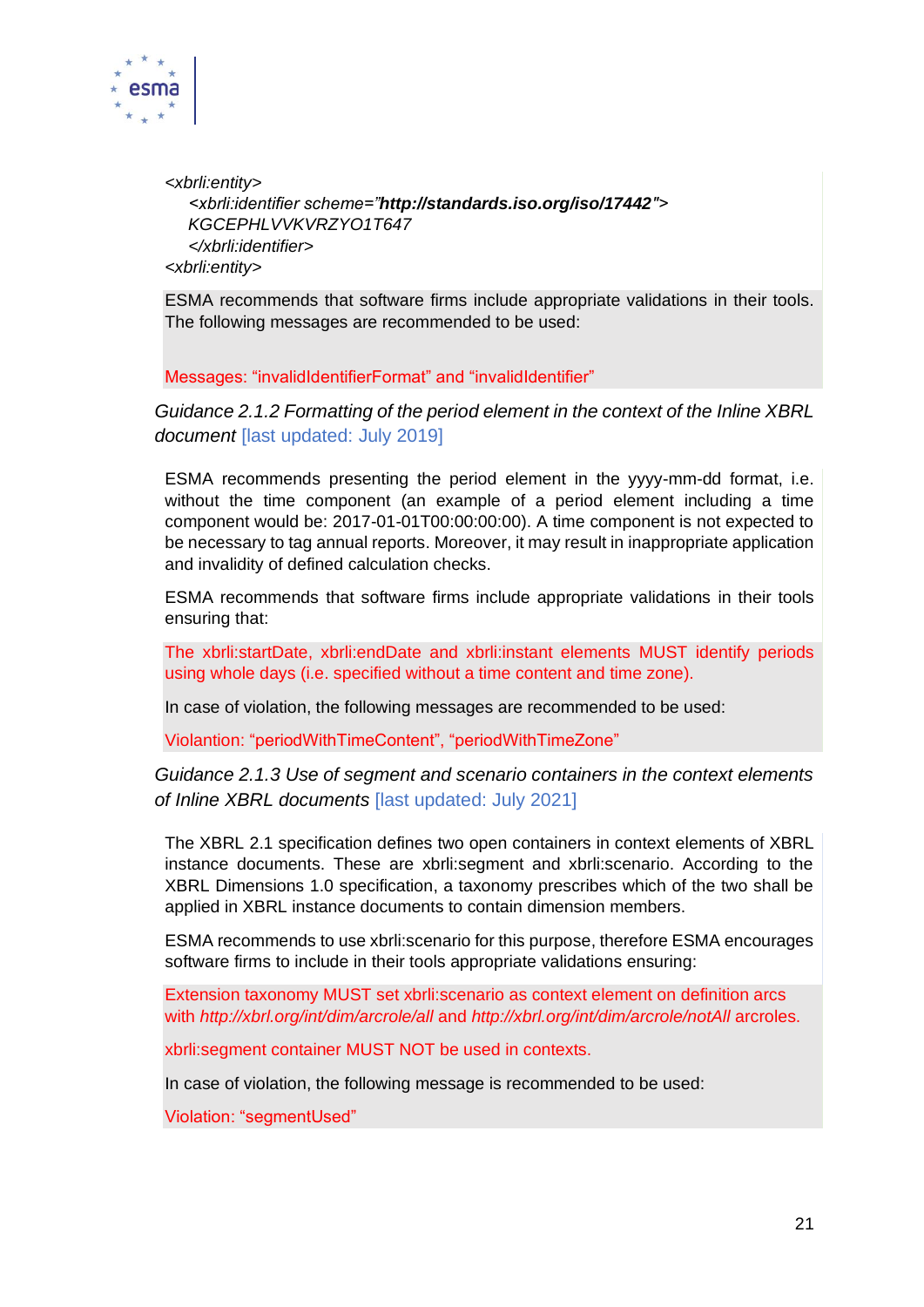

When using the xbrli:scenario in contexts, it shall not contain any content other than that defined in XBRL Dimensions specification. Consequently, custom XML shall not be used in xbrli:scenario.

ESMA recommends software firms to include in their tools appropriate validations ensuring:

xbrli:scenario in contexts MUST NOT contain any other content than defined in XBRL Dimensions specification.

The following messages are recommended to be used:

Messages: "scenarioContainsNonDimensionalContent"

*Guidance 2.1.4 The Inline XBRL document shall only contain data of the issuer*  [last updated: July 2021]

It shall be ensured that the Inline XBRL document contains data only of a single issuer. ESMA recommends software firms to include in their tools appropriate validations ensuring:

All entity identifiers and schemes in contexts MUST have identical content

In case of violation, the following message is recommended to be used:

Violation: "multipleIdentifiers"

#### <span id="page-21-0"></span>2.2 Facts

*Guidance 2.2.1 Attributes to define the accuracy of numeric facts* [last updated: July 2021]

There shall be consistent use of a single attribute describing the precision of facts, as indicated in the Working Group Note published by XBRL International<sup>11</sup>. Therefore ESMA recommends software firms to include in their tools appropriate validations ensuring:

The accuracy of numeric facts MUST be defined with the 'decimals' attribute rather than the 'precision' attribute.

The following messages are recommended to be used:

Messages: "precisionAttributeUsed"

As indicated in guidance from XBRL International<sup>12</sup>, it should be noted that the scale factor used in iXBRL is separate from the XBRL "accuracy" mechanism (expressed using "decimals" or "precision"). For example, the value "\$12.34 million" is expressed

<sup>11</sup> [http://www.xbrl.org/WGN/precision-decimals-units/WGN-2017-01-11/precision-decimals-units-WGN-2017-01-](http://www.xbrl.org/WGN/precision-decimals-units/WGN-2017-01-11/precision-decimals-units-WGN-2017-01-11.html#inconsistent-levels-of-accuracy)

[<sup>11.</sup>html#inconsistent-levels-of-accuracy](http://www.xbrl.org/WGN/precision-decimals-units/WGN-2017-01-11/precision-decimals-units-WGN-2017-01-11.html#inconsistent-levels-of-accuracy)

<sup>12</sup> https://www.xbrl.org/guidance/ixbrl-tagging-features/#3-scaling-numeric-values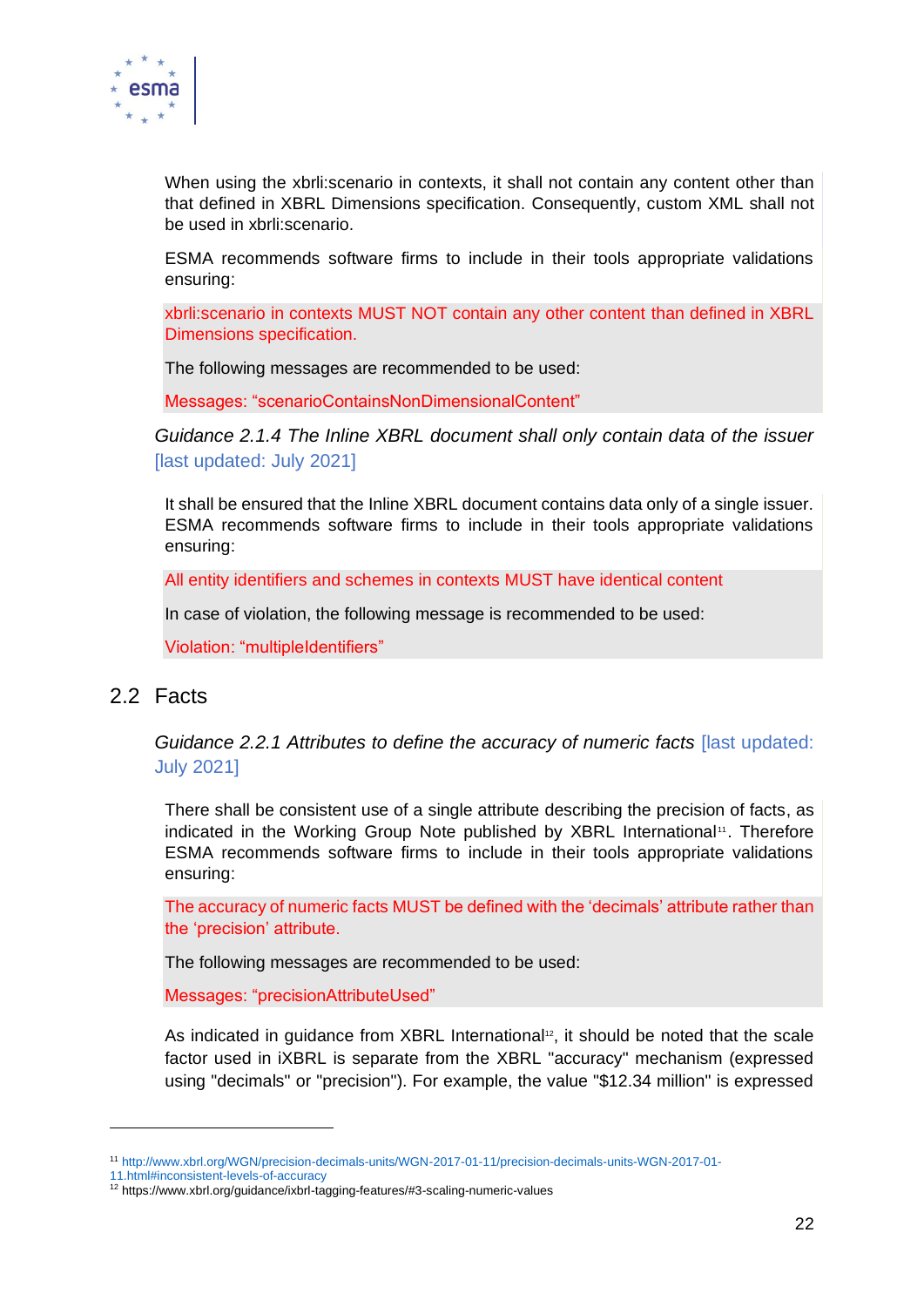

in millions (a scale factor of "6"), but is accurate to the nearest \$10,000 (which would be denoted by a decimals value of "-4"). Additional examples on the application of the 'scale' and 'decimals' attributes can be found at [https://www.xbrl.org/guidance/ixbrl](https://www.xbrl.org/guidance/ixbrl-tagging-features/#3-scaling-numeric-values)[tagging-features/#3-scaling-numeric-values](https://www.xbrl.org/guidance/ixbrl-tagging-features/#3-scaling-numeric-values) .

#### *Guidance 2.2.2 Representation of rates, percentages and ratios* [last updated: July 2019]

Issuers should ensure a consistent XBRL representation of rates, percentages and ratios in decimal notation. For that purpose, ESMA recommends following the provisions of XBRL 2.1 specification published by XBRL International<sup>13</sup>.

As an example following the above-mentioned specifications, if an issuer wants to tag a percentage value of 81%, this shall be tagged with ix:nonFraction element with a unit of *pure*<sup>14</sup> and a scale attribute set to -2, resulting in XBRL representation of the value correct notation, i.e. as 0.81.

#### *Guidance 2.2.3 Transformation of facts* [last updated: July 2021]

Whenever a string or numeric text used in an issuer's report does not follow the format based on the predefined data type of taxonomy element used to mark up such string or numeric text, a transformation rule shall be applied.

For that purpose, ESMA recommends applying the Transformation Rules Registry 4, as published by XBRL International on the dedicated website<sup>15</sup> or any more recent versions of the Transformation Rules Registry provided with a 'Recommendation' status at XBRL International. ESMA recommends that software firms include appropriate validations in their tools ensuring:

Transformation rule applied on facts in ESEF document MUST be defined either in [https://www.xbrl.org/Specification/inlineXBRL-transformationRegistry/REC-2020-02-](https://www.xbrl.org/Specification/inlineXBRL-transformationRegistry/REC-2020-02-12/inlineXBRL-transformationRegistry-REC-2020-02-12.html) [12/inlineXBRL-transformationRegistry-REC-2020-02-12.html](https://www.xbrl.org/Specification/inlineXBRL-transformationRegistry/REC-2020-02-12/inlineXBRL-transformationRegistry-REC-2020-02-12.html) or a more recent version of the Transformation Rules Registry provided with a 'Recommendation' status.

In case of violation, the following message is recommended to be used:

Violation: incorrectTransformationRuleApplied

*Guidance 2.2.4 Facts duplication* [last updated: July 2019]

[20.html#\\_5.1.1.3.1](http://www.xbrl.org/Specification/XBRL-2.1/REC-2003-12-31/XBRL-2.1-REC-2003-12-31+corrected-errata-2013-02-20.html#_5.1.1.3.1)

<sup>13</sup> [http://www.xbrl.org/Specification/XBRL-2.1/REC-2003-12-31/XBRL-2.1-REC-2003-12-31+corrected-errata-2013-02-](http://www.xbrl.org/Specification/XBRL-2.1/REC-2003-12-31/XBRL-2.1-REC-2003-12-31+corrected-errata-2013-02-20.html#_4.8.2) [20.html#\\_4.8.2](http://www.xbrl.org/Specification/XBRL-2.1/REC-2003-12-31/XBRL-2.1-REC-2003-12-31+corrected-errata-2013-02-20.html#_4.8.2)

<sup>14</sup> [http://www.xbrl.org/Specification/XBRL-2.1/REC-2003-12-31/XBRL-2.1-REC-2003-12-31+corrected-errata-2013-02-](http://www.xbrl.org/Specification/XBRL-2.1/REC-2003-12-31/XBRL-2.1-REC-2003-12-31+corrected-errata-2013-02-20.html#_5.1.1.3.1)

<sup>15</sup> <https://specifications.xbrl.org/work-product-index-inline-xbrl-transformation-registry-4.html>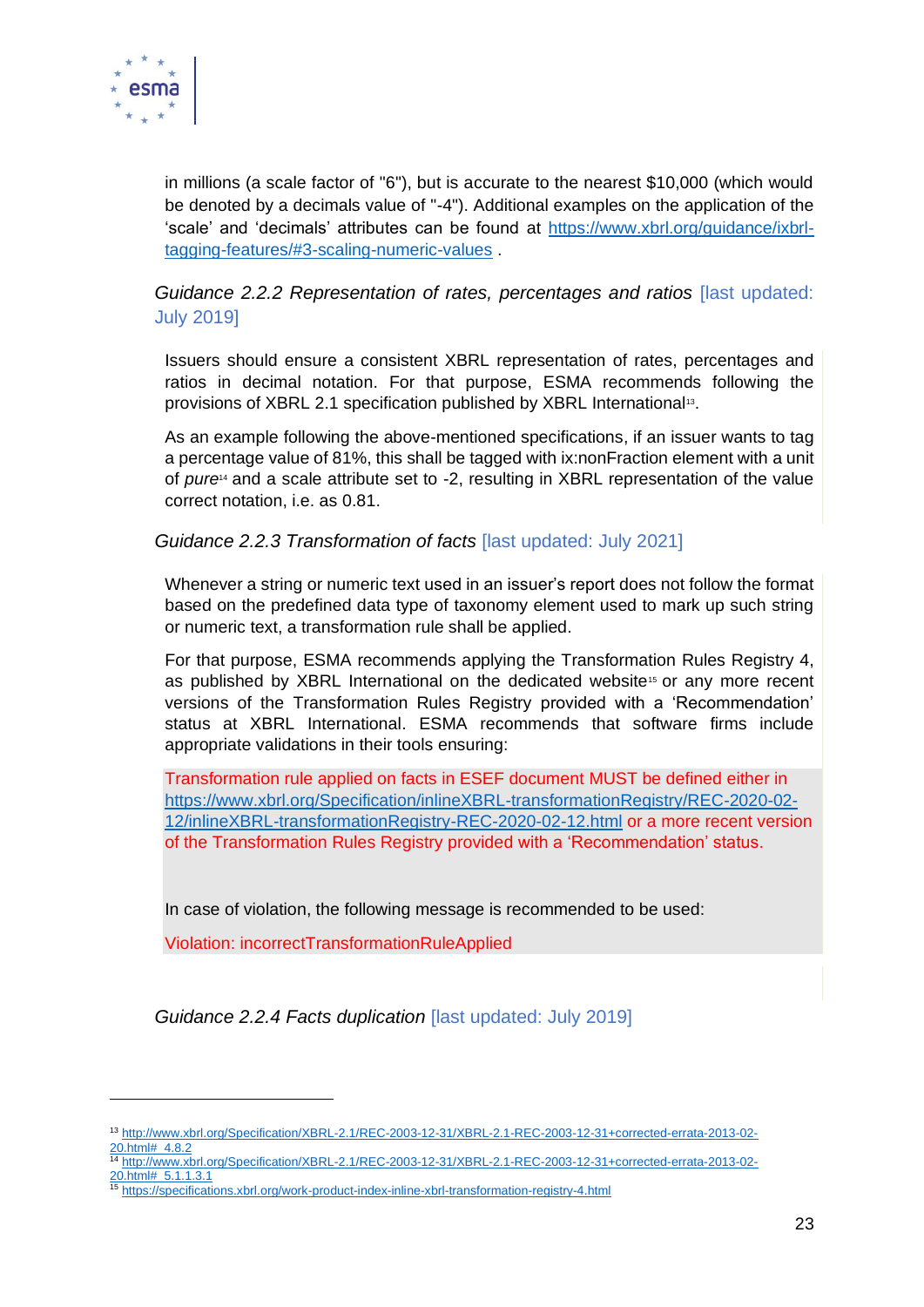

According to the Working Group Note on handling duplicate facts<sup>16</sup> published by XBRL International, there are three classes of duplicates for numeric facts:

- Complete duplicates;
- Consistent duplicates:
- Inconsistent duplicates.

Annex IV of the RTS on ESEF sets out that issuers shall not use numeric taxonomy elements to mark up different values for a given context unless the difference is a result of rounding related to presentation of the same information with different scale in more than one place in the same annual financial report. Based on the above definitions, it is required that issuers shall not report inconsistent duplicates within the content of an inline XBRL document.

Therefore, ESMA recommends that software firms include appropriate validations in their tools ensuring:

Inconsistent duplicate numeric facts MUST NOT appear in the content of an inline XBRL document.

In case of violation, the following message is recommended to be used:

Violation: inconsistentDuplicateNumericFactInInlineXbrlDocument

#### <span id="page-23-0"></span>2.3 Footnotes

*Guidance 2.3.1 Appropriate use of XBRL footnotes in the reports* [last updated: July 2021]

XBRL footnotes may be used to provide additional information about the tagged data. The XBRL Specification and the XBRL Link Roles Registry define syntactical constructs and explain the semantics in the context of applying footnotes in instance documents. It is not expected that any other syntax and semantics will be needed to provide footnotes included in the financial statements. To ensure the expected syntax and semantics are applied for footnotes in a target XBRL document, the issuers shall use the *footnote* mechanism as defined by Inline XBRL 1.1 specification and shall not specify attributes for footnotes that are not defined in XBRL 2.1 specification.

Orphaned footnotes (i.e. footnotes that are not linked to any tagged data) may cause interpretation problems. ESMA therefore recommends that software firms include appropriate validations in their tools ensuring:

Every nonempty link:footnote element SHOULD be linked to at least one fact.

In case of violation, the following message is recommended to be used:

Violation: "unusedFootnote"

<sup>16</sup> <http://www.xbrl.org/WGN/xbrl-duplicates/WGN-2018-04-19/xbrl-duplicates-WGN-2018-04-19.html>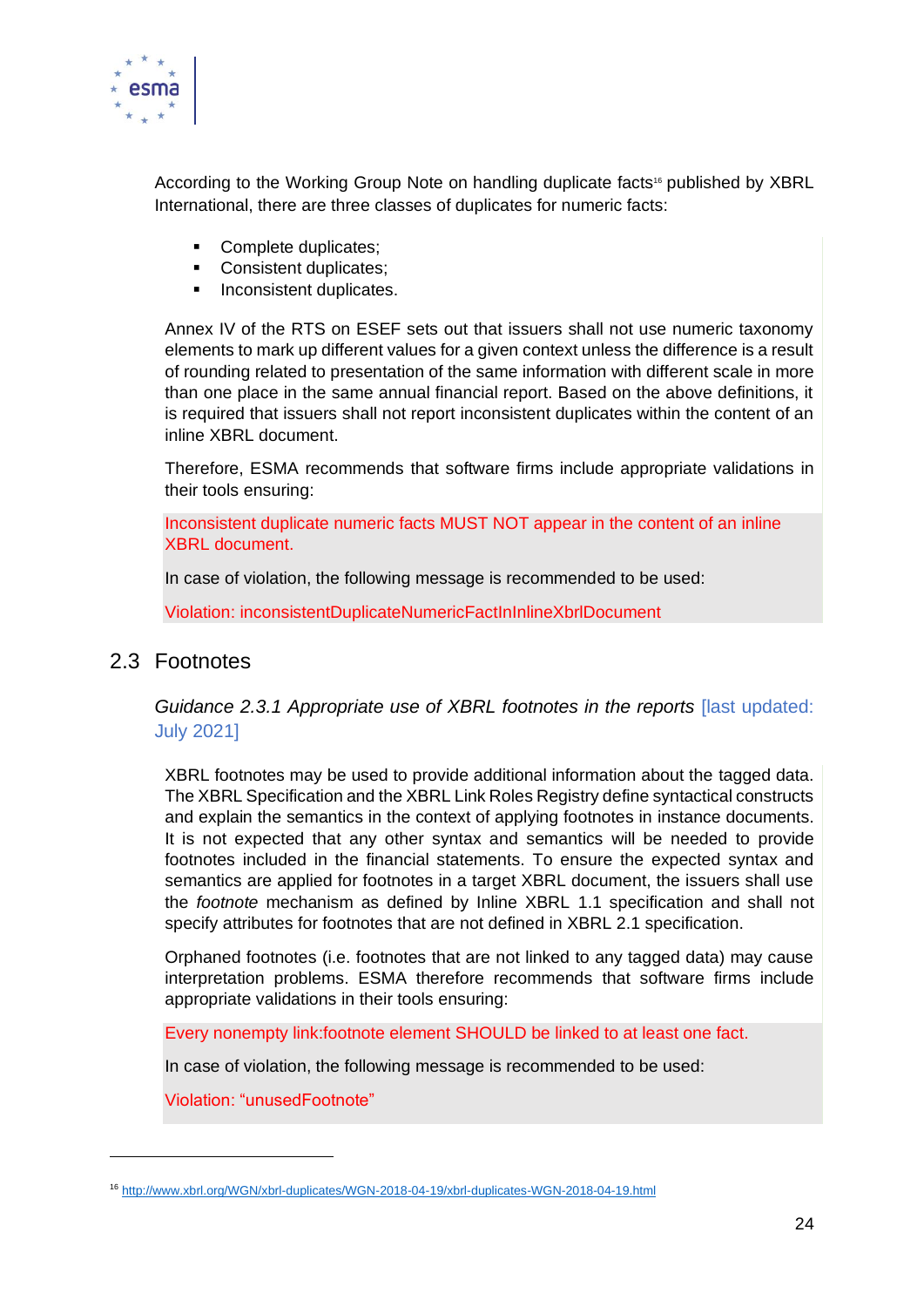

Moreover, to enable automatic checks on whether all footnotes in the report are provided in at least the language of the report, ESMA recommends that software firms include appropriate validations in their tools ensuring:

Each footnote MUST have or inherit an 'xml:lang' attribute whose value corresponds to the language of content of at least one textual fact present in the inline XBRL document and each footnote relationship MUST have at least one footnote in the language of the report.

In case of violation the following messages are recommended to be used:

Violation: "footnoteInLanguagesOtherThanLanguageOfContentOfAnyTextualFact"

Violation: "footnoteOnlyInLanguagesOtherThanLanguageOfAReport".

#### <span id="page-24-0"></span>2.4 Restrictions on Inline XBRL and other constructs

*Guidance 2.4.1 Inline XBRL constructs that shall be avoided* [last updated: July 2021]

It is expected that neither tuples nor fraction items be required to reflect the content of financial statements. Therefore, these items shall not be used. ESMA recommends that software firms include appropriate validations in their tools ensuring:

Tuples or items with xbrli:fractionItemType data type MUST NOT be defined in extension taxonomy

The ix:tuple and ix:fraction element MUST NOT be used in the Inline XBRL document.

In case of violation, the following messages are recommended to be used

Violation: "tupleElementUsed"

Violation: "fractionElementUsed"

Moreover, ESMA is of the opinion that in the ESEF reporting scenario only facts that are not eligible for transformation can be included in the *ix:hidden* section (i.e. where content is not intended for display). Therefore only if there is no transformation rule in the latest recommended *Transformation Rules Registry* that can be applied to the fact's value (e.g. for *enumeration(Set)ItemType<sup>17</sup>* or *durationItemType* facts) can such fact be included in the *ix:hidden* section.

The Inline XBRL specification does not permit XHTML markup (e.g. <xhtml:span>) to be included within numeric facts. ESMA is of the opinion that XHTML within numeric

<sup>17</sup> [https://www.xbrl.org/Specification/extensible-enumerations-2.0/REC-2020-02-12/extensible-enumerations-2.0-REC-2020-02-](https://www.xbrl.org/Specification/extensible-enumerations-2.0/REC-2020-02-12/extensible-enumerations-2.0-REC-2020-02-12.html#sec-enumeration-items) [12.html#sec-enumeration-items](https://www.xbrl.org/Specification/extensible-enumerations-2.0/REC-2020-02-12/extensible-enumerations-2.0-REC-2020-02-12.html#sec-enumeration-items)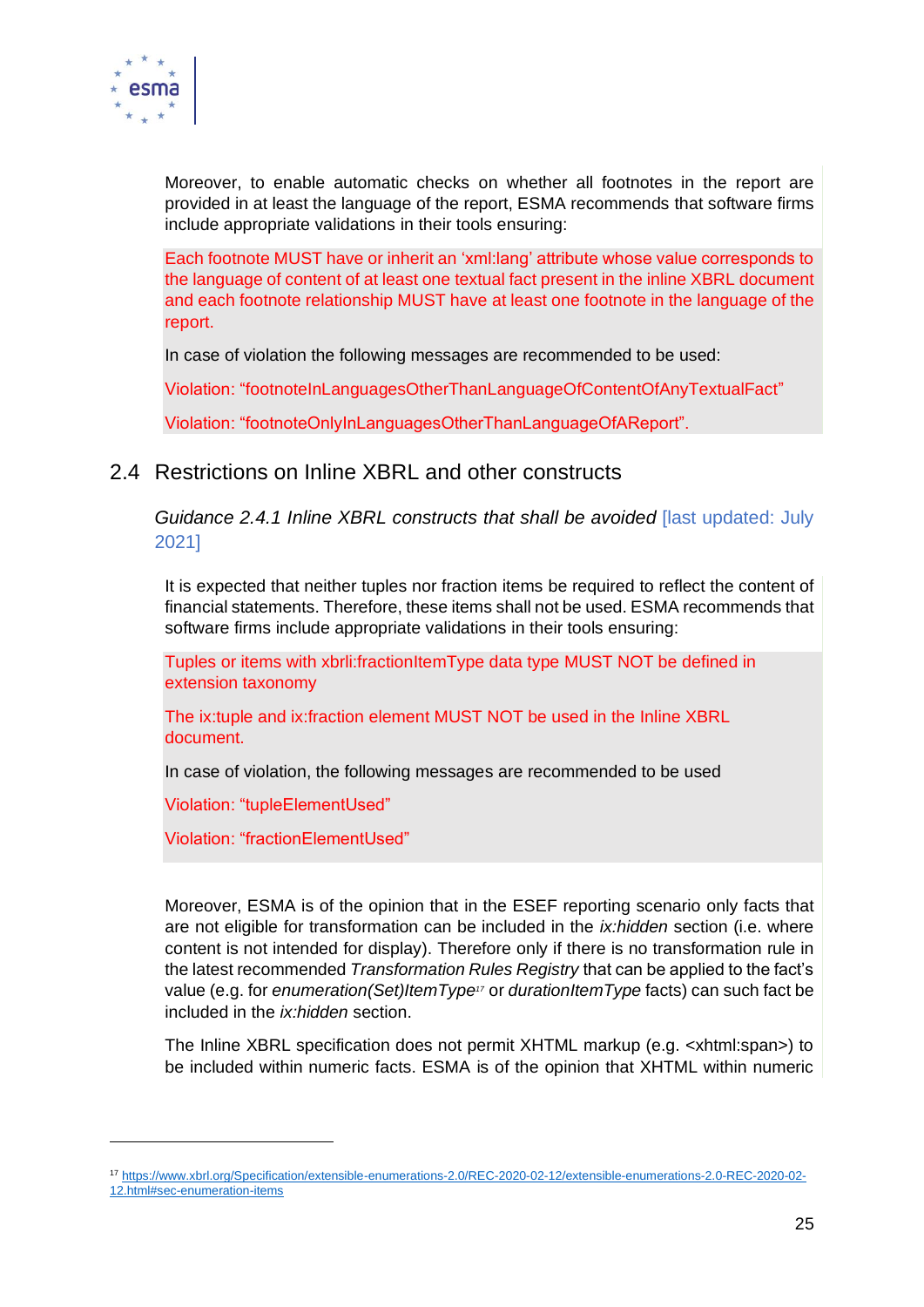

values is not necessary, and any such elements should be removed in order to enable tagging. The *ix:hidden* should not be used as a workaround to tag such values.

In such case, the visible text in the report corresponding to the hidden fact shall have applied a custom style property "-esef-ix-hidden" which value follows the *id* attribute of that fact. Unlike other style properties, the value of '-esef-ix-hidden' is not inherited.

For example:

*<span style="-esef-ix-hidden:abc">TEXT</span>* 

where 'abc' is the value of *id* attribute on the fact in the hidden section and TEXT corresponds to its value in the report (that would have been transformed to the fact value should a transformation rule be available).

ESMA recommends that software firms include appropriate validations in their tools ensuring:

The ix:hidden section of Inline XBRL document MUST not include elements eligible for transformation.

The ix:hidden section contains a fact whose *id* attribute is not applied on any "-esef-ixhidden" style.

"-esef-ix-hidden" style identifies *id* attribute of a fact that is not in ix:hidden section.

In case of violation, the following messages are recommended to be used

Violation: "transformableElementIncludedInHiddenSection"

Violation: "factInHiddenSectionNotInReport"

Violation: "esefIxHiddenStyleNotLinkingFactInHiddenSection"

#### *Guidance 2.4.2 Other constructs that shall be avoided* [last updated: July 2021]

Application of the HTML <br />base> element or 'xml:base' attribute makes the processing of the Inline XBRL document more complex and may impact references to other files, images or CSS styles. Therefore, these items shall not be used. ESMA recommends that software firms include appropriate validations in their tools ensuring:

The HTML <base> elements and xml:base attributes MUST NOT be used in the Inline XBRL document.

In case of violation, the following messages are recommended to be used

Violation: "htmlOrXmlBaseUsed"

#### <span id="page-25-0"></span>2.5 Other content of Inline XBRL documents

*Guidance 2.5.1 Inclusion of content other than XHTML and XBRL in the Inline XBRL document* [last updated: July 2021]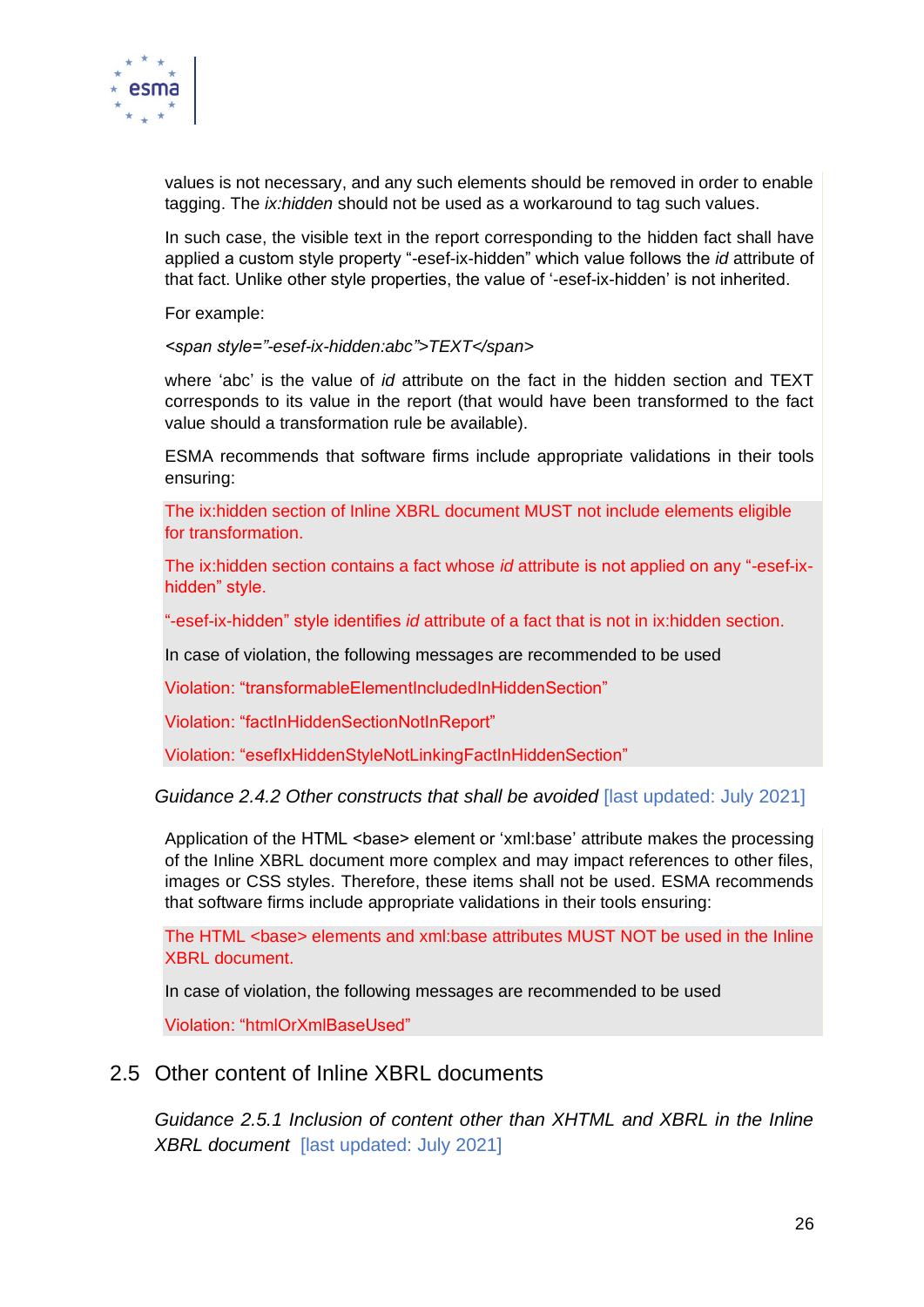

The inclusion of executable code in an ESEF file is a potential threat and may cause security issues. Software firms shall therefore inspect resources embedded or referenced by the XHTML document and its inline XBRL to ensure that no malicious content or executable code is included in the "machine-readable layer" of the document, i.e. in images, headers of images, style properties, or other resources which make up the content of a document and which would be retrieved as part of its rendering.

Since ESEF is a format requirement and is not expected to impact the "human readable layer" of a report, this guidance should not be seen as limiting the inclusion of links to external websites, to other documents or to other sections of the annual financial report.

ESMA recommends that software firms include appropriate validations in their tools ensuring:

Resources embedded or referenced by the XHTML document and its inline XBRL MUST NOT contain executable code (e.g. java applets, javascript, VB script, Shockwave, Flash, etc).

In case of violation, the following message is recommended to be used:

Violation: "executableCodePresent"

This also applies to embedding script-based inline XBRL viewers as part of Inline XBRL documents.

ESMA is of the opinion that images should either be included in the XHTML document or be held inside the report package as separate files. ESMA encourages preparers to ensure that their file size does not exceed support of browsers.

Images embedded in the XHTML document as a base64 encoded string shall specify media type as defined by MIME RfC 2045 (hereinafter referred to as MIME type) whose content corresponds to the MIME specified. In case of images that are not embedded in the XHTML (and only referenced by the XHTML) where the MIME type is not specified, such files shall match their file extension.

ESMA therefore recommends that software firms include appropriate validations in their tools ensuring:

Images embedded in the XHTML document as a base64 encoded string MUST have the correct MIME type specified.

In case of violation, the following message is recommended to be used:

Violation: "incorrectMIMETypeSpecified"

Violation: "MIMETypeNotSpecified"

Images not embedded in the XHTML document where MIME type is not specified MUST match their file extensions.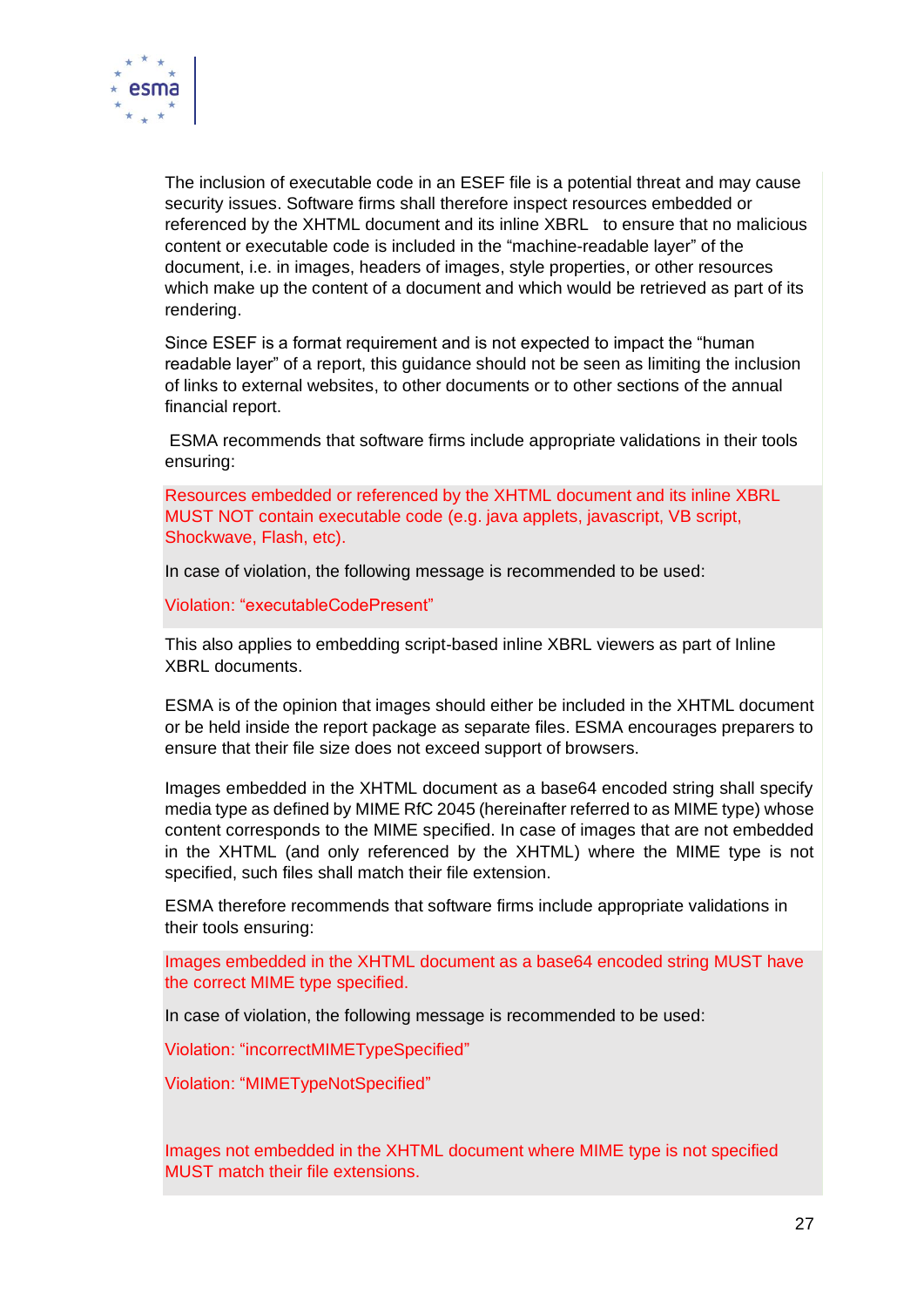

In case of violation, the following message is recommended to be used:

Violation: "imageDoesNotMatchItsFileExtension"

To avoid any potential threats that may be brought by specific formats used for saving images included in the XHTML document, issuers shall only use PNG, GIF, SVG or JPG/JPEG graphic files.

ESMA therefore recommends that software firms include appropriate validations in their tools ensuring:

Images included in the XHTML document MUST be saved in PNG, GIF, SVG or JPG/JPEG formats.

In case of violation, the following message is recommended to be used:

Violation: "imageFormatNotSupported"

Preparers shall not embed images carrying financial information in ESEF report. Images can only be used for content such as branding information, graphical layout, photographs, etc.

*Guidance 2.5.2 Indication of the language used in textual mark ups [last updated:* July 2019]

ESMA recommends to apply the '*xml:lang*' attribute identifying the language of the report on the root html element of the XHTML file. Additionally it is recommended to apply it also on the *ix:references* tag from which it shall be transformed to the root *xbrli:xbrl* element of the resulting XBRL instance document.

Each tagged text fact<sup>18</sup> should have an 'xml:lang' attribute that is assigned to the fact or inherited e.g. from the root element. Its value must correspond to the language of text in the content of a tag.

To enable automatic checks on whether all tags in the report are provided in at least the language of the report, ESMA recommends that software firms include appropriate validations in their tools ensuring:

Each tagged text fact MUST have the 'xml:lang' attribute assigned or inherited and all tagged text facts MUST be provided in at least the language of the report

In case of violation, i.e. missing 'xml:lang' attribute, the following message is recommended to be used:

Violation: "undefinedLanguageForTextFact"

Violation: "taggedTextFactOnlyInLanguagesOtherThanLanguageOfAReport".

<sup>18</sup> As defined in [http://www.xbrl.org/Specification/oim/CR-2020-05-06/oim-CR-2020-05-06.html#term-text-fact.](http://www.xbrl.org/Specification/oim/CR-2020-05-06/oim-CR-2020-05-06.html#term-text-fact)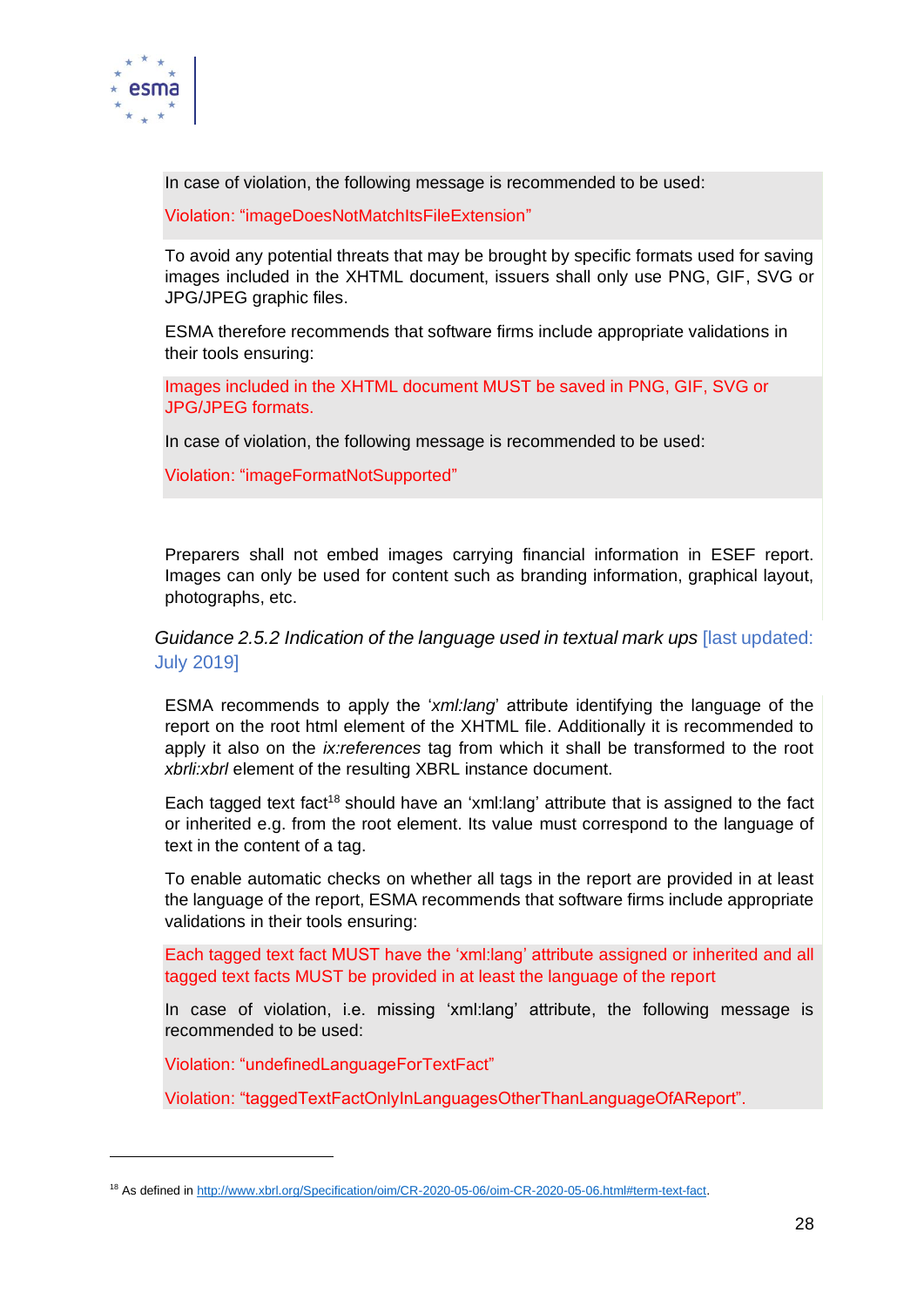

#### *Guidance 2.5.3 Use of more than one target XBRL document for an Inline XBRL Document Set (IXDS)* [last updated: July 2020]

Only one ESEF XBRL instance document is expected in a filing. Therefore, ESEF content must be in a default target document (i.e. without the target attribute) and other target documents must not be used unless explicitly required or allowed by local jurisdictions.

This is particularly important for local jurisdictions which have additional reporting requirements that could be submitted as part of the ESEF submission and would reduce the burden on issuers as they would only need to prepare a single report.

Therefore, ESMA recommends that software firms include the following rule in their tools ensuring:

Target attribute SHOULD not be used unless explicitly required by local jurisdictions.

In case of violation, the following message is recommended to be used:

Violation: "targetAttributeUsedForESEFContents"

#### *Guidance 2.5.4 Use of the Cascading Style Sheet (CSS) language to style Inline XBRL documents* [last updated: July 2021]

CSS may be used to format the reports. However, the transformations need to be used appropriately. For example, they must not be used to hide information by making it not visible e.g. by applying *display:none* style on any tagged facts. Moreover, it is recommended to apply styles globally, rather than define them separately for each part of the report.

In order to limit the number of files submitted and encourage the reuse of styles in case of multi-html Inline XBRL document sets, ESMA recommends that software firms include rules in their tools ensuring:

Where an Inline XBRL document set contains a single document, the CSS SHOULD be embedded within the document.

In case of violation, the following message is recommended to be used:

Violation: "externalCssFileForSingleIXbrlDocument"

Where an Inline XBRL document set contains multiple documents, the CSS SHOULD be defined in a separate file.

In case of violation, the following messages are recommended to be used:

Violation: "embeddedCssForMultiHtmlIXbrlDocumentSets"

Furthermore, in case of multi-html Inline XBRL document sets, the CSS file should be physically stored within the report package.

*Guidance 2.5.5 Application of ix:continuation and ix:exclude elements* [last updated: July 2019]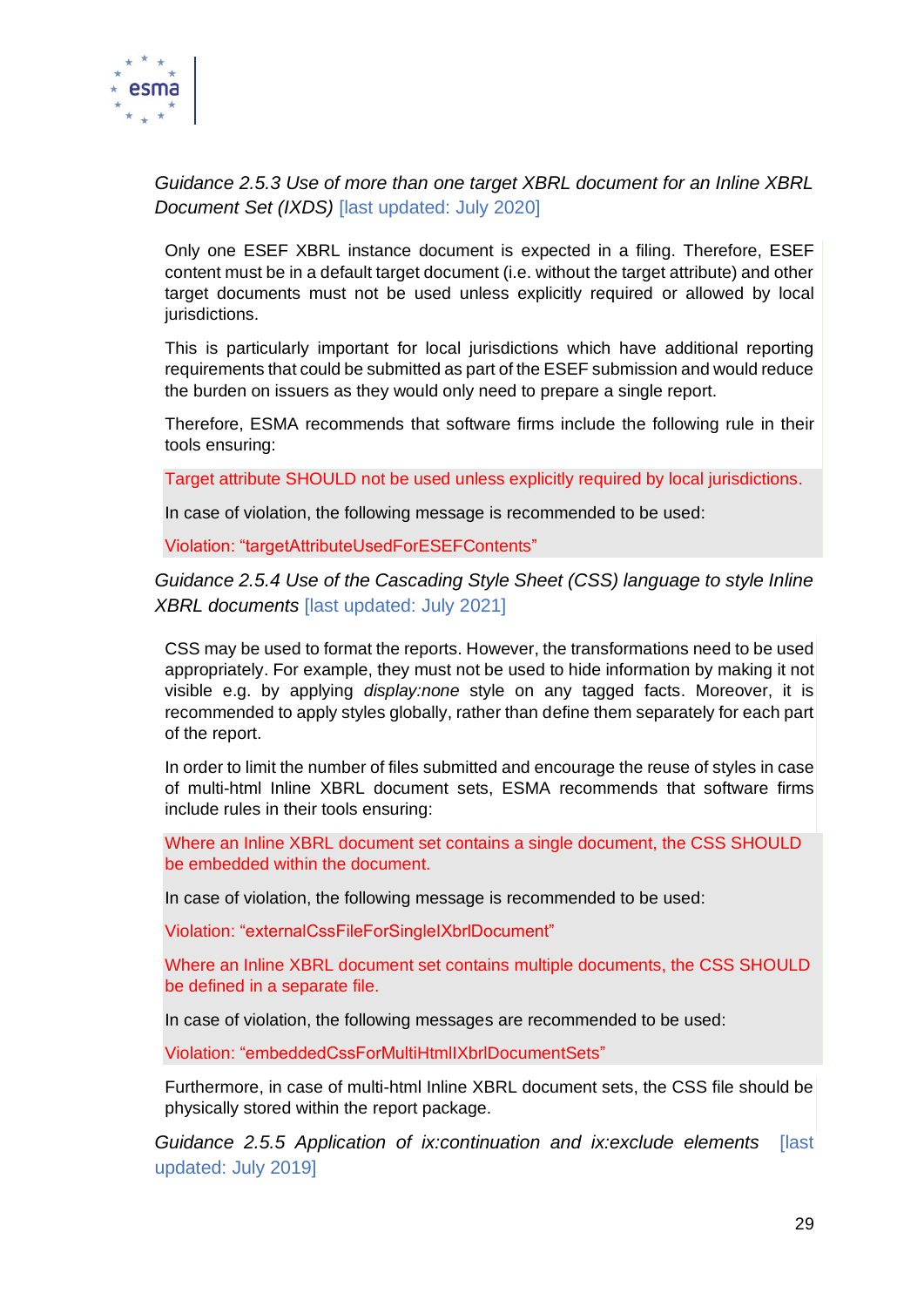

Further to Guidance 1.3.3, ESMA recommends that application of *ix:continuation* or *ix:exclude* element should be applied for marking-up multiple pieces of text to a single text block tag.

In this regard, ESMA draws preparers' attention to the existing provisions on application of *ix:continuation* (Section 4 of the Inline XBRL 1.1 specification) and of *ix:exclude* (Section 5 of the Inline XBRL 1.1 specification) 19 .

#### <span id="page-29-0"></span>2.6 Report packages

*Guidance 2.6.1 Including Inline XBRL document in taxonomy packages* [last updated: July 2021]

ESMA recommends that issuers follow the recommendations of XBRL International Working Group Note<sup>20</sup>, which indicates how Inline XBRL documents are to be included within a taxonomy package. Furthermore, the Inline XBRL document can have either a .html or .xhtml extension when submitted as a packaged report. Therefore, ESMA recommends software firms to ensure that:

Inline XBRL document MUST be included within an ESEF report package as defined in [http://www.xbrl.org/WGN/report-packages/WGN-2018-08-14/report-packages-](http://www.xbrl.org/WGN/report-packages/WGN-2018-08-14/report-packages-WGN-2018-08-14.html)[WGN-2018-08-14.html](http://www.xbrl.org/WGN/report-packages/WGN-2018-08-14/report-packages-WGN-2018-08-14.html)

In case of violation, the following messages are recommended to be used:

Violation: "reportIncorrectlyPlacedInPackage"

Inline XBRL document included within a ESEF report package MUST have a .html or .xhtml extension.

In case of violation, the following messages are recommended to be used:

Violation: "incorrectFileExtension"

*Guidance 2.6.2 Including multi-html Inline XBRL documents and multiple Inline XBRL document sets in taxonomy packages* [last updated: July 2021]

For multiple Inline XBRL documents within a taxonomy package it is recommended to follow the approach proposed in the Working Group Note on report packages. Therefore, ESMA recommends software firms to ensure that:

Multiple Inline XBRL documents MUST be included within a ESEF report package as defined in [http://www.xbrl.org/WGN/report-packages/WGN-2018-08-14/report](http://www.xbrl.org/WGN/report-packages/WGN-2018-08-14/report-packages-WGN-2018-08-14.html)[packages-WGN-2018-08-14.html](http://www.xbrl.org/WGN/report-packages/WGN-2018-08-14/report-packages-WGN-2018-08-14.html)

<sup>19</sup> <http://www.xbrl.org/specification/inlinexbrl-part1/rec-2013-11-18/inlinexbrl-part1-rec-2013-11-18.html#d1e1605>

<sup>20</sup> <http://www.xbrl.org/WGN/report-packages/WGN-2018-08-14/report-packages-WGN-2018-08-14.html>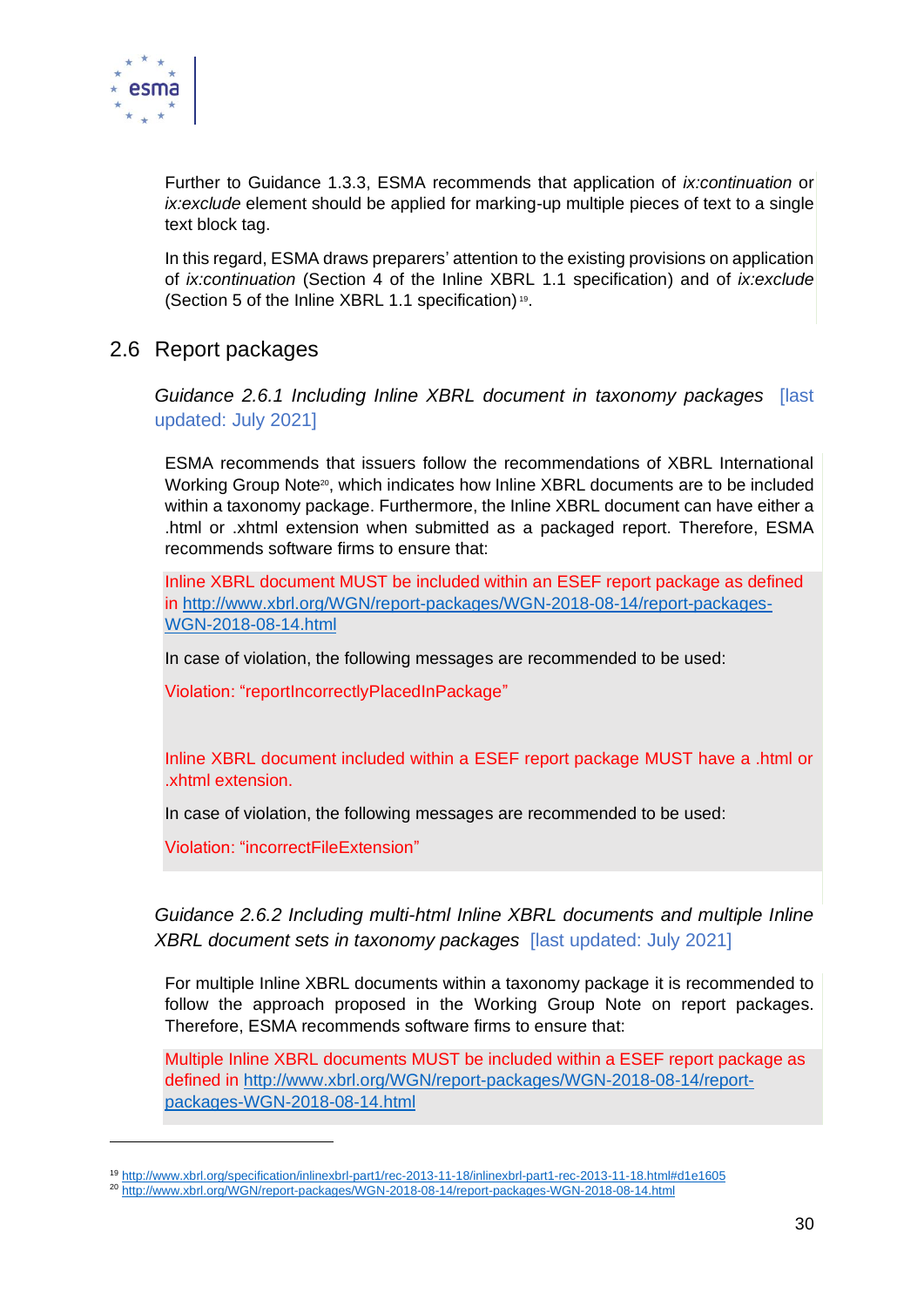

In case of violation, the following messages are recommended to be used:

Violation: "reportIncorrectlyPlacedInPackage"

*Guidance 2.6.3 Naming convention for report packages and report file* [last updated: July 2021]

The report packages, as well as all the files included in those report packages, should ideally follow predefined naming conventions to facilitate the processing of issuers' reports by end-users.

Whilst ESMA did not define in the RTS on ESEF a unique naming convention for ESEF files, unless the relevant Officially Appointed Mechanism and / or National Competent Authorities provide indications of any specific naming conventions which are required at national level, ESMA encourages issuers to adopt a naming convention which match {base}-{date}-{lang}.zip, whereby:

- The {base} component of the filename should indicate the LEI of the issuer or the issuer's name (or an abbreviation of it); it should be of no more than 20 characters in length.
- The {date} component of the filename should indicate the ending date of the reporting period of reference. The {date} component should follow the YYYY-MM-DD format.
- The {lang} component of the filename should indicate the language of the report contained within the report package. The {lang} component should follow ISO 639-1 format (two-letter code).

The above naming convention is recommended both for the report package files (with .zip extension) and for any report file (with .html or .xhtml extension) present within the package. For the naming convention of the taxonomy files that are part of the report package, please refer to Guidance 3.1.5.

Whenever Officially Appointed Mechanism and / or National Competent Authorities provide indications of different naming conventions which are required at national level, issuers must follow such national naming conventions.

### <span id="page-30-0"></span>2.7 Technical validity of reports

*Guidance 2.7.1 Ensuring report validity against XBRL specifications* [last updated: July 2020]

Annex III of the RTS on ESEF sets out that the issuers must ensure that the Inline XBRL document is valid with respect to a set of listed XBRL specifications. Furthermore, ESMA is of the opinion that it would be beneficial to issuers to also validate their reports against the assertions (validation rules) defined in the ESEF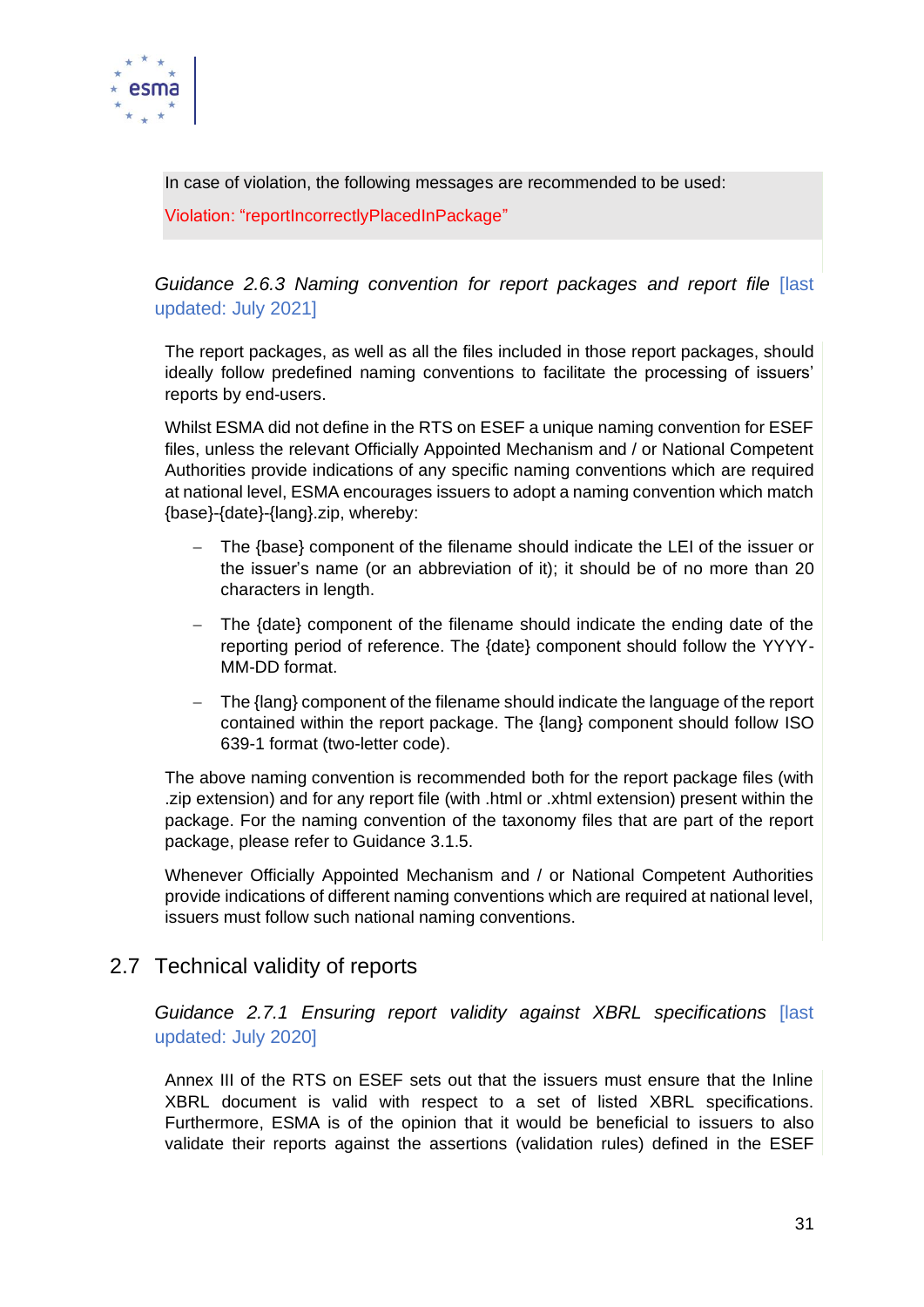

taxonomy, prepared according to the Formula 1.0 specification and its modular extensions<sup>21</sup>. Therefore, ESMA recommends software firms to ensure that:

Target XBRL document MUST be valid against the assertions specified in ESEF taxonomy with severity set to http://www.xbrl.org/2016/severities.xml#ERROR appearing as target of generic arc with *http://xbrl.org/arcrole/2016/assertionunsatisfied-severity* arcrole.

Target XBRL document SHOULD be valid against the assertions specified in ESEF taxonomy with severity set to http://www.xbrl.org/2016/severities.xml#WARNING appearing as target of generic arc with http://xbrl.org/arcrole/2016/assertionunsatisfied-severity arcrole.

In case of violation, the following messages are recommended to be used:

Violation: "targetXBRLDocumentWithFormulaErrors"

Violation: "targetXBRLDocumentWithFormulaWarnings"

## <span id="page-31-0"></span>3 Technical guidance for issuers and software firms on extension taxonomies and other topics

The following technical guidance is aimed at both issuers and software firms.

#### <span id="page-31-1"></span>3.1 Extension taxonomy

*Guidance 3.1.1 Required components of extension taxonomies* [last updated: July 2021]

According to the RTS on ESEF, issuers shall ensure that XBRL extension taxonomies contain the following structures:

- a) Presentation and calculation linkbase, which group the elements and express arithmetic relationships between the used elements;
- b) Label linkbase, which describes the meaning of each applied element;
- c) Definition linkbase, which ensures dimensional validity of the resulting XBRL instance document against the taxonomy and stores anchoring relationships.

ESMA recommends that software firms include rules in their tools ensuring:

Extension taxonomies MUST consist of at least a schema file and presentation, calculation, definition and label linkbases.

Each linkbase type MUST be provided in a separate linkbase file.

<sup>21</sup> https://specifications.xbrl.org/work-product-index-formula-formula-1.0.html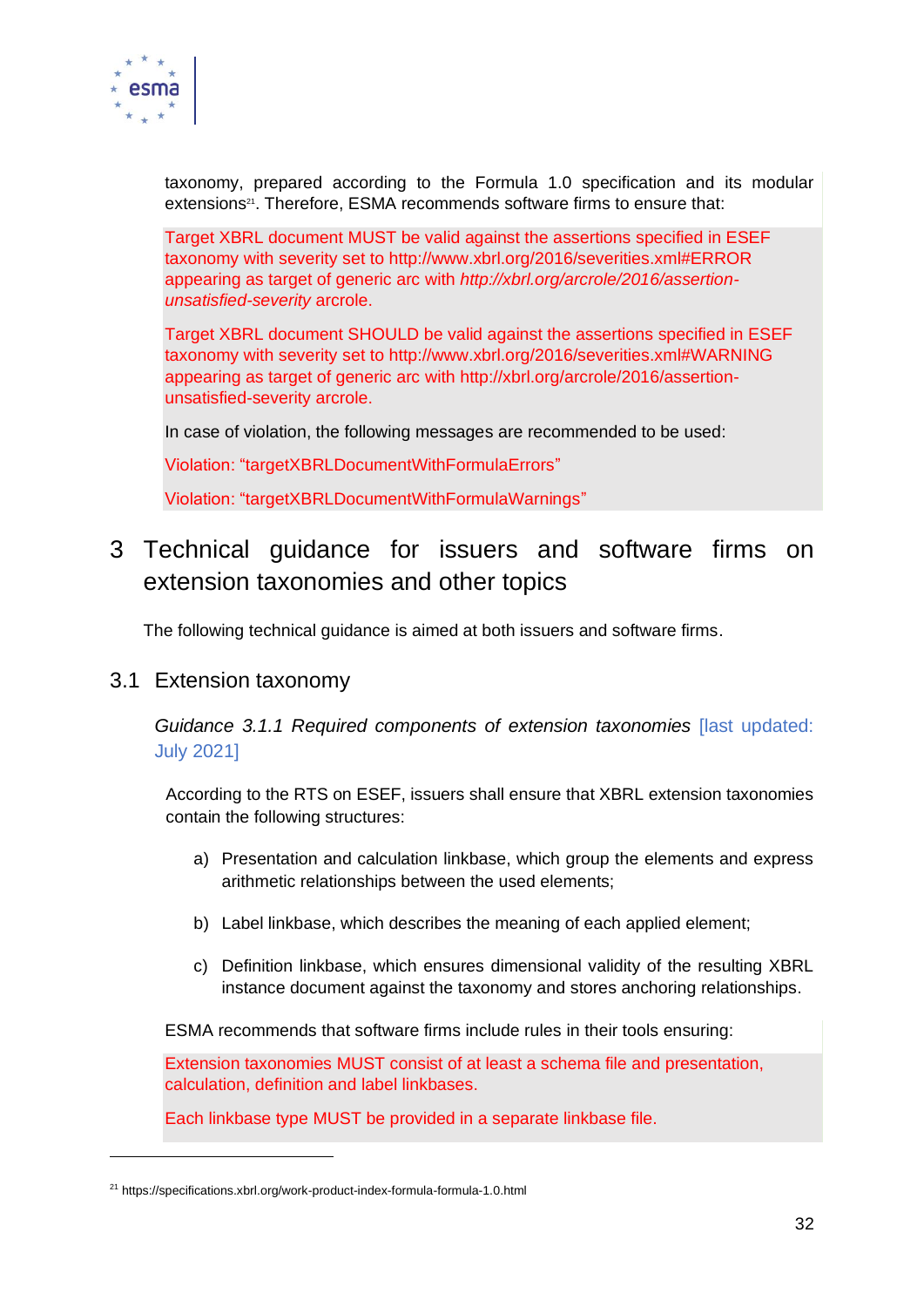

.

In case of violation, the following messages are recommended to be used:

Violation: "extensionTaxonomyWrongFilesStructure"

Violation: "linkbasesNotSeparateFiles"

*Guidance 3.1.2 Taxonomy files published by ESMA* [last updated: July 2021]

As set out in Article 7 of the RTS on ESEF, ESMA should facilitate the implementation of ESEF by providing XBRL taxonomy files that are compliant with all relevant technical and legal requirements in the RTS. Issuers are expected to use the published ESEF taxonomy as a starting point to create their extension taxonomies. The XBRL taxonomy with accompanying supportive documentation and list of available entry points for use by issuers in their taxonomies is freely available for download at: [https://www.esma.europa.eu/policy-activities/corporate-disclosure/european-single](https://www.esma.europa.eu/policy-activities/corporate-disclosure/european-single-electronic-format)[electronic-format](https://www.esma.europa.eu/policy-activities/corporate-disclosure/european-single-electronic-format) under the section "ESEF XBRL Taxonomy files".

ESMA regularly updates the XBRL taxonomy files to reflect relevant updates of the IFRS Taxonomy and the translations of the core taxonomy into all EU languages. The RTS on ESEF specify which taxonomy version preparers are allowed to apply for each reporting period.

ESMA recommends that software firms include rules in their tools ensuring:

The issuer's extension taxonomies MUST import the entry point of the taxonomy files prepared by ESMA.

The issuer's extension taxonomies MUST import the applicable version of the taxonomy files prepared by ESMA.

In case of violation, the following messages are recommended to be used:

Violation: "requiredEntryPointNotImported"

Violation: "incorrectEsefTaxonomyVersionUsed"

#### *Guidance 3.1.3 Taxonomy packages* [last updated: July 2019]

Annex III of the RTS on ESEF sets out that the issuers shall submit the Inline XBRL document and the issuer's XBRL extension taxonomy files as a single reporting package, where XBRL taxonomy files are packaged according to the Taxonomy Packages specifications. ESMA recommends applying the latest version of the Taxonomy Packages specification, marked with 'Recommendation' status, as published by XBRL International on the dedicated website<sup>22</sup>. Moreover, issuers should

<sup>22</sup> <http://specifications.xbrl.org/spec-group-index-taxonomy-packages.html>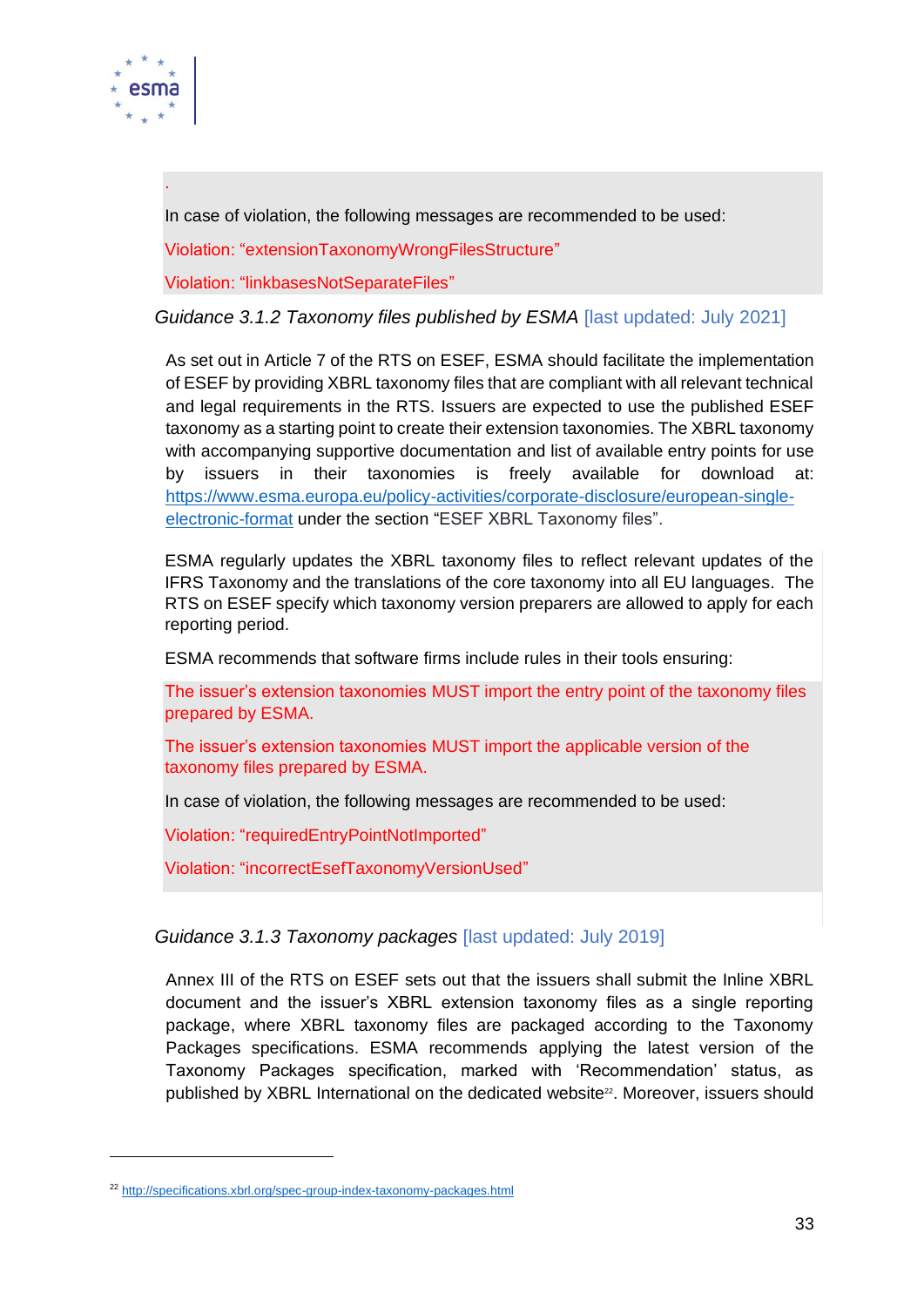

follow the specification Working Group Note on report packages in the preparation of the taxonomy package for submission.

*Guidance 3.1.4 Ensuring taxonomy validity against XBRL specifications* [last updated: July 2020]

Annex III of the RTS on ESEF sets out that issuers must ensure that their extension taxonomy is valid with respect to a set of listed XBRL specifications.

*Guidance 3.1.5 Naming conventions for extension taxonomy files [last updated: July 2021]*

Issuers' extension taxonomy file names should match {base}-{date}\_{suffix}.{extension} as presented in the table below:

| <b>XBRL document</b>  | Name format                  |
|-----------------------|------------------------------|
| Schema file           | {base}-{date}.xsd            |
| Presentation linkbase | {base}-{date}_pre.xml        |
| Definition linkbase   | {base}-{date}_def.xml        |
| Calculation linkbase  | {base}-{date}_cal.xml        |
| Label linkbase        | {base}-{date}_lab-{lang}.xml |
| Reference linkbase    | {base}-{date}_ref.xml        |

The {base} component of the filename shall indicate the LEI of the issuer or the issuer's name (or an abbreviation of it); it should be of no more than 20 characters in length.

The {date} component of the filename shall indicate the ending date of the reporting period of reference. The {date} component shall follow the YYYY-MM-DD format.

The {lang} component of the filename should indicate the language of the report contained within the report package. The {lang} component should follow ISO 639-1 format (two-letter code).

ESMA recommends that software firms include rules in their tools ensuring:

Extension taxonomy document file name SHOULD match the {base}- {date}\_{suffix}.{extension} pattern.

In case of violation, the following messages are recommended to be used:

Violation: "extensionTaxonomyDocumentNameDoesNotFollowNamingConvention"

Violation: "baseComponentInNameOfTaxonomyFileExceedsTwentyCharacters"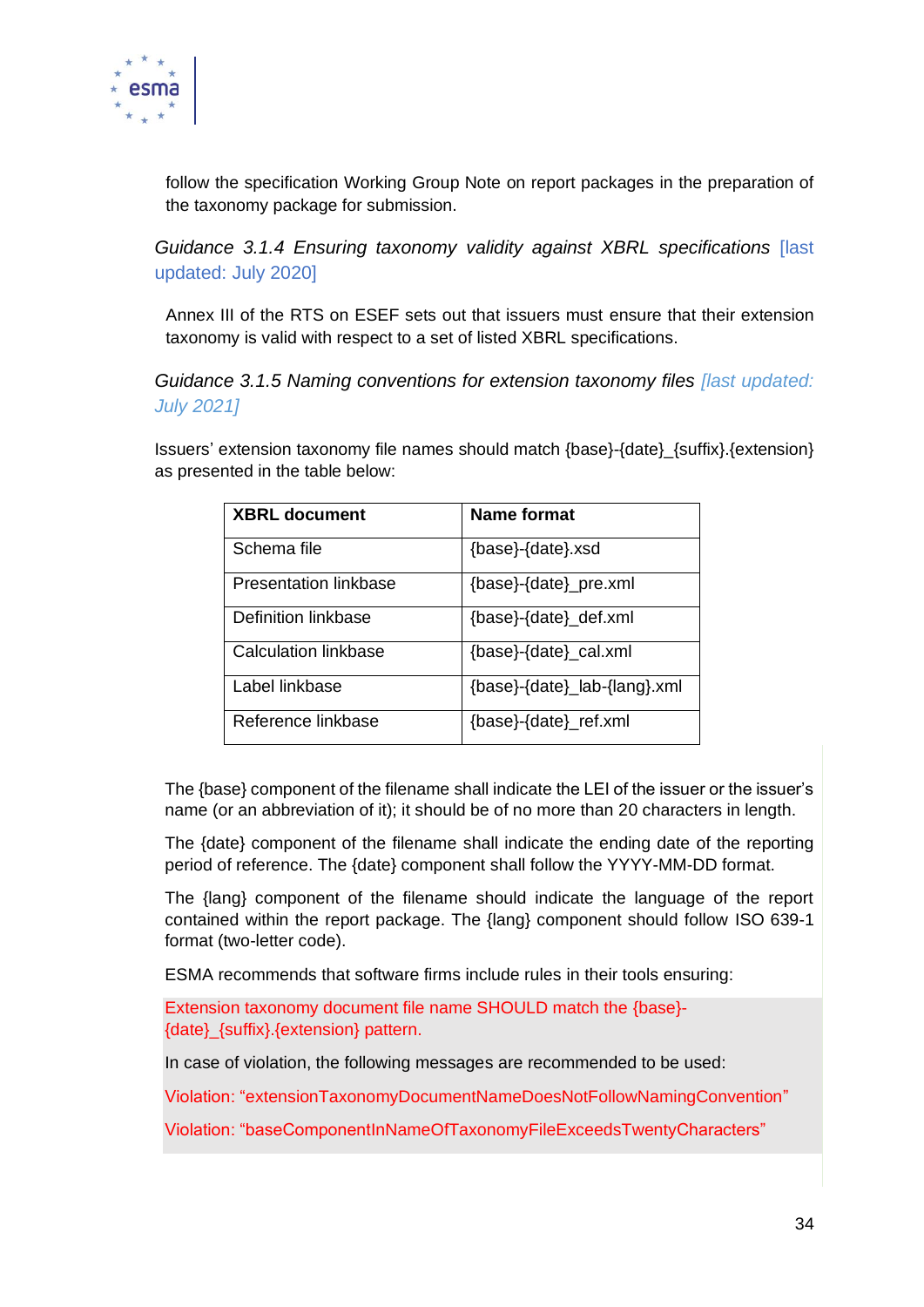

#### <span id="page-34-0"></span>3.2 Extension taxonomy elements

*Guidance 3.2.1 Naming conventions for extension taxonomy elements* [last updated: July 2019]

Extension taxonomy element names should represent the standard label of this element in the Label CamelCase Concatenation [LC3] convention<sup>23</sup> unless it violates XML element naming rules. If multiple standard labels exist for extension taxonomy elements (i.e. in various languages), then any of those labels may be used as the basis for constructing the extension taxonomy element name. This is to follow the conventions applied in the ESEF taxonomy and the underlying IFRS Taxonomy.

*Guidance 3.2.2 Data types to be used on extension concepts* [last updated: July 2021]

The type attribute value of an extension concept shall reflect the type of information that is marked up in the Inline XBRL document.

To ensure consistency in the use of data types in issuers' extension taxonomies, extension taxonomy schemas should not define and apply on elements a custom type if a suitable type is already defined by the XBRL Specifications or in the XBRL data types registry<sup>24</sup>. Issuers should check the XBRL data types registry to see whether a required date type exists before they define a custom data type.

ESMA recommends that software firms include validation messages in their tools to facilitate the adherence to the following rule:

Extension taxonomy MUST NOT define a custom type if a matching type is defined by the XBRL Specifications or in the XBRL data types registry<sup>25</sup>.

Specifically, domain members in extension taxonomies shall be defined using the 'domainItemType' data type.

ESMA recommends that software firms include rules in their tools ensuring:

Domain members MUST have domainItemType data type as defined in *<http://www.xbrl.org/dtr/type/nonNumeric-2009-12-16.xsd>*

In case of violation, the following messages are recommended to be used:

Violation: "domainMemberWrongDataType"

*Guidance 3.2.3 Use of typed dimensions in issuers' extension taxonomies* [last updated: July 2021]

As it is allowed to extend the ESEF taxonomy, ESMA does not deem that it is necessary to define typed dimensions. Therefore, ESMA recommends not defining typed

<sup>&</sup>lt;sup>23</sup> [http://www.xbrl.org/technical/guidance/FRTA-RECOMMENDATION-2005-04-25.htm#\\_2.1.4](http://www.xbrl.org/technical/guidance/FRTA-RECOMMENDATION-2005-04-25.htm#_2.1.4)

<sup>24</sup> <http://www.xbrl.org/dtr/dtr.xml>

<sup>25</sup> <http://www.xbrl.org/dtr/dtr.xml>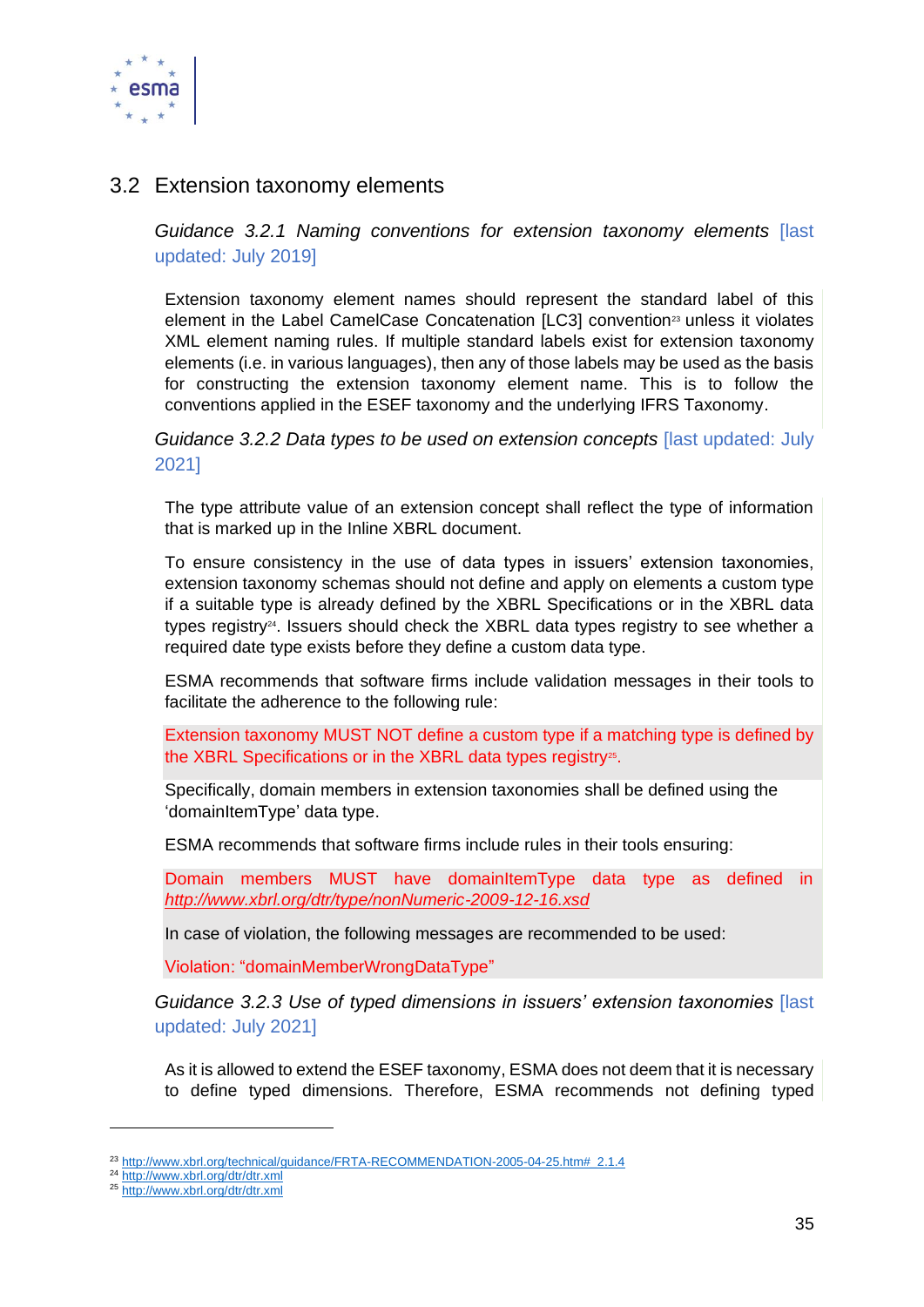

dimensions in the extension taxonomy, but creating explicit elements to tag information in the annual financial report instead.

ESMA recommends that software firms include rules in their tools ensuring:

Extension taxonomy MUST NOT define typed dimensions.

In case of violation, the following messages are recommended to be used:

Violation: "typedDimensionDefinitionInExtensionTaxonomy"

#### *Guidance 3.2.4 Identification of extension taxonomy element* [last updated: July 2020]

Every element is defined in a namespace represented as a Universal Resource Identifier (URI) that identifies the organization that maintains the element definitions. The elements included in the taxonomy files prepared by ESMA therefore include ESMA's namespace for ESEF-specific extension elements and IFRS's namespace for elements imported from the IFRS taxonomy. Also, the creator of the extension taxonomy elements of an issuer should be identified by the issuer's namespace.

Issuers may refer to their Officially Appointed Mechanism and / or National Competent Authorities for indications of any extension taxonomy namespace.

*Guidance 3.2.5 Definition of abstract concepts in extension taxonomies* [last updated: December 2017]

In general, it is not required and ESMA therefore discourages issuers to define abstract concepts in their extension taxonomy. The abstract concepts included in the applicable taxonomy should be sufficient to structure the relationships in the presentation or definition linkbases. Nevertheless, should another grouping item be needed to better reflect the structures of elements used to tag information in the annual financial report, issuers might define abstract headers in the extension taxonomy.

ESMA recommends that software firms include rules in their tools ensuring:

Extension taxonomy SHOULD NOT define abstract concepts.

In case of violation, the following messages are recommended to be used:

Violation: "abstractConceptDefinitionInExtensionTaxonomy"

#### <span id="page-35-0"></span>3.3 Extension taxonomy anchoring

*Guidance 3.3.1 Relationships to anchor extension taxonomy elements to elements in the ESEF taxonomy* [last updated: July 2020]

The RTS on ESEF sets out that extension taxonomy elements should be anchored to elements in the ESEF taxonomy and that the relationship between the extension taxonomy elements should be identified.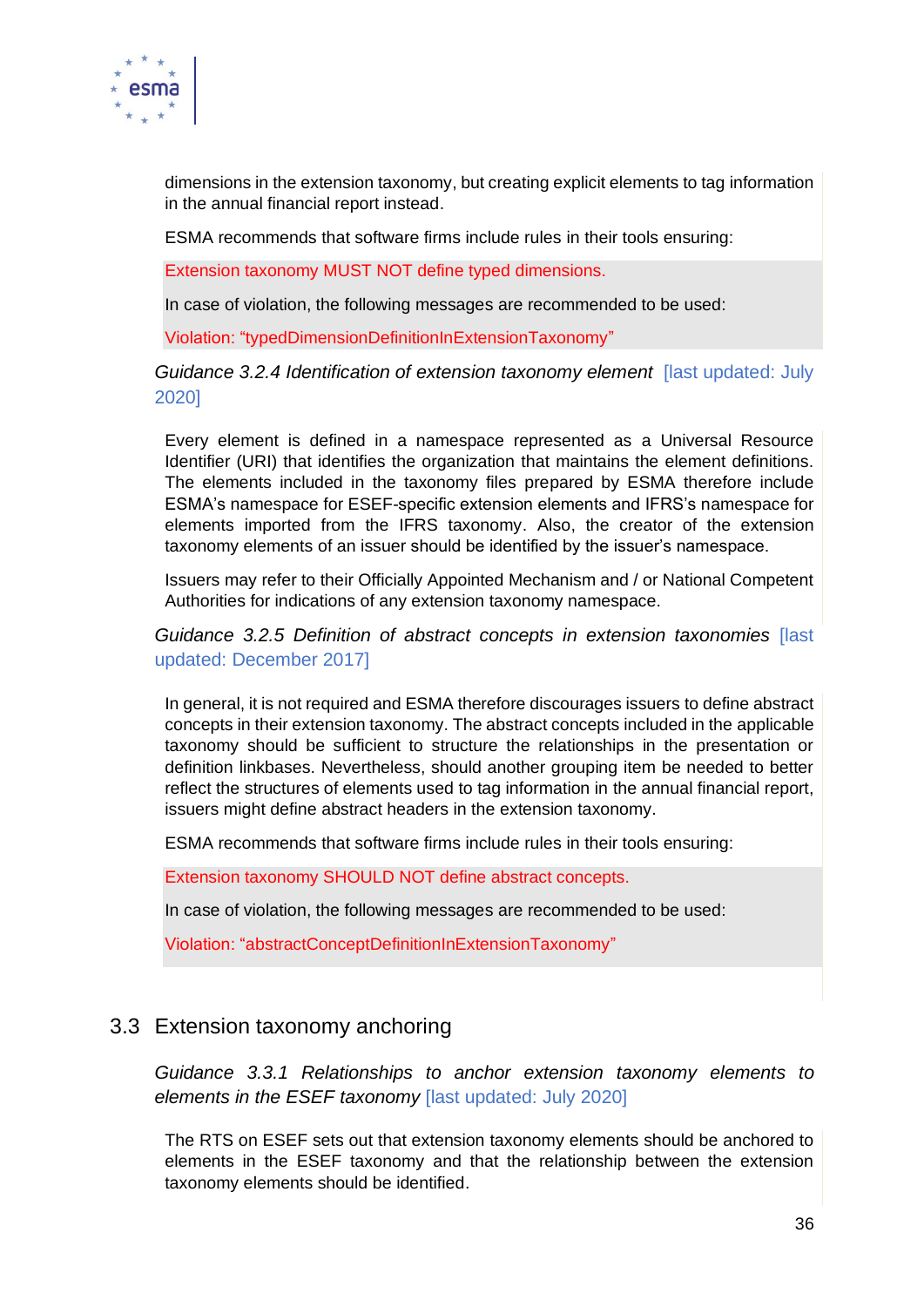

The RTS on ESEF distinguishes two different relationships:

- An extension taxonomy element has a narrower accounting meaning or scope than an element in the ESEF taxonomy. The issuer shall identify the relationship of the extension taxonomy element concerned with the element in the ESEF taxonomy concerned in the issuer's XBRL extension taxonomy's definition linkbase. The extension taxonomy element shall appear as the target of the relationship.
- An extension taxonomy element has a wider accounting meaning or scope than an element in the ESEF taxonomy. The issuer shall identify the relationship of the extension taxonomy element concerned with the element in the ESEF taxonomy concerned in the issuer's XBRL extension taxonomy's definition linkbase. The extension taxonomy element shall appear as the source of the relationship or relationships.

The anchoring relationships shall be constructed as follows:

- For the purpose of anchoring extension taxonomy *concepts*, issuers should use the definition linkbase *link:definitionArc* with the arcrole attribute set to *'http://www.esma.europa.eu/xbrl/esef/arcrole/wider-narrower'* as defined in the Link Role Registry 2.0 26 . . Issuers shall ensure that the *'http://www.xbrl.org/lrr/arcrole/esma-arcrole-2018-11-21.xsd'* schema with definition of the 'wider-narrower' arcrole is imported directly or referenced through *arcroleRef* in their extension taxonomies.
- For the purpose of anchoring extension taxonomy domain members, issuers should use the definition linkbase *link:definitionArc* with the arcrole attribute set to '*http://xbrl.org/int/dim/arcrole/domain-member'* as defined in the Dimensions 1.0 specification.
- For the purpose of anchoring the issuer's extension taxonomy dimension elements, issuers should use the definition linkbase *link:definitionArc* with the arcrole attribute set to '*http://xbrl.org/int/dim/arcrole/hypercube-dimension'* as defined in the Dimensions 1.0 specification pointing to the hypercube element.
- For the purpose of anchoring the issuer's extension taxonomy hypercube elements, issuers should use the definition linkbase *link:definitionArc* with the arcrole attribute set to '*http://xbrl.org/int/dim/arcrole/all*' as defined in the Dimension 1.0 specification pointing to the anchored line item that identifies what is being broken down.

ESMA therefore recommends that software firms include rules in their tools ensuring:

Anchoring relationships for elements other than concepts MUST not use 'http://www.esma.europa.eu/xbrl/esef/arcrole/wider-narrower' arcrole.

In case of violation, the following message is recommended to be used:

<sup>26</sup> <https://specifications.xbrl.org/registries/lrr-2.0/#arcrole-wider-narrower>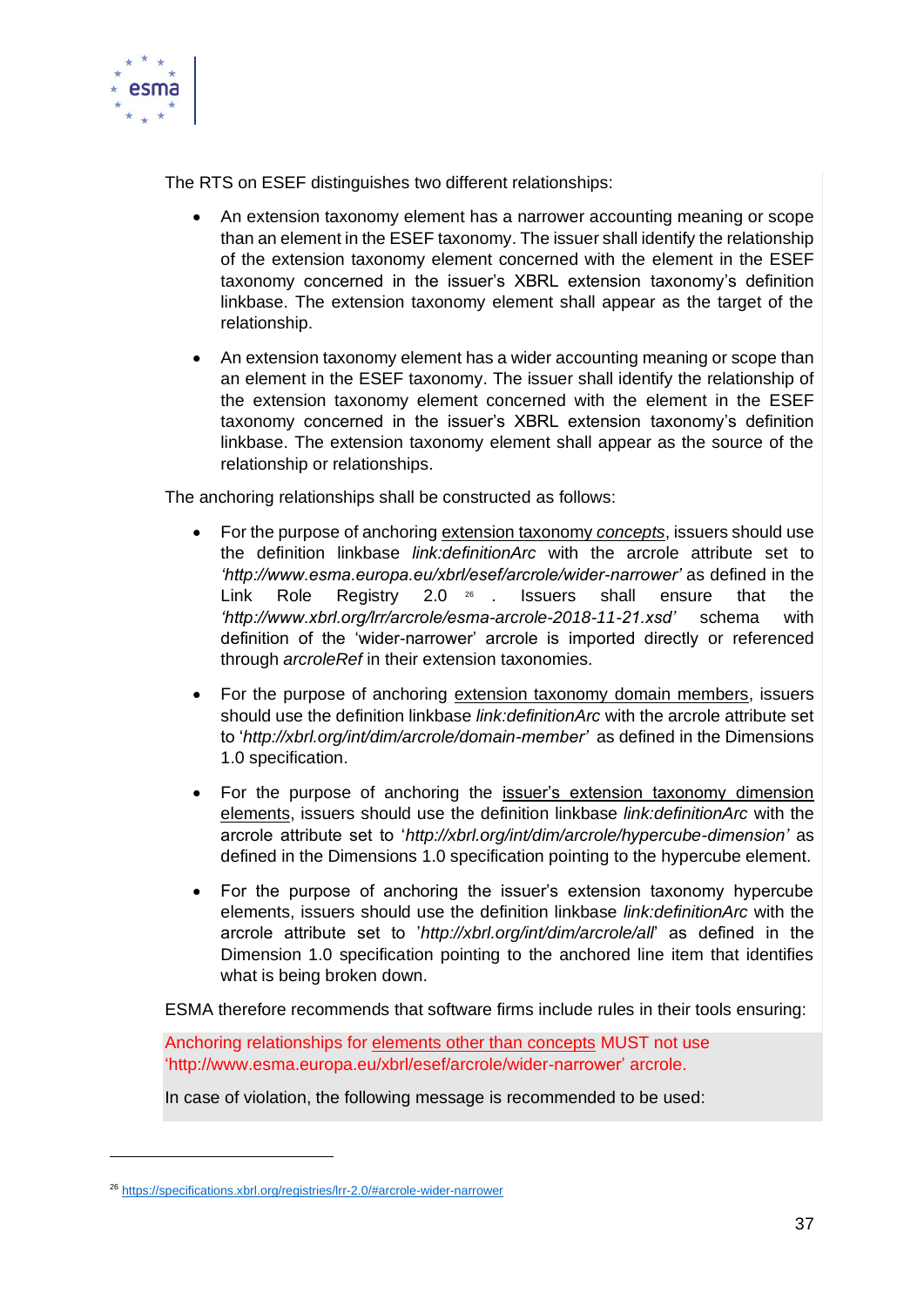

Violation: "anchoringRelationshipsForDomainMembersDefinedUsingWiderNarrowerArcrole" "anchoringRelationshipsForDimensionsDefinedUsingWiderNarrowerArcrole"

*Guidance 3.3.2 Where to define the anchoring relationships* [last updated: July 2020]

Anchoring relationships shall be defined within the definition linkbase of issuerspecific extension taxonomy. It should be ensured that the anchoring relationships do not interfere with other content in the definition linkbase.

For example, the following structure of the anchoring relationships for extension taxonomy concepts can be provided in the definition linkbase (all relationships are using *wider-narrower* arcrole):

*[000099] Anchoring (http://company.eu/xbrl/2020/role/Anchoring):*

Issue of equity (IFRS) Capital increases in kind (EXT) Capital increases in cash (EXT) Equity (IFRS) Issued capital and share premium (EXT) Issued capital (IFRS) Share premium (IFRS)

[…]

For example, the following structure of the anchoring relationships for extension taxonomy dimension and domain members can be provided in the definition linkbase in a statement-dedicated extended link (all relationships are using standard arcrole defined in Dimensions 1.0 specification):

*Statement of X:*

```
Abstract
Line items
   Line item 1 (domain-member arcrole)
   Line item 2 (domain-member arcrole)
Hypercube Y (all arcrole)
   Dimension Z (hypercube-dimension arcrole)
          Member 1 (dimension-domain arcrole)
          Member 2 (dimension-domain arcrole)
          Member 3 (dimension-domain arcrole) 
                 Extension member (domain-member arcrole)
                        Member 4 (domain-member arcrole)
   Extension dimension N (hypercube-dimension arcrole)
          Member 99 (dimension-domain arcrole)
```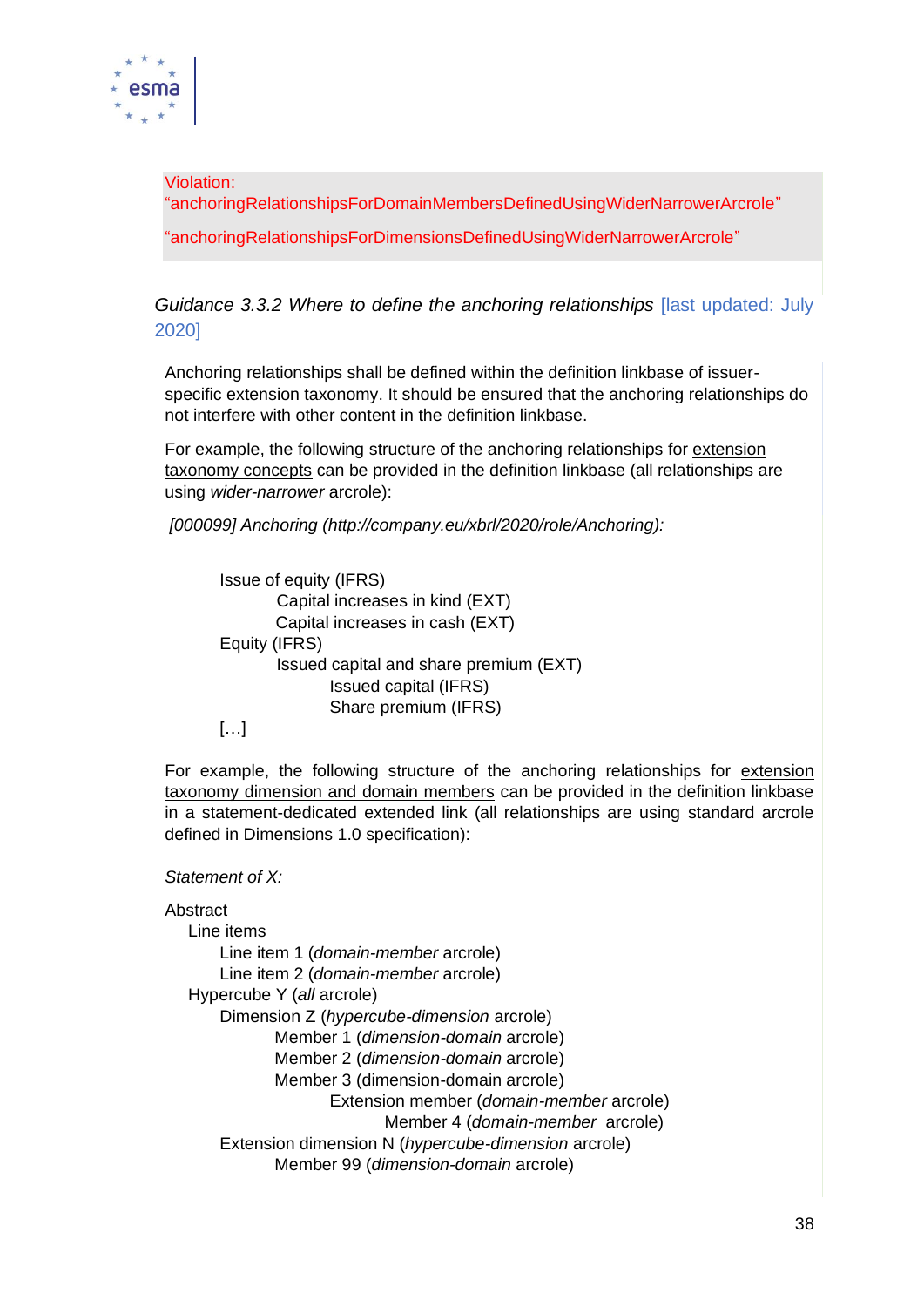

In the above example Extension member is anchored against Member 3 which is wider in scope and meaning and Member 4 which is narrower.

ESMA therefore recommends that software firms include rules in their tools ensuring:

Anchoring relationships for concepts MUST be defined in a dedicated extended link role (or roles if needed to properly represent the relationships), e.g. http://{issuer default pattern for roles}/Anchoring

In case of violation, the following message is recommended to be used:

#### Violation:

"anchoringRelationshipsForConceptsDefinedInElrContainingDimensionalRelationship  $s$ "

#### <span id="page-38-0"></span>3.4 Extension taxonomy linkbases

*Guidance 3.4.1 Modelling of the issuers' extension taxonomies' linkbases* [last updated: December 2017]

XBRL 2.1 specification enables to document in the calculation linkbase arithmetic relationships between elements referring to the same context, i.e. same period and identical dimensional qualifiers. Therefore, the calculation linkbase is limited to calculations with a single context.

However, the Primary Financial Statements contain a number of cross-period arithmetic relationships that cannot be reflected in the calculation linkbase. An example for cross-period arithmetic relationships is the statement of cash flows where the sum of inflows and outflows of the period corresponds to the change of the cash balance from the beginning of the period to the end of the period. Another example is the statement of changes in equity that contains reconciliations between the carrying amount at the beginning and the end of the period for each component of equity.

As the calculation linkbase cannot be used to effectively define data quality checks on such cross-period relationships, the presentation linkbase should be used to document these cross-period and cross-dimension arithmetical dependencies which shall enable the execution of at least semi-automated validations.

The presentation linkbase should therefore, where possible, be constructed as follows:

Statement/Disclosure of changes in X [line items] X at beginning of period **(preferred period start label)** Changes/Adjustments in X [abstract] Increases/decreases in … … Total changes/adjustments in X **(preferred total label, if reported in the AFR)**

X at end of period **(preferred period end label)**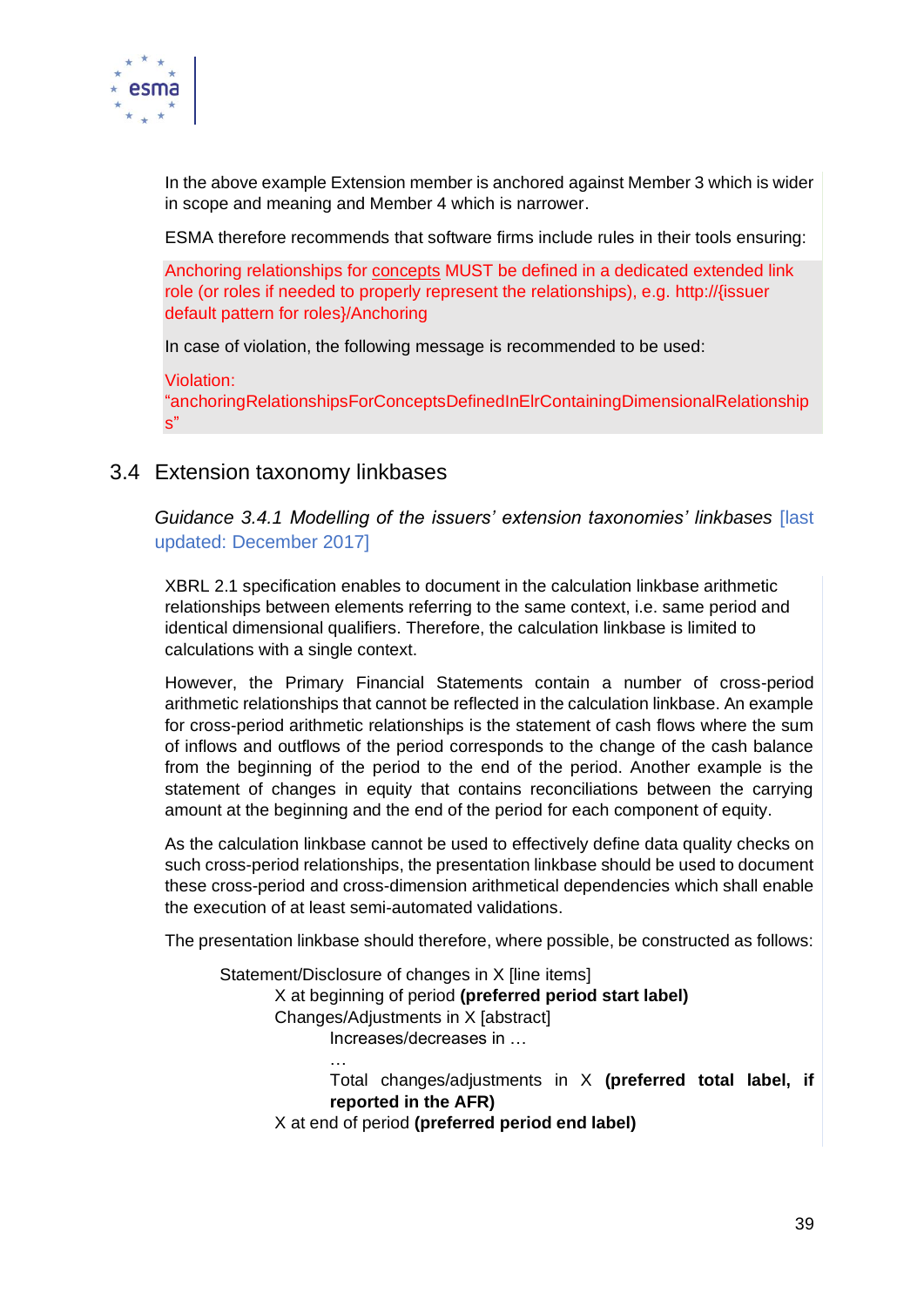

This applies in particular to the statement of changes in equity and the statement of cash flows, which typically contain cross period information and are required to be mandatorily tagged.

For example, the structure of the statement of changes in equity in the presentation linkbase may look as follows:

Statement of changes in equity [line items] equity at beginning of period (periodStartLabel) changes in equity [abstract] comprehensive income issued capital dividends paid

equity at end of period (periodEndLabel)

This enables to carry out the following calculation check:

#### Equity at end of period = equity at beginning of period + comprehensive income + issued capital - dividends paid.

Mind that the sign of the operation depends on the values of the line items' balance attributes. In the example above, elements with their balance attribute set to credit are added to 'equity' (which is also credit) while debit elements (e.g. 'dividends paid') are subtracted. The plus sign is used in case a line item has no balance attribute (e.g. 'cash flows from (used in) operating activities').

Furthermore, parent-child relationships between domain members in presentation linkbases should be defined as if they were calculation linkbase links between line items (i.e., lower level elements contribute to upper level element with weight +1). If different weights apply, all domain members should be presented on the same level.

For example, the following structure in the presentations linkbase:

Equity [member] equity attributable to owners of parent [member] issued capital [member] share premium [member] retained earnings [member] non-controlling interests [member]

informs that a line item (e.g. 'issued capital') referring to 'equity [member]' of 'components of equity [axis]' dimension equals the sum of this line item value for 'equity attributable to owners of parent [member]' and 'non-controlling interests [member]', etc. This rule concerns only the presentation linkbase. Definition linkbase relationships between domain members are used solely for dimensional validation purposes.

If different weight applies in calculation between domain members (e.g. '-1'), all domain members should be presented on the same level so that this check is not executed.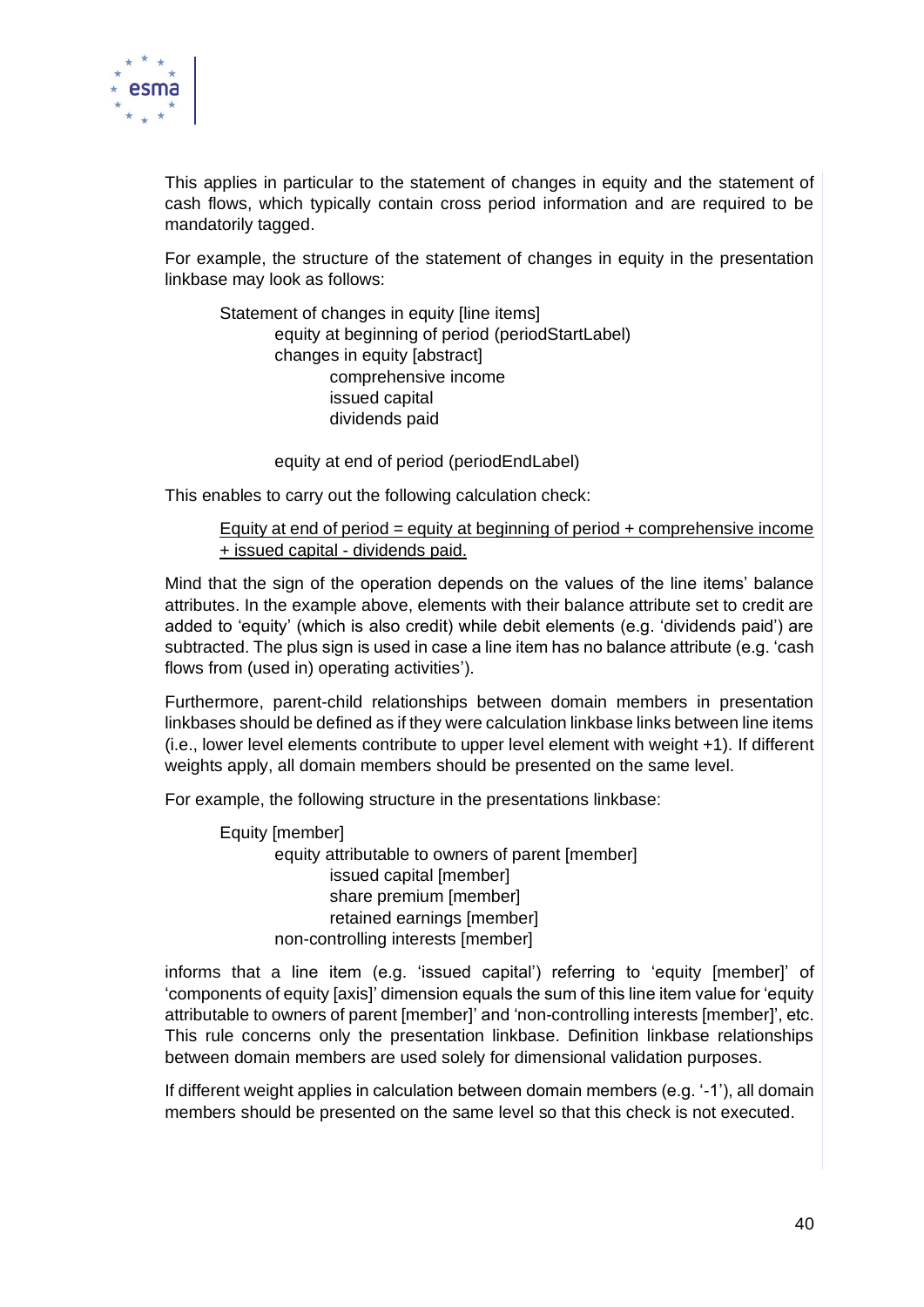

#### *Guidance 3.4.2 Defining the dimensional validity of line items in the definition linkbase* [last updated: July 2021]

Dimensional validation may be defined using 'all' and 'notAll' arcroles linking to positive and negative hypercubes respectively. In all cases, positive hypercubes are sufficient to define the dimensional validation. To follow the recommendations of the XBRL Working Group note [http://www.xbrl.org/WGN/dimensions-use/WGN-2015-03-](http://www.xbrl.org/WGN/dimensions-use/WGN-2015-03-25/dimensions-use-WGN-2015-03-25.html#sec-open-hypercube-validation-issues) [25/dimensions-use-WGN-2015-03-25.html#sec-open-hypercube-validation-issues](http://www.xbrl.org/WGN/dimensions-use/WGN-2015-03-25/dimensions-use-WGN-2015-03-25.html#sec-open-hypercube-validation-issues) and [http://www.xbrl.org/WGN/dimensions-use/WGN-2015-03-25/dimensions-use-](http://www.xbrl.org/WGN/dimensions-use/WGN-2015-03-25/dimensions-use-WGN-2015-03-25.html#sec-negative-open-hypercubes)[WGN-2015-03-25.html#sec-negative-open-hypercubes,](http://www.xbrl.org/WGN/dimensions-use/WGN-2015-03-25/dimensions-use-WGN-2015-03-25.html#sec-negative-open-hypercubes) ESMA recommends that software firms include rules in their tools ensuring:

Extension taxonomies MUST NOT define definition arcs with *http://xbrl.org/int/dim/arcrole/notAll* arcrole.

Hypercubes appearing as target of definition arc with *http://xbrl.org/int/dim/arcrole/all*  arcrole MUST have xbrldt:closed attribute set to "true".

Hypercubes appearing as target of definition arc with *http://xbrl.org/int/dim/arcrole/notAll* arcrole MUST have xbrldt:closed attribute set to "false".

In case of violation, the following messages are recommended to be used:

Violation: "notAllArcroleUsedInDefinitionLinkbase"

Violation: "openPositiveHypercubeInDefinitionLinkbase"

Violation: "closedNegativeHypercubeInDefinitionLinkbase"

Furthermore, each line item used in the report to tag data should be valid according to at least one hypercube in the extension taxonomy's definition linkbase. In particular, the ESEF taxonomy provides a dedicated extended link role *[999999] Line items not dimensionally qualified* that shall be used to link items that do not require any dimensional information to tag data in the issuer's report to a predefined hypercube, i.e. *esef\_cor:LineItemsNotDimensionallyQualified.* 

All ESEF core taxonomy line items by default cannot be reported with dimensional qualification i.e. their application in a report that uses ESEF taxonomy as-is would result in their invalidity against XBRL Dimensions specification. This is achieved by linking all ESEF core line items to a hypercube with null dimension for both scenario and segment containers. In order to enable reporting of any of these line items, they need to appear in at least one hypercube in an issuer's extension taxonomy.

Additionally, in order to ensure Full dimensional validity of the target XBRL document, as recommended in the *Technical Considerations for the use of XBRL Dimensions 1.0*<sup>27</sup> Working Group Note published by XBRL International, all issuer extension line items shall also participate in at least one hypercube.

<sup>27</sup> <https://www.xbrl.org/WGN/dimensions-use/WGN-2015-03-25/dimensions-use-WGN-2015-03-25.html#term-fdv>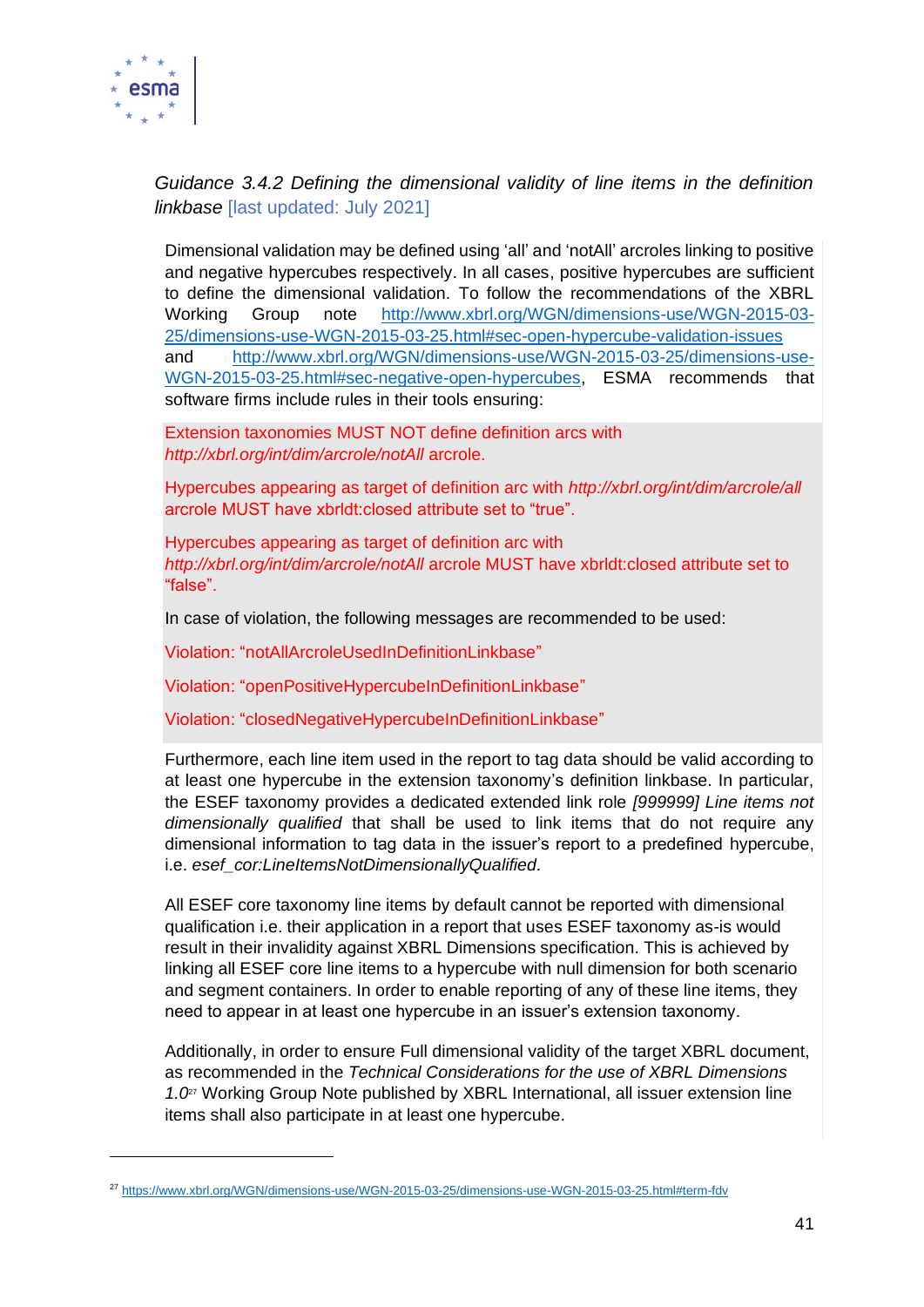

There are a number of scenarios where a line item is being linked to a hypercube:

- Scenario 1: Line item is used in a report with the intention to be dimensionally qualified, i.e. linking to a hypercube or hypercubes but not intended to be used in any dimension-less statement (e.g. typically a balance sheet).
- Scenario 2: Line item is used in a report with the intention to be dimensionally qualified and at the same time intended to be used in one or more dimensionless statement, where:
	- $\circ$  Scenario 2a: any of dimensional qualifications in which line item is used contains a default member,
	- o Scenario 2b: none of dimensional qualifications contains a default member.

The intention of the above guidance is to ensure that issuers will link each line item used in tagging that falls under Scenario 2b in a dedicated placeholder as otherwise it would be dimensionally invalid. Additionally, such linkage will allow for Full dimensional validity of issuer extension concepts that appear in dimension-less statements only.

This guidance does not prevent issuers from linking the line items in a dedicated placeholder under Scenario 1 and Scenario 2a.

For example, the following structure may be created in the definition linkbase:

*[999999] Line items not dimensionally qualified*

Line items not dimensionally qualified placeholder Line items not dimensionally qualified Consolidated and separate financial statements [axis] Consolidated [member] Issuer's extension element used for tagging 1 Issuer's extension element used for tagging 2 Assets Liabilities  $\Gamma$ … $\Gamma$ 

In order to follow the recommendations of the XBRL Working Group Note [http://www.xbrl.org/WGN/dimensions-use/WGN-2015-03-25/dimensions-use-WGN-](http://www.xbrl.org/WGN/dimensions-use/WGN-2015-03-25/dimensions-use-WGN-2015-03-25.html#sec-open-hypercube-recommendation)[2015-03-25.html#sec-open-hypercube-recommendation](http://www.xbrl.org/WGN/dimensions-use/WGN-2015-03-25/dimensions-use-WGN-2015-03-25.html#sec-open-hypercube-recommendation) ESMA recommends that software firms include rules in their tools ensuring:

Line items that do not require any dimensional information to tag data MUST be linked to the dedicated "*Line items not dimensionally qualified"* hypercube in *http://www.esma.europa.eu/xbrl/role/cor/esef\_role-999999* declared in esef\_cor.xsd.

In case of violation, the following messages are recommended to be used:

Violation: "extensionTaxonomyLineItemNotLinkedToAnyHypercube"

*Guidance 3.4.3 Definition of default members of extension taxonomy dimensions* [last updated: July 2020]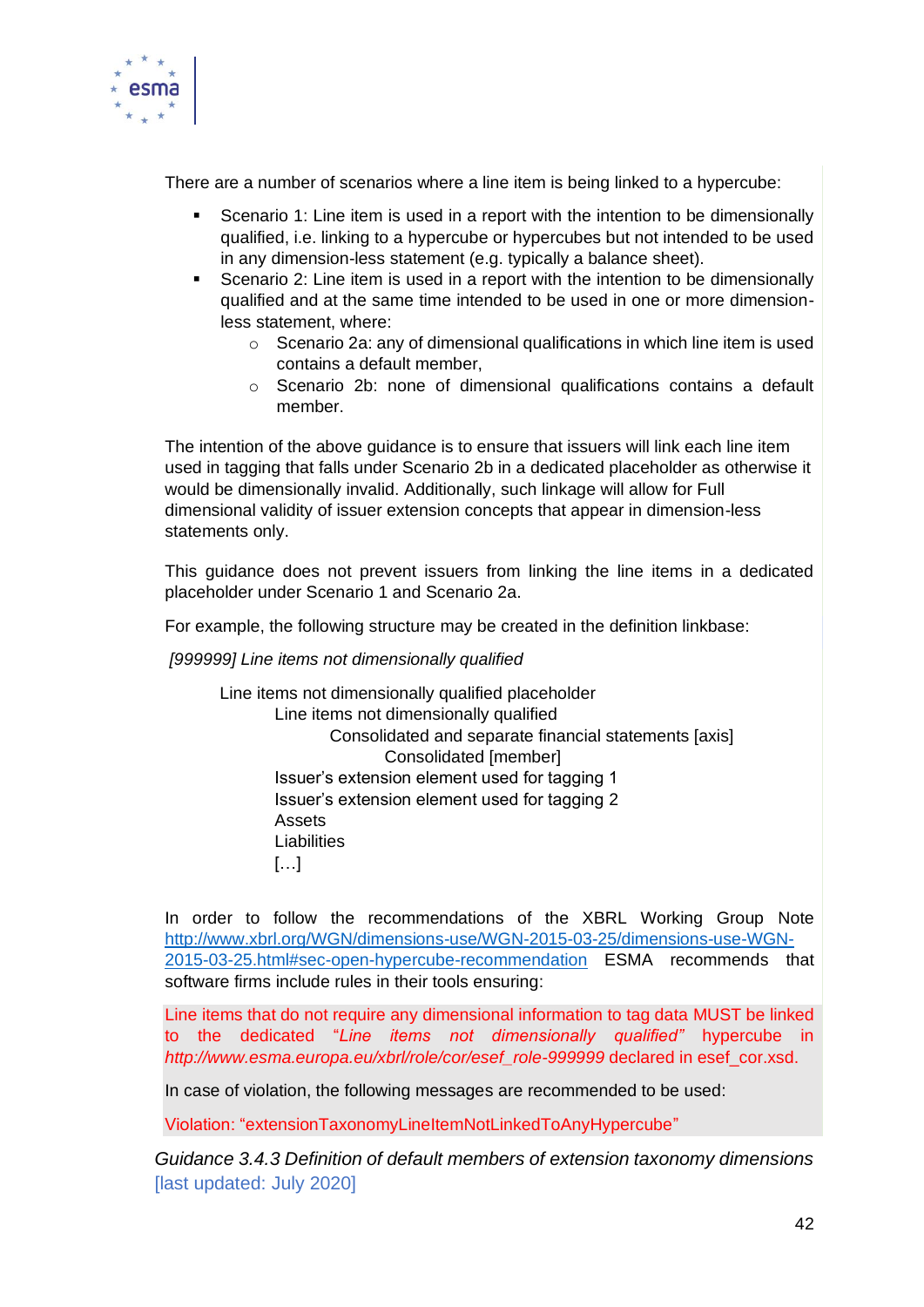

Issuers are required to assign a default member for each dimension defined in the issuer extension taxonomy. For this purpose, the ESEF taxonomy provides a dedicated extended link role *[990000] Axis – Defaults* to be used to link default members to a particular dimension with use of *dimension-default* arcrole<sup>28</sup>. Moreover, a set of default members is globally assigned in the ESEF taxonomy for each ESEF taxonomy dimension item defined and must not be modified in issuer extension taxonomy.

For example, the following structure may be created in the definition linkbase:

*[990000] Axis – Defaults*

Components of equity [axis] Equity [member] Consolidated and separate financial statements [axis] Consolidated [member] Issuer's extension dimension [axis] Issuer's extension default [member]

To ensure the appropriate definition of default members, ESMA recommends that software firms include rules in their tools ensuring:

The extension taxonomy MUST not modify (prohibit and/or override) default members assigned to dimensions by the ESEF taxonomy.

Each dimension in an issuer specific extension taxonomy MUST be assigned to a default member in the ELR with role URI *http://www.esma.europa.eu/xbrl/role/cor/ifrsdim\_role-990000* defined in *esef\_cor.xsd* schema file.

In case of violation, the following messages are recommended to be used:

Violation: "extensionTaxonomyOverridesDefaultMembers"

Violation:

"extensionTaxonomyDimensionNotAssignedDefaultMemberInDedicatedPlaceholder"

*Guidance 3.4.4 Use of preferred labels on presentation links in extension taxonomies* [last updated: July 2019]

Extension taxonomies should apply preferred labels on presentation links when applicable. This concerns in particular total and period start and end labels. Labels defined in other label roles (e.g. terse, net, negated etc.) may be assigned to preferred labels. Extension concepts may be defined with and assigned to preferred labels.

*Guidance 3.4.5 Use of labels on elements in extension taxonomies* [last updated: July 2021]

It is possible for an element in the extension taxonomy of an issuer to be assigned with multiple label resources defined with different 'xlink:role' attributes, as listed by the

<sup>28</sup> [http://www.xbrl.org/specification/dimensions/rec-2012-01-25/dimensions-rec-2006-09-18+corrected-errata-2012-01-25](http://www.xbrl.org/specification/dimensions/rec-2012-01-25/dimensions-rec-2006-09-18+corrected-errata-2012-01-25-clean.html#sec-default-values-for-dimensions) [clean.html#sec-default-values-for-dimensions](http://www.xbrl.org/specification/dimensions/rec-2012-01-25/dimensions-rec-2006-09-18+corrected-errata-2012-01-25-clean.html#sec-default-values-for-dimensions)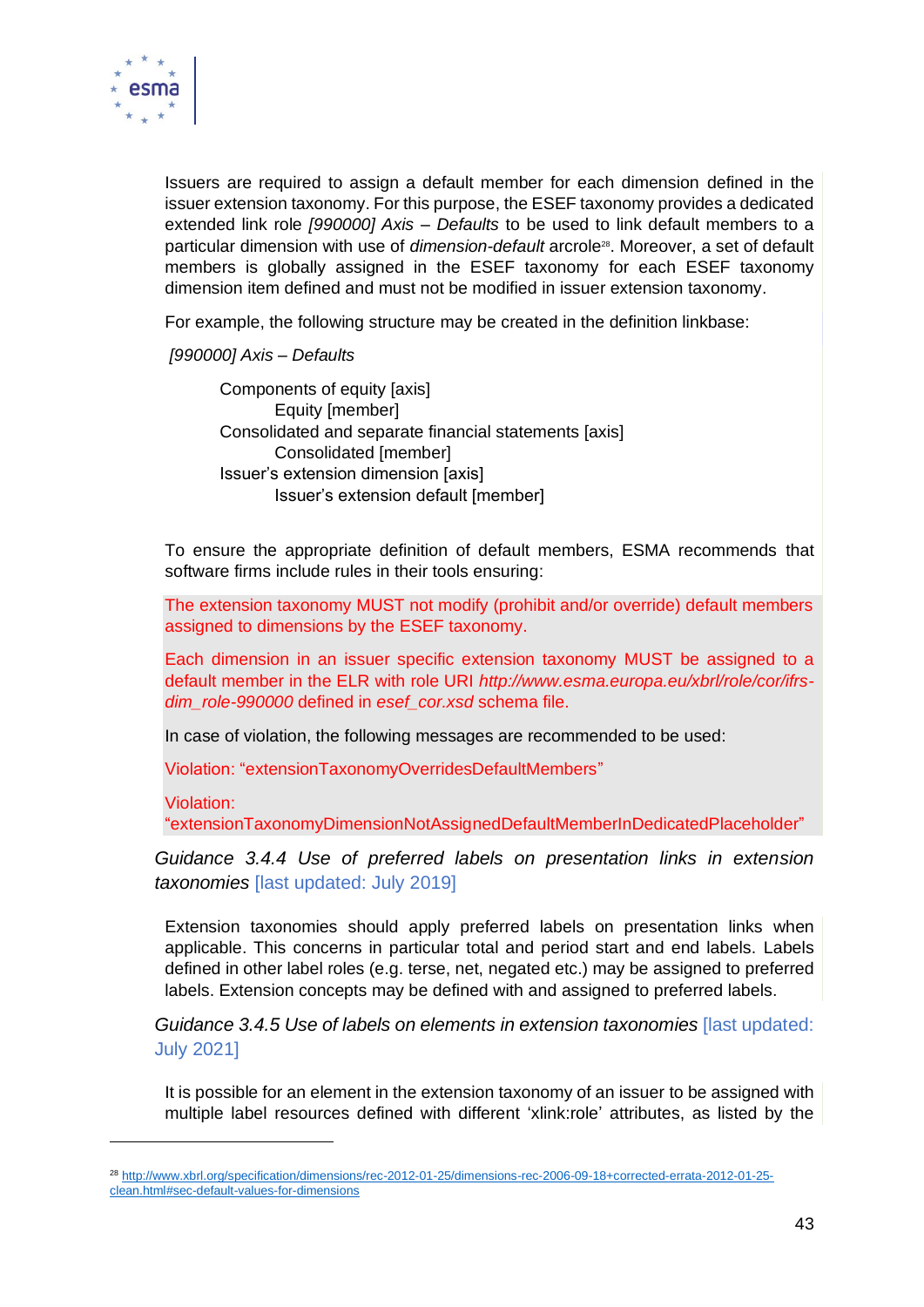

XBRL 2.1 specification<sup>29</sup> or Link Role Registry<sup>30</sup>. Custom roles are not recommended to be used for labels, unless strictly necessary. Each element in an issuer's extension taxonomy shall be defined with at most one label for any combination of 'xlink:role' and 'xml:lang' attribute. ESMA recommends applying at least one label defined in the standard label role, i.e. http://www.xbrl.org/2003/role/label, for each taxonomy extension element.

*Guidance 3.4.6 Restrictions on taxonomy relationships* [last updated: July 2021]

The presentation linkbase shall mirror the structure of the human-readable layer of the issuer's report. That means that a line item must only appear in the presentation linkbase if it is associated with a reported value in the year of reference (i.e. it must not appear, for example, if it was used in the past but it is no longer used) and that the order of elements in the extension taxonomy should be identical to the order in the human readable layer of the report. To the contrary, the labels defined in the extension taxonomy for existing IFRS concepts need not be identical to the line item used in the human readable layer of the report.

Reportable (i.e. non-abstract) concepts that are not used for tagging the financial statements shall not be applied in presentation, calculation or definition (with exception of anchoring) linkbases of an issuer-specific extension taxonomy. Therefore, ESMA recommends that software firms include the following rules in their tools:

All usable concepts in extension taxonomy relationships MUST be applied by tagged facts. In case of violation, the following messages are recommended to be used:

Violation: "UsableConceptsNotAppliedByTaggedFacts"

#### *Guidance 3.4.7 Definition of extended link roles in extension taxonomies* [last updated: July 2020]

ESMA recommends that for each section of the Primary Financial Statements a new extended link role is created in extension taxonomy to store the hierarchy of elements representing this particular section of an issuer's report.

Each extended link role created by the issuer shall clearly identify the particular section of the Primary Financial Statements with human readable description provided in the <link:definition> element of <link:roleType> declaration.

<sup>29</sup>http://www.xbrl.org/Specification/XBRL-2.1/REC-2003-12-31/XBRL-2.1-REC-2003-12-31+corrected-errata-2013-02- 20.html#\_5.2.2.2.2

<sup>30</sup> https://specifications.xbrl.org/registries/lrr-2.0/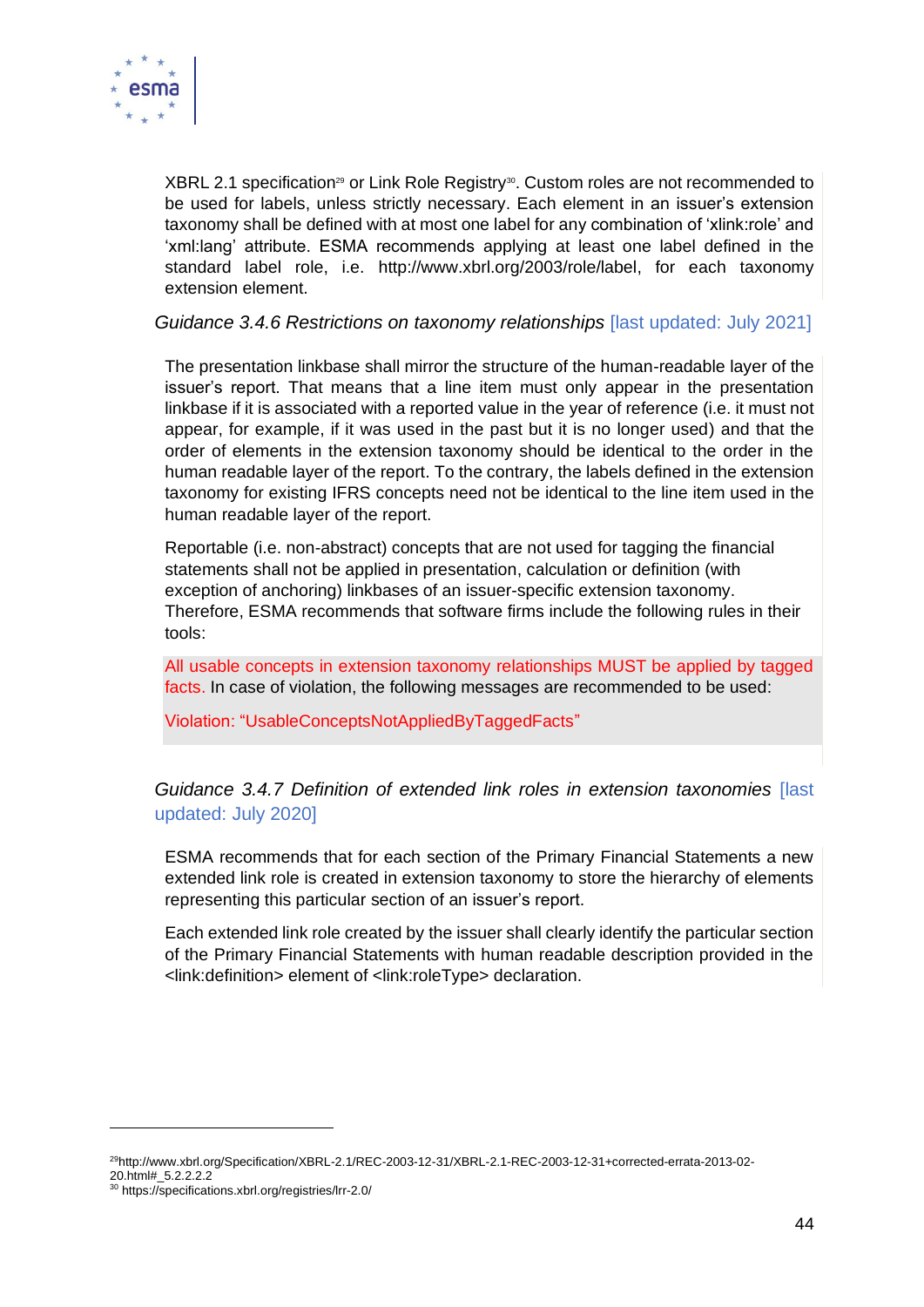

#### <span id="page-44-0"></span>3.5 Other issues

*Guidance 3.5.1 References pointing to resources outside the reporting package* [last updated: July 2021]

The Inline XBRL document must be a standalone, self-explanatory and complete set of information. Issuers shall not include references pointing to resources outside the reporting package, except for standard taxonomy components which are necessary to create the issuer's extension taxonomies (i.e. schema and linkbase files). This includes in particular references to the taxonomy files provided by ESMA on its website or to XBRL specification files hosted on XBRL International website.

Since ESEF is a format requirement and is not expected to impact the "human readable layer" of a report, this guidance should not be seen as limiting the inclusion of links to external websites, to other documents or to other sections of the annual financial report.

Therefore, ESMA recommends that software firms include rules in their tools ensuring:

Inline XBRL documents MUST NOT contain references pointing to resources outside the reporting package.

In case of violation, the following messages are recommended to be used:

Violation: "inlineXbrlDocumentContainsExternalReferences"

## <span id="page-44-1"></span>4 Guidance for preparers of ESEF reports not subject to tagging obligations

### <span id="page-44-2"></span>4.1 Additional guidance for XHTML stand-alone files

*Guidance 4.1.1. Reporting of stand-alone XHTML files* [last updated July 2021] [new]

Preparers not subject to any tagging obligations are only required to prepare their report in XHTML format. ESMA recommends that such files are submitted as stand-alone XHTML files (with either .xhtml or .html file extension) and are not packaged into zip files.

It should be highlighted that Article 4 paragraph 1 requires that issuers mark up their annual financial reports *only* when those include IFRS consolidated financial statements. Therefore issuers preparing only non-consolidated financial statements (in IFRS or in national GAAP) are not subject to the obligation to tag their financial statements as per Annex II paragraph 2 (i.e. using the tags included in table 1 of Annex II) since tagging needs to be applied only by issuers preparing consolidated IFRS Financial statements.

*Guidance 4.1.2 Tagging obligations for Investment Entities exempted from consolidation* [last updated July 2021] [new]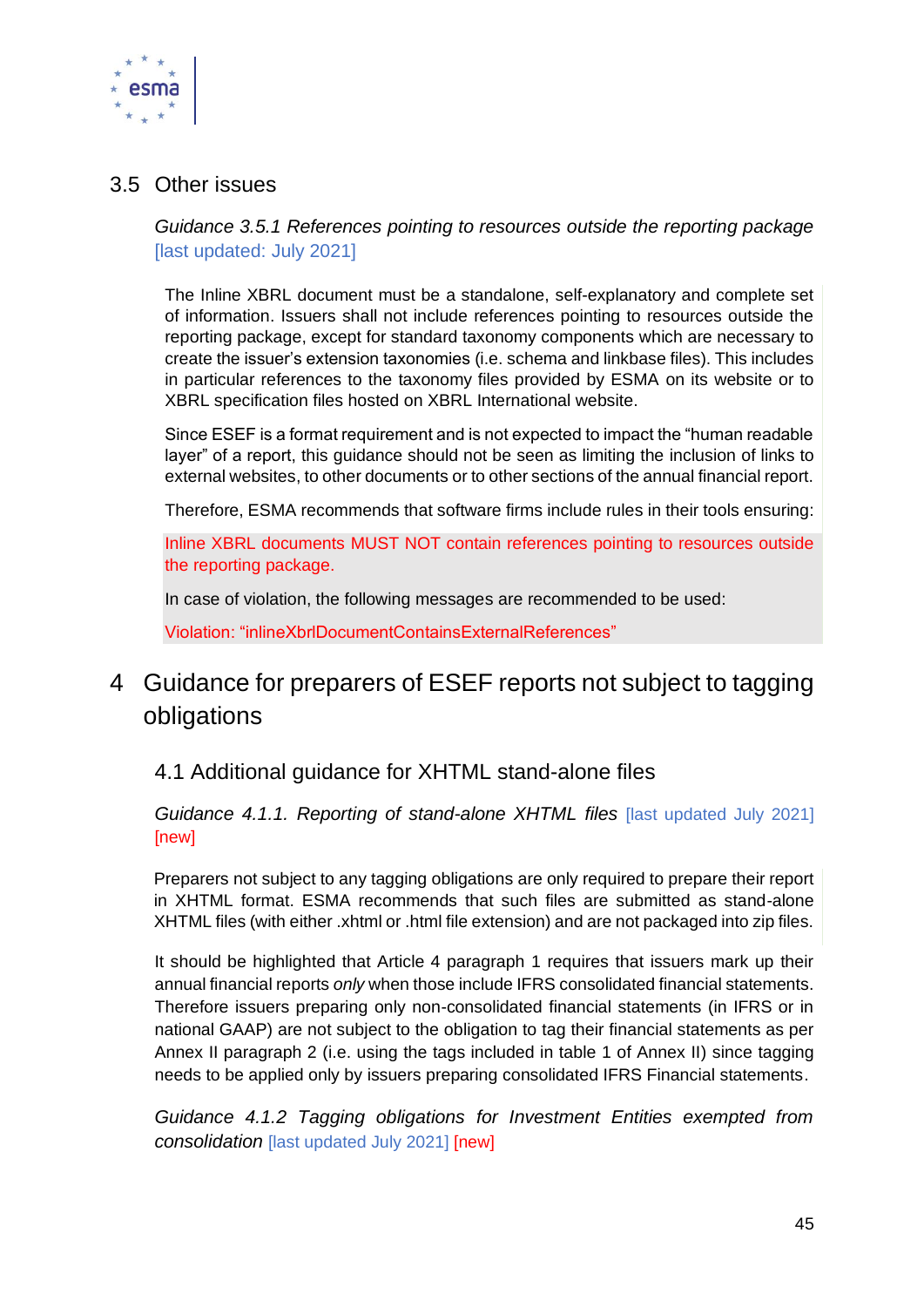

The RTS on ESEF requires preparers of annual financial reports that include IFRS consolidated financial statements to mark up those consolidated statements.

Investment entities that fall under the consolidation exception as per IFRS 10 *Consolidated Financial Statements* and that only prepare individual IFRS financial statements are therefore not required to tag their IFRS financial statements.

*Guidance 4.1.3 Inclusion of content other than XHTML in a stand-alone XHTML file* [last updated: July 2021] [new]

The inclusion of executable code in an ESEF file is a potential threat and may cause security issues. Software firms shall therefore inspect resources embedded or referenced by the XHTML document to ensure that no malicious content or executable code is included in images, headers of images, style properties, or other resources which make up the content of a document and which would be retrieved as part of its rendering.

Since ESEF is a format requirement and is not expected to impact the "human readable layer" of a report, this guidance should not be seen as limiting the inclusion of links to external websites, to other documents or to other sections of the annual financial report.

ESMA recommends that software firms include appropriate validations in their tools ensuring:

Resources embedded or referenced by the XHTML document MUST NOT contain executable code (e.g. java applets, javascript, VB script, Shockwave, Flash, etc) .

In case of violation, the following message is recommended to be used:

Violation: "executableCodePresent"

ESMA is of the opinion that it would be beneficial to include images in the XHTML document unless their size exceeds the support of browsers, in which case they may be included as separate files.

ESMA therefore recommends that software firms include appropriate validations in their tools ensuring:

Images SHOULD be included in the XHTML document as a base64 encoded string unless their size exceeds support of browsers in which case they may be contained in separate files in the package.

In case of violation, the following message is recommended to be used:

Violation: "embeddedImageNotUsingBase64Encoding"

Violation: "imageIncludedAndNotEmbeddedAsBase64EncodedString"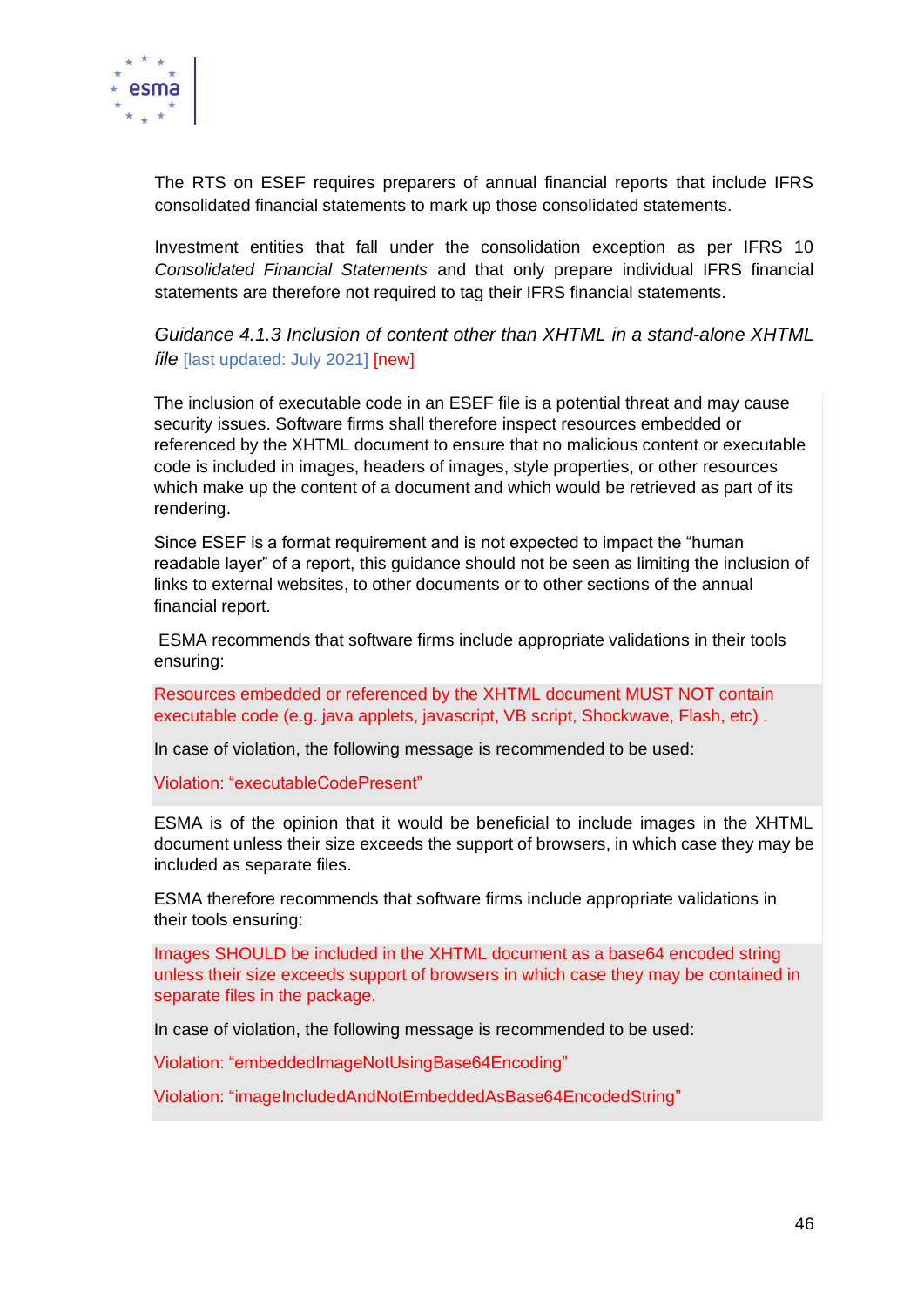

Moreover, the images embedded in the XHTML document as a base64 encoded string shall specify media type as defined by MIME RfC 2045<sup>31</sup> (hereinafter referred to as MIME type) whose content corresponds to the MIME specified. In case of images that are not embedded in the XHTML (and only referenced by the XHTML) where the MIME type is not specified, such files shall match their file extension.

ESMA therefore recommends that software firms include appropriate validations in their tools ensuring:

Images embedded in the XHTML document as a base64 encoded string MUST have the correct MIME type specified.

In case of violation, the following message is recommended to be used:

Violation: "incorrectMIMETypeSpecified"

Violation: "MIMETypeNotSpecified"

Images not embedded in the XHTML document where MIME type is not specified MUST match their file extensions.

In case of violation, the following message is recommended to be used:

Violation: "imageDoesNotMatchItsFileExtension"

To avoid any potential threats that may be brought by specific formats used for saving images included in the XHTML document, issuers shall only use PNG, GIF, SVG or JPG/JPEG graphic files.

ESMA therefore recommends that software firms include appropriate validations in their tools ensuring:

Images included in the XHTML document MUST be saved in PNG, GIF, SVG or JPG/JPEG formats.

In case of violation, the following message is recommended to be used:

Violation: "imageFormatNotSupported"

Preparers shall not embed images carrying financial information in a XHTML stand-alone document. Images can only be used for content such as branding information, graphical layout, photographs, etc.

*Guidance 4.1.4 Use of the Cascading Style Sheet (CSS) language to style XHTML stand-alone documents* [last updated: July 2021] [new]

CSS may be used to format the reports. However, the transformations need to be used appropriately. For example, they must not be used to hide information by making it not visible e.g. by applying *display:none* style on contents of the report. Moreover, it is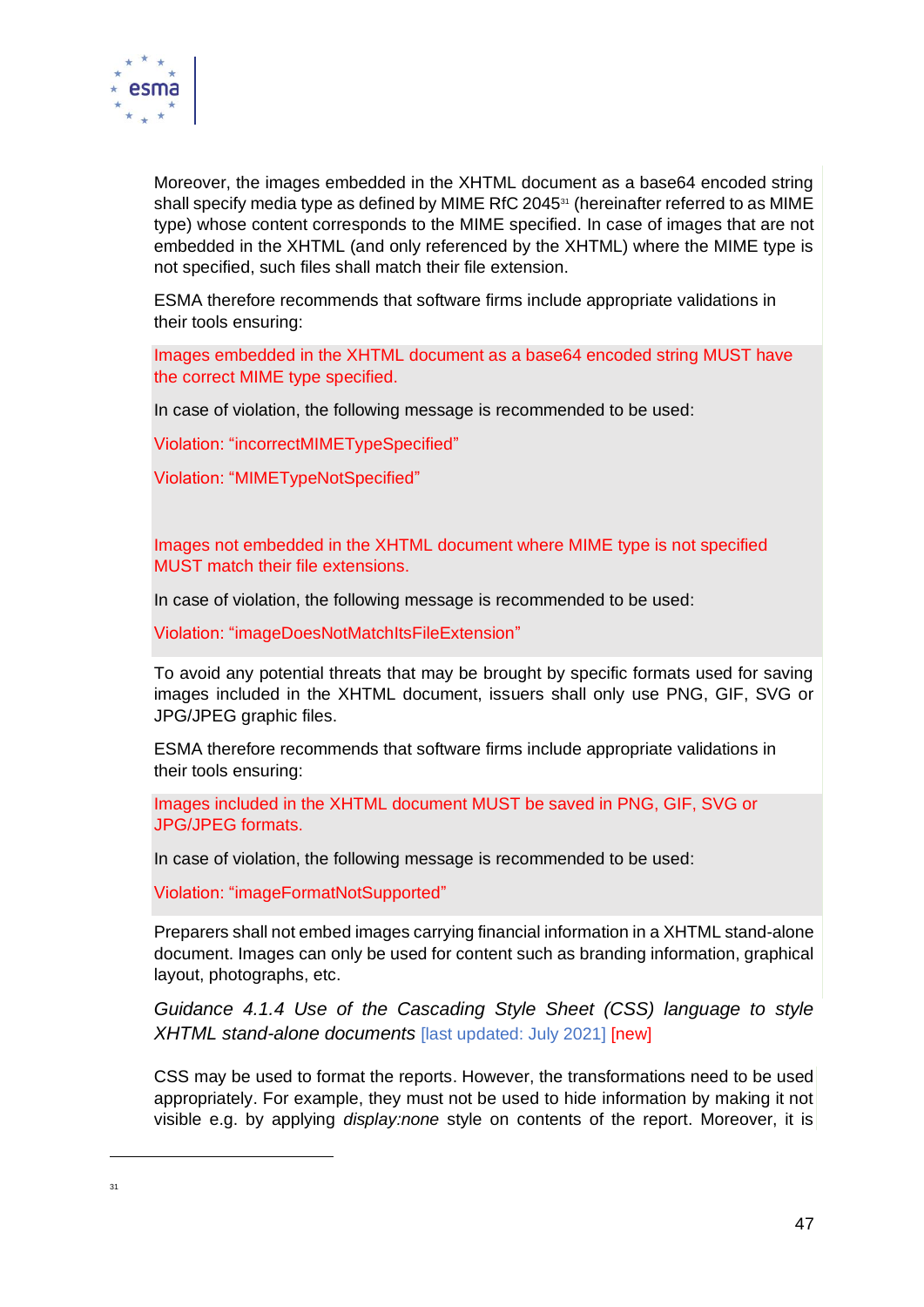

recommended to apply styles globally, rather than define them separately for each part of the report.

Therefore, ESMA recommends that software firms include rules in their tools ensuring:

For XHTML stand-alone documents, the CSS SHOULD be embedded within the document.

In case of violation, the following message is recommended to be used:

Violation: "externalCssFileForXhtmlDocument"

*Guidance 4.1.5 Naming convention for stand-alone XHTML documents* [last updated: July 2021] [new]

A stand-alone XHTML document should follow predefined naming conventions to facilitate the processing of issuers' reports by end-users.

Whilst ESMA did not define in the RTS on ESEF a unique naming convention for ESEF files, unless the relevant Officially Appointed Mechanism and / or National Competent Authorities provide indications of any specific naming conventions which are required at national level, ESMA encourages issuers to adopt a naming convention which match {base}-{date}-{lang}.xhtml or {base}-{date}-{lang}.html, whereby:

−The {base} component of the filename should indicate the LEI of the issuer or the issuer's name (or an abbreviation of it); it should be of no more than 20 characters in length.

−The {date} component of the filename should indicate the ending date of the reporting period of reference. The {date} component should follow the YYYY-MM-DD format.

−The {lang} component of the filename should indicate the language of the report contained within the report package. The {lang} component should follow ISO 639-1 format (two-letter code).

Whenever Officially Appointed Mechanism and / or National Competent Authorities provide indications of different naming conventions which are required at national level, issuers must follow such national naming conventions.

#### *Guidance 4.1.6 References pointing to resources outside the XHTML document* [last updated: July 2021] [new]

The XHTML document must be a standalone, self-explanatory and complete set of information. Issuers shall not include references pointing to resources outside the XHTML document, where such resources would make up the content of a document and which would be retrieved as part of its rendering.

Since ESEF is a format requirement and is not expected to impact the "human readable layer" of a report, this guidance should not be seen as limiting the inclusion of links to external websites, to other documents or to other sections of the annual financial report.